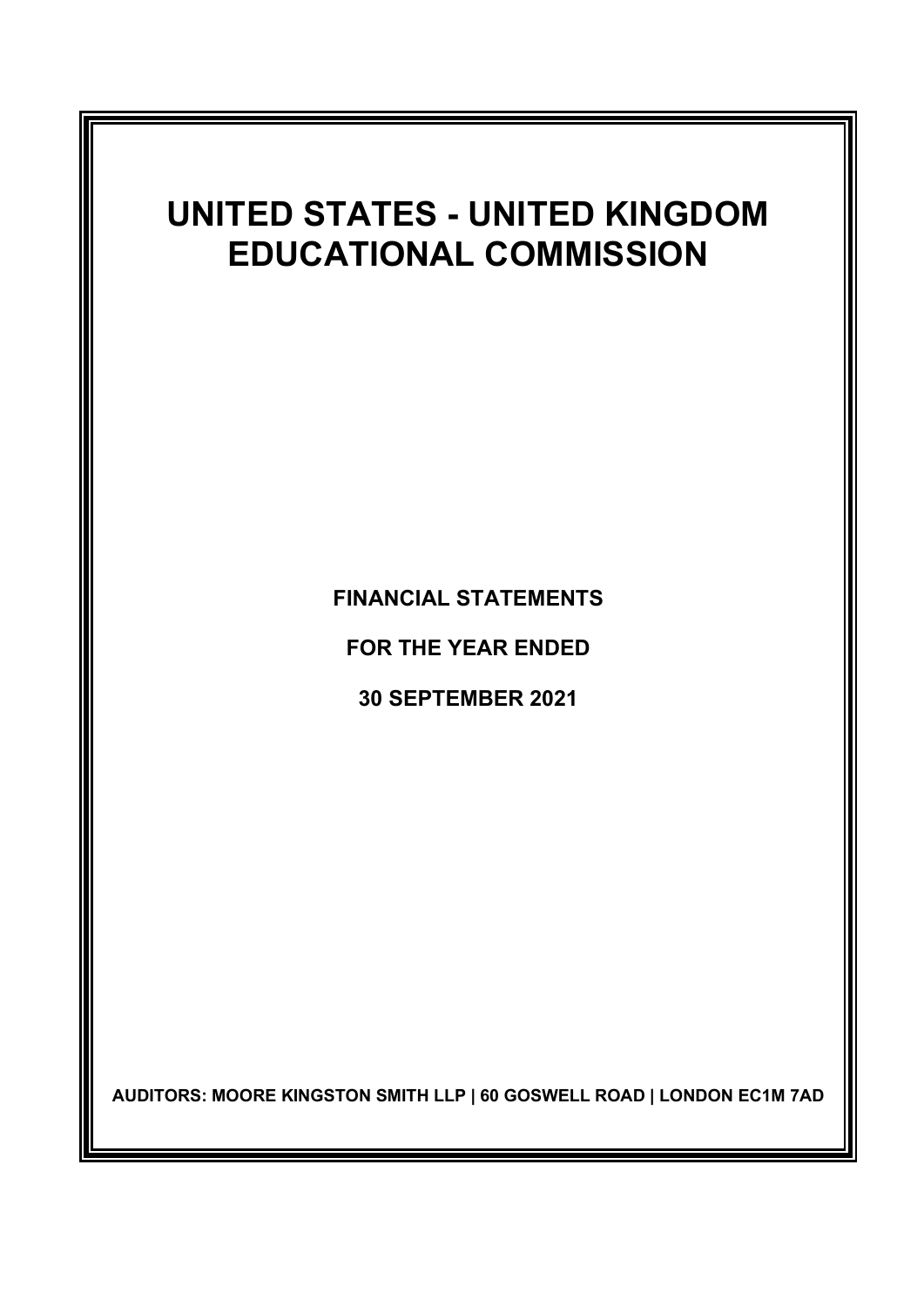# **CONTENTS**

| <b>Commissioner's Report:</b>               | 2  |
|---------------------------------------------|----|
| <b>Objectives and Activities</b>            | 2  |
| <b>Achievements and Performance</b>         | 2  |
| <b>Financial Review</b>                     | 9  |
| Structure, Governance and Management        | 12 |
| Commissioners                               | 15 |
| <b>Reference and Administrative Details</b> | 17 |
| <b>Independent Auditors' Report</b>         | 18 |
| <b>Financial Statements:</b>                | 22 |
| Income & Expenditure Account                | 22 |
| <b>Balance Sheet</b>                        | 23 |
| <b>Cash Flow Statement</b>                  | 24 |
| Notes to the Financial Statements           | 25 |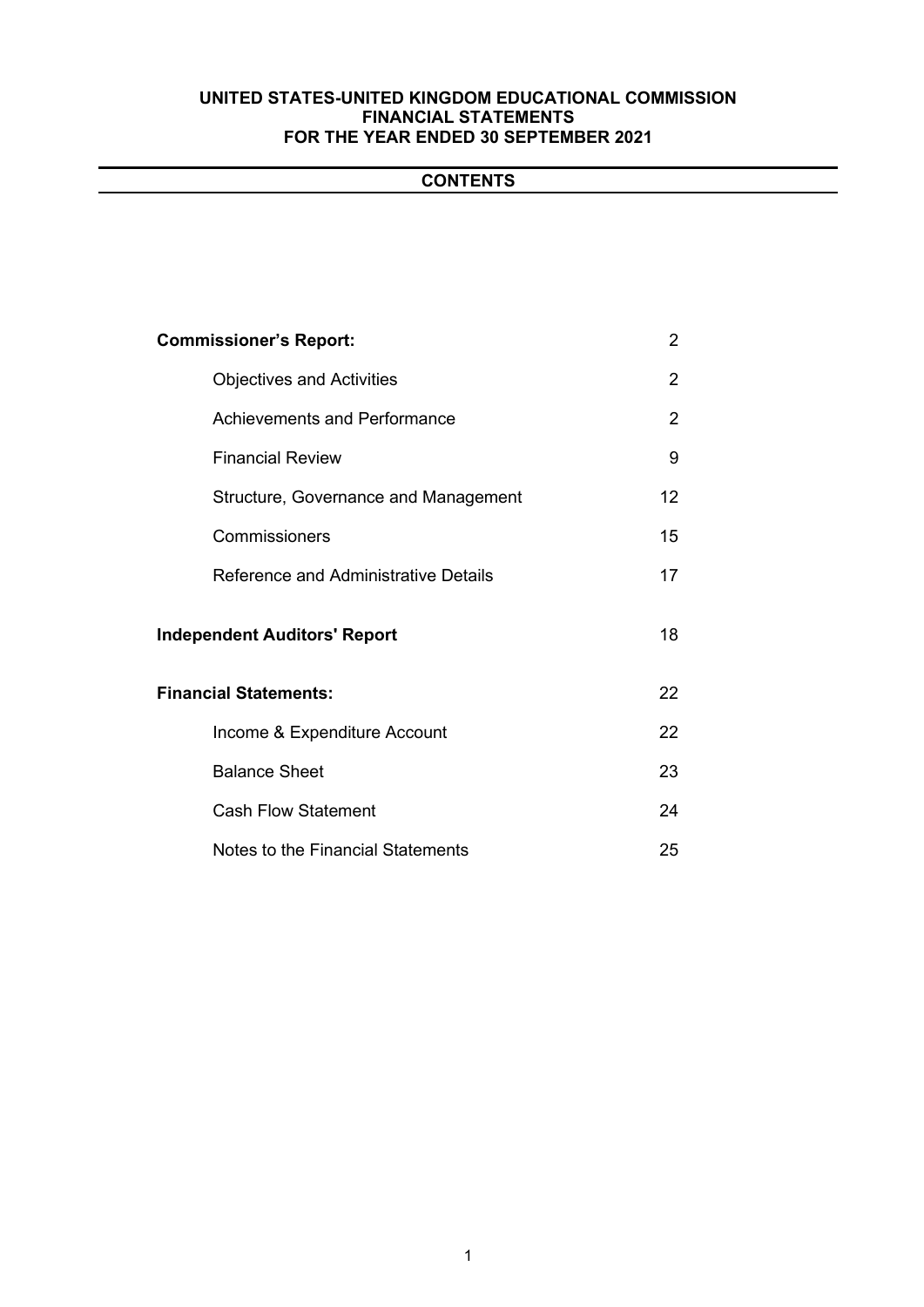### COMMISSIONER'S REPORT

# OBJECTIVES AND ACTIVITIES

The United States-United Kingdom Educational Commission was established by Treaty by the American and British governments in 1948 and forms part of the worldwide Fulbright Programme.

The mission of the Commission is to advance knowledge, promote civic engagement and develop compassionate leaders through education exchange between the peoples of the United Kingdom and of the United States. Its vision is a world where there are no obstacles to learning, understanding and collaboration.

It delivers this mission primarily by offering merit-based scholarships to graduates of American and British universities to pursue further academic study and research in America and the UK, in accordance with Commission guidelines.

The Commission houses the Fulbright Advisory Service, which is the leading source of information in the UK for those wishing to study in the United States. It also facilitates the Sutton Trust US Programme.

A more detailed explanation of the principal activities undertaken by the Commission is given in the 'Achievements and Performance' section below.

### Sources of Funding

The Commission receives core funding from the US and UK governments. It raises additional funding (*Other Funding*) from a range of sources, which currently include the devolved Scottish and Welsh Governments, foundations, research charities, corporates and a number of universities.

The Commission is able to receive tax-efficient donations from businesses and individuals through the Fulbright Foundation (UK tax-payers), through our US 501(c)(3) Foundation (US taxpayers) and through the CAF American Donors Fund (dual tax-payers). Further details are available from the Commission.

# Expenditure

There are three areas of expenditure: (i) *Programme Costs* which comprise Fulbright scholarships, short-term exchange schemes (including Summer Institutes) and direct programme-support costs, (ii) *Administration* and (iii) the *Fulbright Advisory Service*.

# ACHIEVEMENTS AND PERFORMANCE

Overall, the Commission has delivered significant value on all the Key Performance Indicators set for the 2020-2021 fiscal year. The following are the highlights of what has been achieved.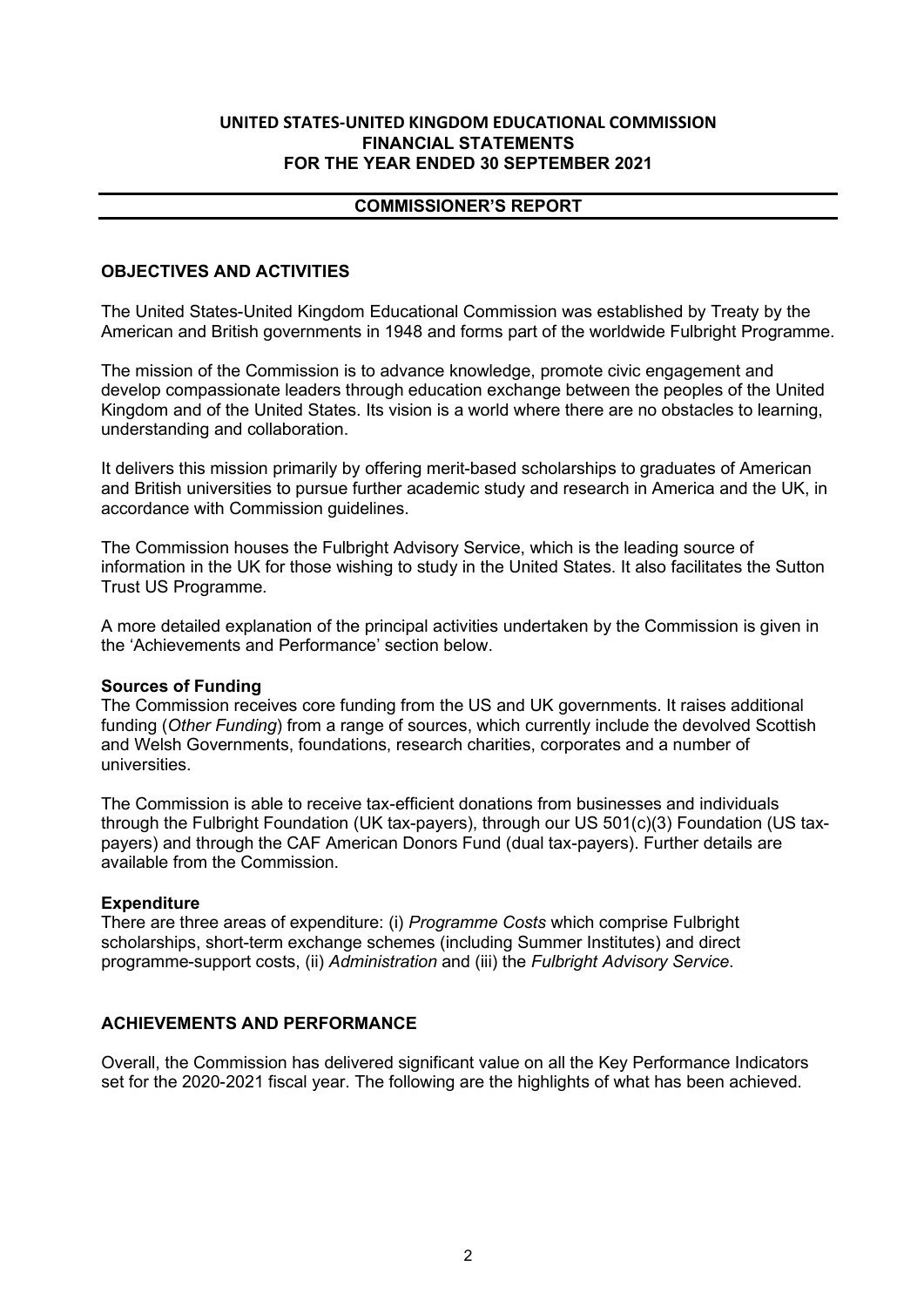We have enhanced and expanded the scope and impact of core activities by significantly expanding our virtual programming – from the new "Across the Pond" conversation series between Fulbright scholars to the first ever global Community College fair; by launching a number of new awards including the Global Challenges Teaching Awards that promote our strategic goals and by developing a new Communications Strategy alongside the launch of our public facing strategic plan.

We continue to promote diversity, equity and inclusion as essential elements to achieving education excellence. We have done this by launching the Fulbright Champions programme at hitherto underrepresented universities; by establishing the Fulbright Ambassadors portal to support applicants through awards application process; by launching the new Fulbright Stephen Lawrence Award in Policing in partnership with three Historically Black University Law Schools and by offering programming that focuses on disability, LGBTQ and race and ethnicity issues as well as by significantly increasing the diversity of interview panellists; event speakers; and commission staff. The commission board recruitment and selection process have also been overhauled with the result of increased diversity among trustees.

We continue to cultivate stakeholder engagement and to strengthen financial stability. We have established five new partnerships with US universities and surpassed our fundraising goal for the year.

Finally, we have introduced a new process and platform to manage staff development and performance and to measure – on a regular basis – staff satisfaction. Despite having to deal with the many and often unpredictable disruptions caused by Covid-19, the team has been running our core activities to a high standard while also rolling out new initiatives and formulating future projects. The team have displayed considerable dexterity and tenacity in achieving our goals across the past year and staff satisfaction remains high.

# Fulbright Awards Programme

Despite the ongoing challenges that COVID-19 poses, US and UK Universities have resumed a relatively normal agenda for academic year 2021-22, and have welcomed students in person on campus. A large proportion of our Postgraduate students managed to depart their home country and embark on their Fulbright experience as scheduled. Namely, 45 US students made it to the UK during the autumn 2021, and the remaining 2 students will arrive in Spring 2022 because that is when their programme starts. All of our UK Postgraduates travelled to the US for their programmes.

Because the Fulbright programme for Scholars and Student Researchers was suspended during Autumn 2020 with the option to delay their grant until later in the year or to defer to academic 2021-22, we have a very large US cohort joining us for academic year 2021-22. 15 arrived in the country during the autumn and we are expecting a further 47 in the spring and summer 2022 (including the various special programmes we host alongside our core funded awards). Whilst our UK Scholars were also given the opportunity to defer their grant, we were asked to cap our selections to ensure our cohort size did not grow: the US could not accommodate the scale of growth across all of the global programmes with outgoing scholars visiting the US. This meant we meant we made a relatively smaller selection of 8 new grantees for academic year 2021-22, and 8 deferred from previous years.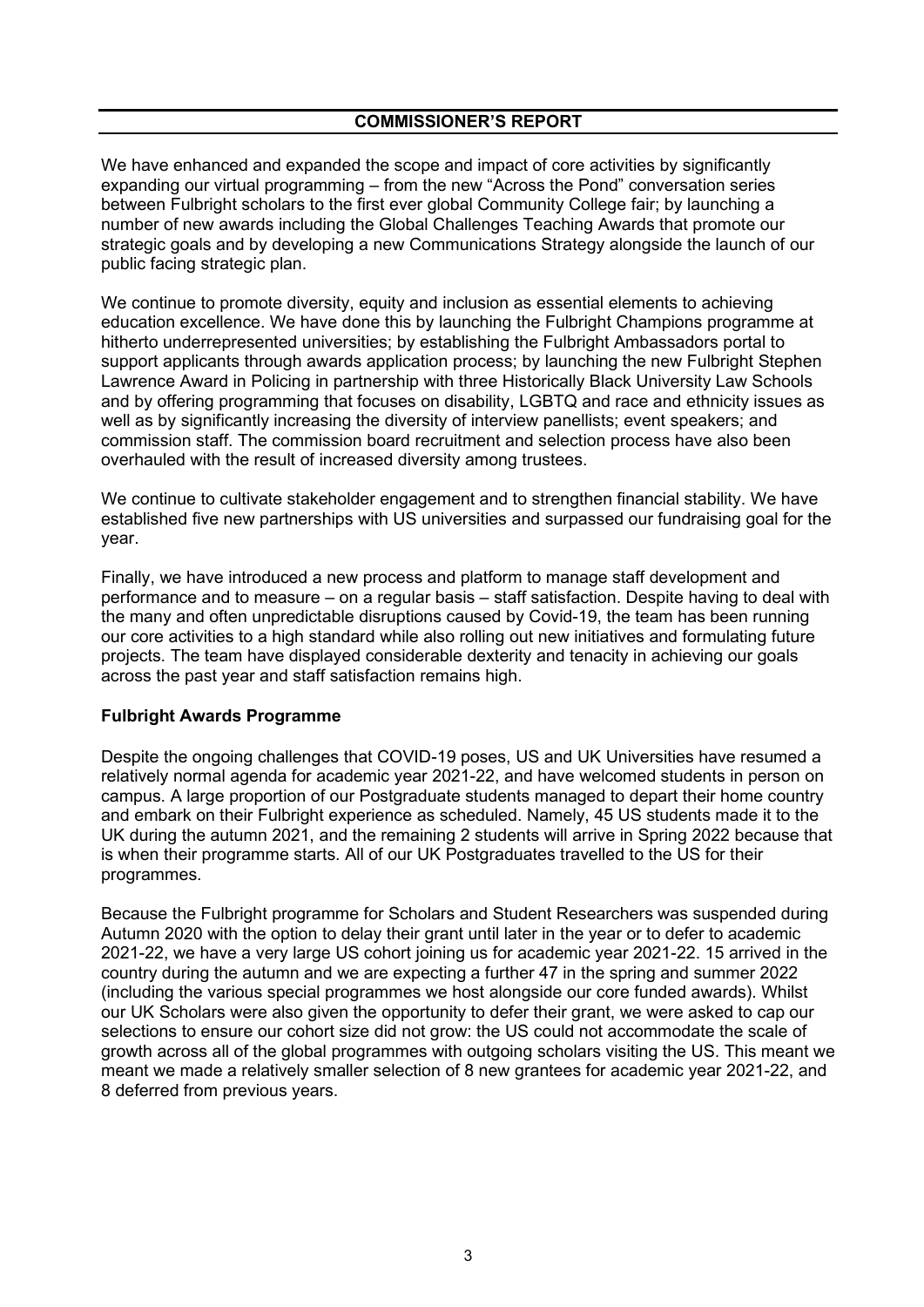The total number of US-UK Fulbright grantees in 2021 was 117 (2020: 124) as detailed below (2020 figures in brackets):

UK grantees 26 (21) students 10 (18) scholars (including 2 Distinguished Teachers)

US grantees 47 (47) students

34 (36) scholars (including 3 Distinguished Teachers, 4 Global scholars and 5 specialists. It does not include our deferred scholars from 2020-21)

Examples from among the many extraordinary 2021-2022 grantees are:

- Daniel Cash is a Senior Lecturer at Aston University's Law School. He exclusively researches the Credit Rating Industry and its regulation, operation, and impact upon the financial sector. He has founded the Credit Rating Research Initiative, bringing together leading voices in the field to push for a better environment within the sector. Daniel has also founded Aspiring Black Lawyers, an initiative designed to address the distinct underrepresentation of Black and Mixed-Heritage people in the legal sector by working with students and connecting them to specialists who can aid their development. At New York University's Stern Business School, Daniel aims to establish the new credit rating initiative and develop a field-leading textbook on the credit rating field. By bringing together some of the world's leading scholars and practitioners, the book will hopefully form a bridge between the field in the US and the UK.
- Yusrah Shweikh is a consultant ophthalmologist based at the Sussex Eye Hospital. She is the co-founder and director of Eye Heroes, which is an award-winning national initiative to raise awareness about eye health in the UK. She specialises in the medical and surgical management of glaucoma and has completed two surgical glaucoma subspecialist fellowships at the internationally renowned Moorfields Eye Hospital in London. In addition to clinical work, Yusrah has active interests in research and training. Her major current interest is in avoidable blindness.
- Ndakuna started his career as a mental health nurse. He later studied Engineering, while working full-time, night shifts, to fully fund his education at Brunel University. Ndakuna has also completed MSc and MBA programmes at Oxford University, led global projects and teams, and worked across five industries (Telecom, Healthcare, Automobile, Construction and Government), while building a chain of self-sustaining healthcare clinics in parallel, for the last 14 years. Ndakuna intends to both contribute and learn from the Harvard University community, offering the lenses of a nurse, engineer, and social entrepreneur to various discussions such as mental health and data privacy. While not policy-oriented, these are areas of knowledge a policy-maker must have. Data privacy is today a human right issue, and Ndakuna hopes to use the MCMPA to understand end-toend value creation in the policy design process, as well as build a network of UK and US organisations involved in data transfer, to establish a collaborative data privacy environment. One of Ndakuna's ambitions (post-Harvard) is to found a data privacy think tank in the UK.
- Genevieve is from Leeds and has an undergraduate degree from the University of Edinburgh in History & History of Art and an MSc from the London School of Economics in Criminal Justice Policy, for which she received the university's Titmuss and Delia Ashworth prizes for outstanding achievement. As a Fulbrighter, Genevieve will undertake a Master's of Social Work at the University of Houston, Texas. She is interested in forensic social work, mitigation and different forms of justice. She plans to concentrate her studies on Defense-Initiated Victim Outreach (DIVO), a restorative initiative used in a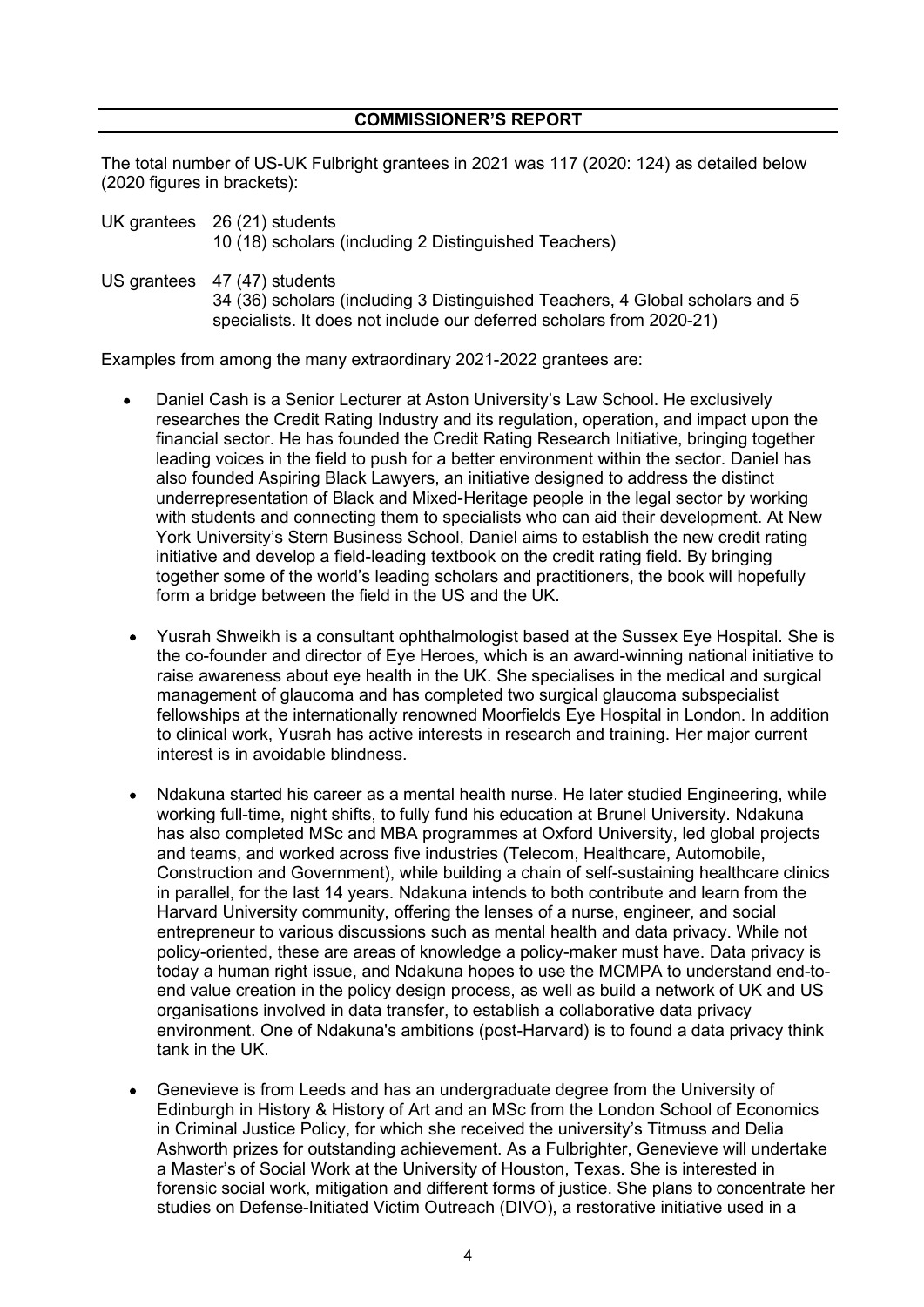number of states across the US and predominantly in capital cases. Studying in Houston, Genevieve will have access to specialist trauma modules, a legislative internship and a field practicum which will further develop her awareness of the setting in which DIVO operates. She expects that the time she spends stateside will provide a fresh perspective on state systems and will inform the doctoral study she intends to undertake examining the DIVO initiative in a UK context. Whilst studying in Texas Genevieve is excited to visit the rodeo, go on road trips and is looking forward to enjoying live bluegrass and country music.

Biographies of all 2020-2021 grantees, can be found on the Commission's website at www.fulbright.org.uk.

An integral part of the Fulbright experience is our enrichment programme. We typically bring our US cohort together several times throughout the year. Due to COVID-19, in-person events were not possible and therefore we ran a series of virtual events. The benefit of virtual events is the ability to bring grantees together from both sides of the Atlantic. We held had six virtual events targeted at US Postgraduates, three of which were open to our UK Postgraduates, offering cross cultural networking opportunities and fostering a Fulbright community in a far more holistic way. In fact, there has been a major push to bring together UK and US grantees. Key to this has been the development of a regular series entitled "Across the Pond" where one American and one British Fulbright Scholar compare and contrast transatlantic approaches and ideas about a specific subject - from tracking infectious diseases to public interactions with national parks. Scholars put themselves forward to speak and the Awards team organises the pairings.

The Fulbright awards programme continues to offer a large catalogue of opportunities, and competition 2022-23 was no exception. Having renewed the majority of our agreements, we were able to offer 24 US Scholar partner awards, and 43 US postgraduate partner awards.

On the UK side, 11 of our UK Postgraduate awards and 6 of our US Scholar awards will be funded by partners. This includes our new Fulbright Stephen Lawrence Award allowing policing professionals to pursue research in areas related to law enforcement, public health and community engagement with regard to race.

### Summer Institutes

In Summer 2020 we intended to support 32 participants. Unfortunately, due to Convid-19 we had to defer the programme to 2021 and then to 2022. We selected 16 participants from the 2020 applicant pool and will run another application process in 2021/22 to select the remaining 16.

For those participants who had been selected in 2020, we wanted to celebrate their achievement and make them feel part of the Fulbright community. Furthermore, we aimed to give them some tools, resources, and contacts to become more global minded, culturally aware, and informed citizens. We also wanted to encourage their leadership development. We hope this intervention will increase the impact of their time in the UK. Continuing our virtual learning experience from 2020 we offered several opportunities to our participants hosted either by the Fulbright Commission or our partner universities in the UK:

• Guided Online Tour of the Palace of Westminster followed by Questions & Answers Talk by Diana Warwick, Baroness Warwick of Undercliffe, Member of the House of Lords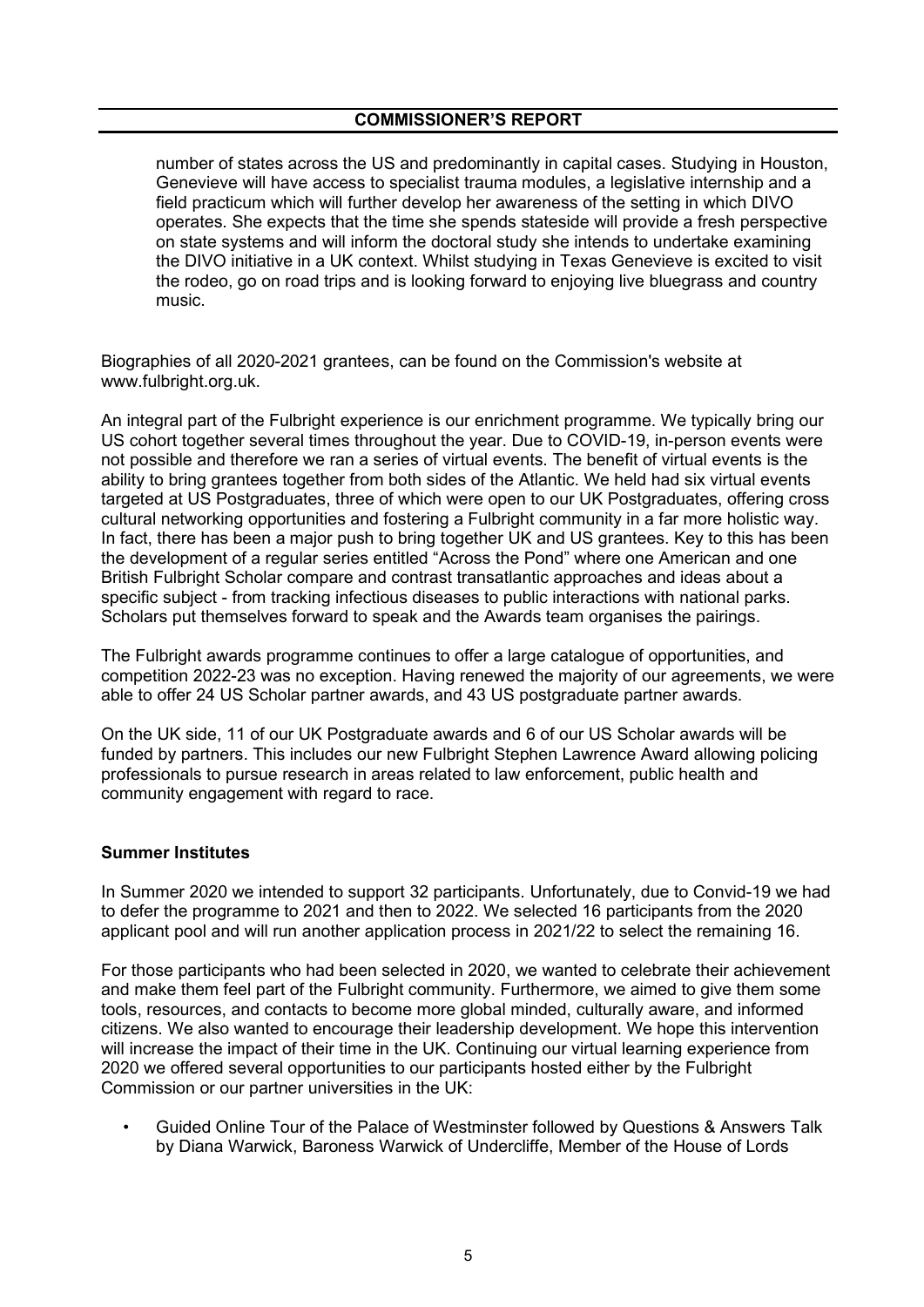- Queen's University Belfast Online Winter School: February 1-5, 2021: Participants are able to choose options from a menu of 20 sessions looking at 'Pandemics: Past, Present, Future', to explore and debate what our world may look, sound, smell and feel like beyond COVID-19, organized by The Faculty of Arts, Humanities and Social Sciences at Queen's University Belfast. (This opportunity is only available for the three students who were selected for QUB's Summer Institute in 2020.)
- Panel Discussions by the participants: May 17, 2021: "Undergraduate Leadership during Covid-19" by Claudia Linczer, Gracie Goodpasture and Reese Dunne Panel Discussion and "The Impact of COVID-19 on Higher Education" by Benjamin Randall, Danielle Hjerpe, Karlee Resler-Seek and Shivam Patel
- University of Bristol Arts, Activism and Social Justice Summer School: June 14 July 2, 2021

Students highlighted how the virtual events gave them an opportunity to learn about the cultural and educational aspects of the UK, and how it increased their anticipation of experiencing this on-site next summer. Others pointed out how they enjoyed interacting with their fellow cohort members either in the social interactive sessions, which were "great opportunities to build comradery" with their cohort or in the student panel session, because it "allowed the students to truly convey their unique perspectives and personalities … and allowed us to show the diversity that the US-UK Fulbright program encompasses."

Students also enjoyed participating in panel sessions attended by alumni of the Fulbright Programme, members of the board and staff of the US-UK Fulbright Commission: "These online events were very informative and helped me understand what it means to be a part of the Fulbright community. Specifically, it was great to learn about Fulbright from their perspectives and experiences". Participants also stressed how much they appreciated to have been offered a learning experience in a year where so many opportunities were cancelled on short notice. One participant noted "I enjoyed how we were able to stay connected despite the COVID-19 circumstances."

# EducationUSA at Fulbright

The Commission hosts the EducationUSA advising team for the UK and is part of the global network of EducationUSA advisors. It is the US State Department network and the recognised official source of information on applying to American universities in the UK.

COVID-19 has meant we have redesigned our activity, especially since our staff are not able to travel around the UK and many of the events we previously attended have not been able to take place in the normal way.

In the 2020-21 year, we provided information on US higher education in the following ways:

- We reimagined College Day, traditionally the largest US university fair in Europe, to become a virtual event. Focused on high quality student interaction, 155 universities attended and more than 1,500+ undergraduate students joined virtually. Our Application Bootcamp sessions helped attendees learn more about the admissions process, with more than 30 sessions over the course of the fair. The event was made possible with a grant from the US Embassy in London.
- We delivered an LLM fair for British students to meet with US law schools, as part of the EducationUSA LLM tour.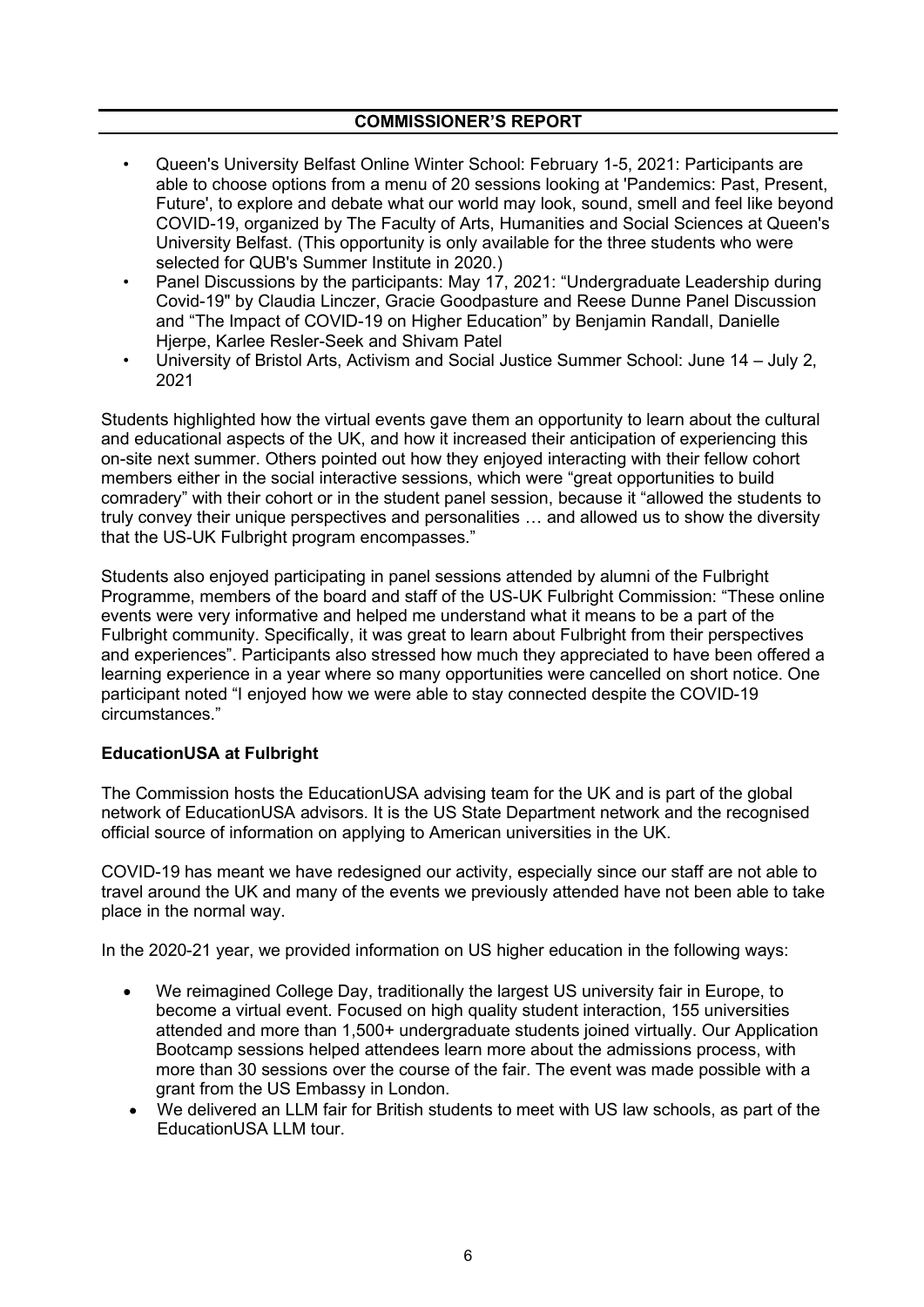- We held a Community Colleges Fair, highlighting this unique aspect of US higher education and providing a spotlight on how British students could use a community college to gain a degree. We worked across the EducationUSA network, so while we hosted the event, students from a number of other countries, including Brazil, Peru, Germany, Spain and France joined the event.
- We have continued to deliver a comprehensive schedule of events about studying in the US, which this year have been entirely virtual. Working with the Cultural Affairs team at the US Embassy, our events also included two panel of experts and students on the topic of Women's Colleges and HBCUs, which were aligned to International Women's Day and Black History Month.
- We have introduced a new service to allow students across the UK to book a video appointment through our website, allowing us to safely offer, in an efficient way, advice and support to prospective students who are navigating their options.
- We've worked closely with UniversitiesUK to deliver in partnership with the US Embassy  $\bullet$ events for study abroad advisors to learn more about US visas in what has been a challenging year for student mobility.

# Sutton Trust US Programme

The Commission continued to partner with the Sutton Trust to administer the Sutton Trust US Programme. The programme provides talented UK state school students with the opportunity to experience US culture and higher education first-hand and supports their subsequent application to study an undergraduate degree at a US institution.

The regular programme includes four UK-based residential events and three one-week US events, which act as the cornerstone of the programme. With COVID-19, we had to reposition our programming to adapt, and like in 2020, 2021 saw the programme delivered entirely virtually throughout the spring and summer, including 'virtual US weeks'.

The team also provided support to the students who had attended the virtual 2020 programme and who chose the US for their first degree in 2021: 44 students gained places and significant funding or scholarships at US institutions. These students started their undergraduate studies in autumn 2021. The Commission's costs were funded mainly by grants from the Sutton Trust.

# Alumni

The Commission's Strategic Plan 2020-23 proposes an alumni engagement programme that "celebrates, informs, inspires and involves our alumni in many different ways. From regular communications and events to volunteering opportunities and giving campaigns, we will look to build an ever more beneficial relationship between the Commission and our Fulbrighters."

Our Fulbrighters and the extraordinary impact they have are the reason we do the work we do. For their part, they have the capacity to be an important partner in accelerating the achievement of our strategic goals. Our aim is two-fold: to build a positive grantee experience and a mutually beneficial relationship with the Commission after the award. An Alumni Engagement Strategy, led by the Director of External Relations, was approved by the board in October 2021.

We are very grateful to the Alumni Advisory Council which provides invaluable insight and advice to the Commission team and whose members – over the last year have hosted a number of inperson and virtual get togethers with both alumni and grantees. Their photographs and biographies are now on the Commission website.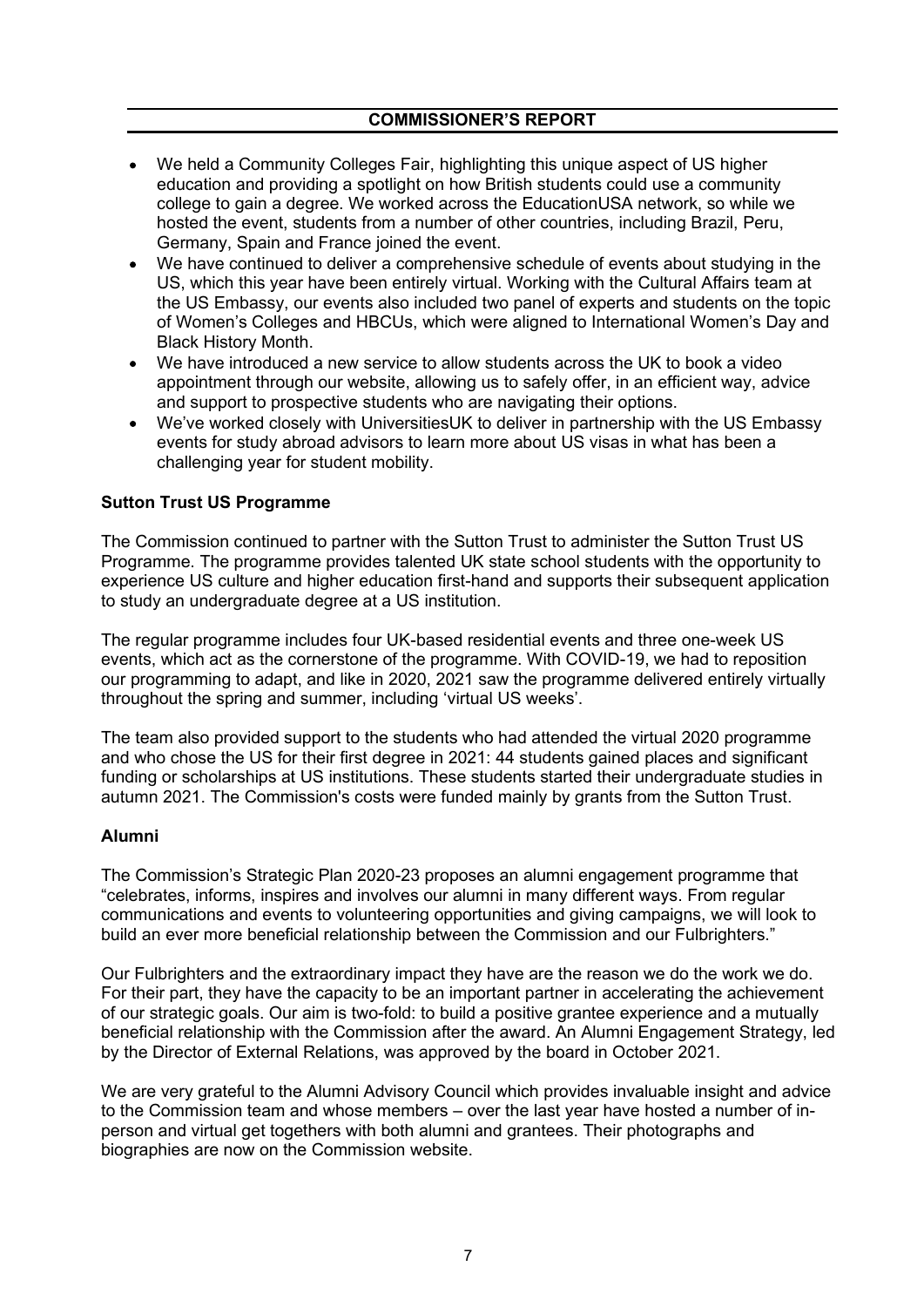Alumni are active in reading applications and sitting on interview panels. A number of them have volunteered to be Fulbright Ambassadors, offering through the Unibuddy platform on our website, to answer questions from applicants about the application process.

This year the Alumni Award was given to Genevieve Ryan who is doing a Master's of Social Work at the University of Houston. Genevieve is from Leeds and has an undergraduate degree from the University of Edinburgh in History & History of Art and an MSc from the London School of Economics in Criminal Justice Policy, for which she received the university's Titmuss and Delia Ashworth prizes for outstanding achievement. Genevieve is interested in forensic social work, mitigation and different forms of justice. She plans to concentrate her studies on Defense-Initiated Victim Outreach (DIVO), a restorative initiative used in a number of states across the US and predominantly in capital cases.

Finally, the Fulbrighter Network, an initiative launched by the Commission for the worldwide Fulbright community – marked its second anniversary in August 2021. At the time of writing more than 24,000 Fulbrighters based in 165 countries and representing 72 cohort years are signed up to be part of the virtual network.

# Lecture programme

Together with our university partners Pembroke College, Oxford; King's College London and the University of Edinburgh, we have started to rotate the event between universities and to move the date to the autumn. In 2021 the event took place in November in Oxford and featured the leading thinker on global health, Professor Devi Sridhar of the University of Edinburgh. The lecture was entitled "Preventing the Next Pandemic" and was livestreamed to audiences around the world. It was accompanied by a KCL Ipsos MORI survey into global attitudes towards global collaboration in public health.

# **Offices**

In June 2015, the Commission moved from its previous office adjacent to Battersea Power station to its current office at Camelford House in Vauxhall. The Commission has a lease with Thames Water on these premises and pays a commercial rent. The Commission has been able to extend the duration of its guaranteed tenancy at Camelford House to 30 September 2024.

### Plans and Outlook for the year ahead

In the next financial year, the Commission will seek to:

- Launch a fundraising campaign promoting diversity, equity and inclusion as essential elements in achieving academic excellence
- **IMPLEMENT IMPLEMENT IMPLEMENT META** Implement new awards competition and finance processes designed to automate hitherto time-consuming procedures and embed our CRM, Salesforce, into the everyday work of the Commission
- Design and launch a new website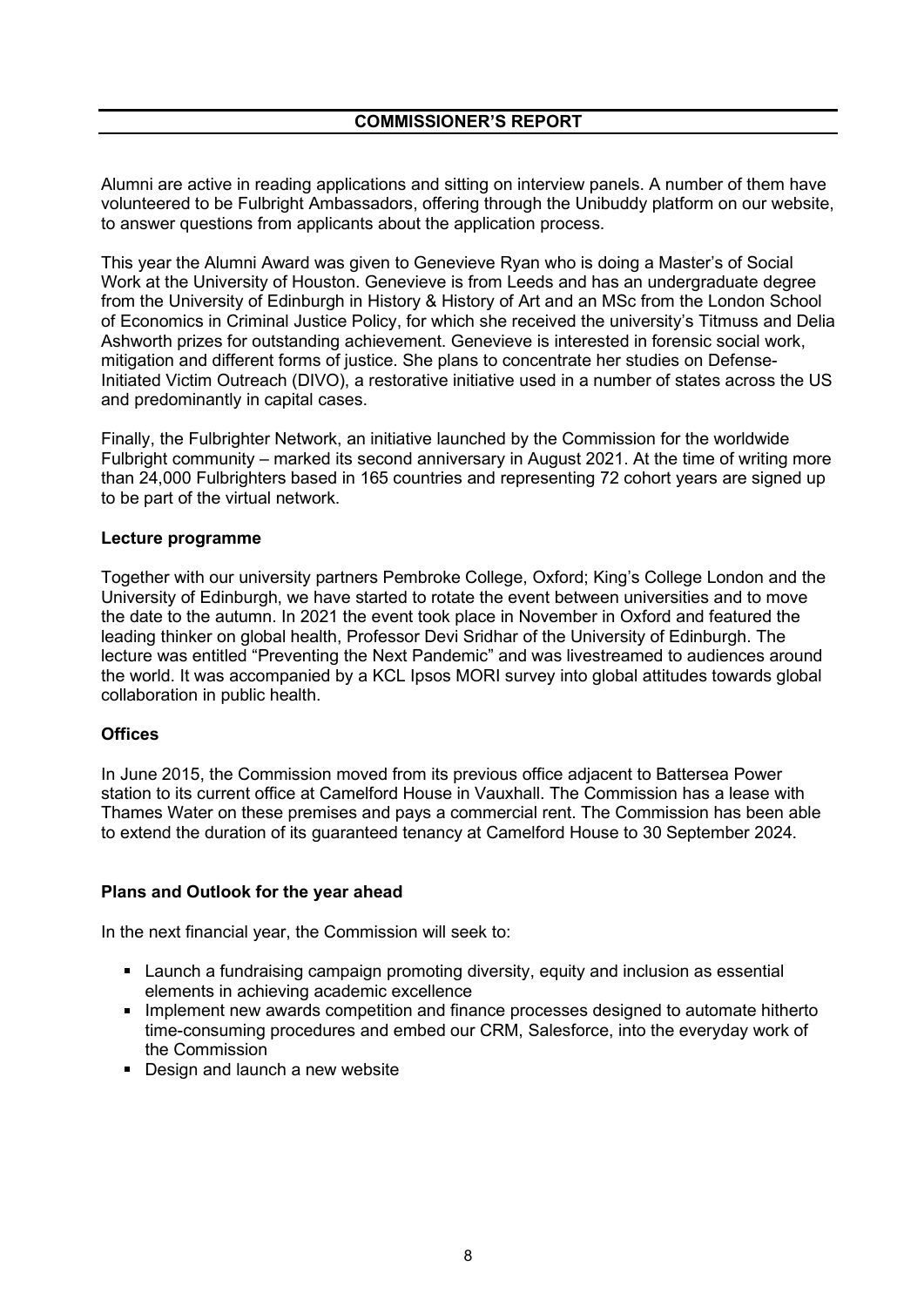# FINANCIAL REVIEW

# Income

Total income for the year was £5,068,342, a 2.5% decrease over the prior year due to a reduction in our programme during the continuing Covid-19 pandemic and a corresponding fall in income.

# *US Government Funding*

The US Government funds the Commission through a basic grant allocation and through miscellaneous grants offered during the year. The basic allocation for the current year was unchanged from the previous year at \$925,918 but was augmented by further funding for enhancing the programme. A further \$799,710 (2020: \$265,148) of other funding was received. This is intended primarily for the rollout of the 'Fulbrighter' platform and to support awardees with their travel costs. At 30 September 2021, £1,008,987 remained in a restricted reserve to be spent on future programmes and events.

The US Government also provides funds to organisations within the United States which undertake administration on behalf of the global Fulbright programme, including for the Commission. These funds are not received by the Commission and do not form part of its accounts but have been estimated at circa \$545,000 based on a State Department analysis of 2016 expenditures.

# *UK Government Funding*

The UK Government allocation remains at its previous level of £1,000,000. During the pandemic, a reduction of spending on our traditional programme has allowed investment in our diversity, equity and inclusion initiatives.

# *Other Grant Funding*

Other funding amounted to £2,726,175, a decrease of 17.9% on the prior year (2020: £3,321,617). This funding comprised principally sponsorship of scholarships by universities (both monetary and in-kind contributions), research charities and corporates, together with donations received via the Fulbright Foundation, funding from the Sutton Trust for the US Programme and grants from the US Embassy. The reduction in other funding this year is a result of pandemic related reduced activity.

Grants from the Fulbright Foundation amounted to £16,000 (2020: £66,145) and provided part funding for an alumni award to a UK postgraduate.

The Scottish Government continued its funding of the Commission for a thirteenth year for the purpose of enhancing academic exchange between Scotland and the US.

A recent agreement with the Welsh Government similarly aims to promote academic exchange between Wales and the US.

# *Other income*

Other income of £85,029 was 24.5% lower than the previous year (2020: £112,604), as our events remained online and generally reduced in scope.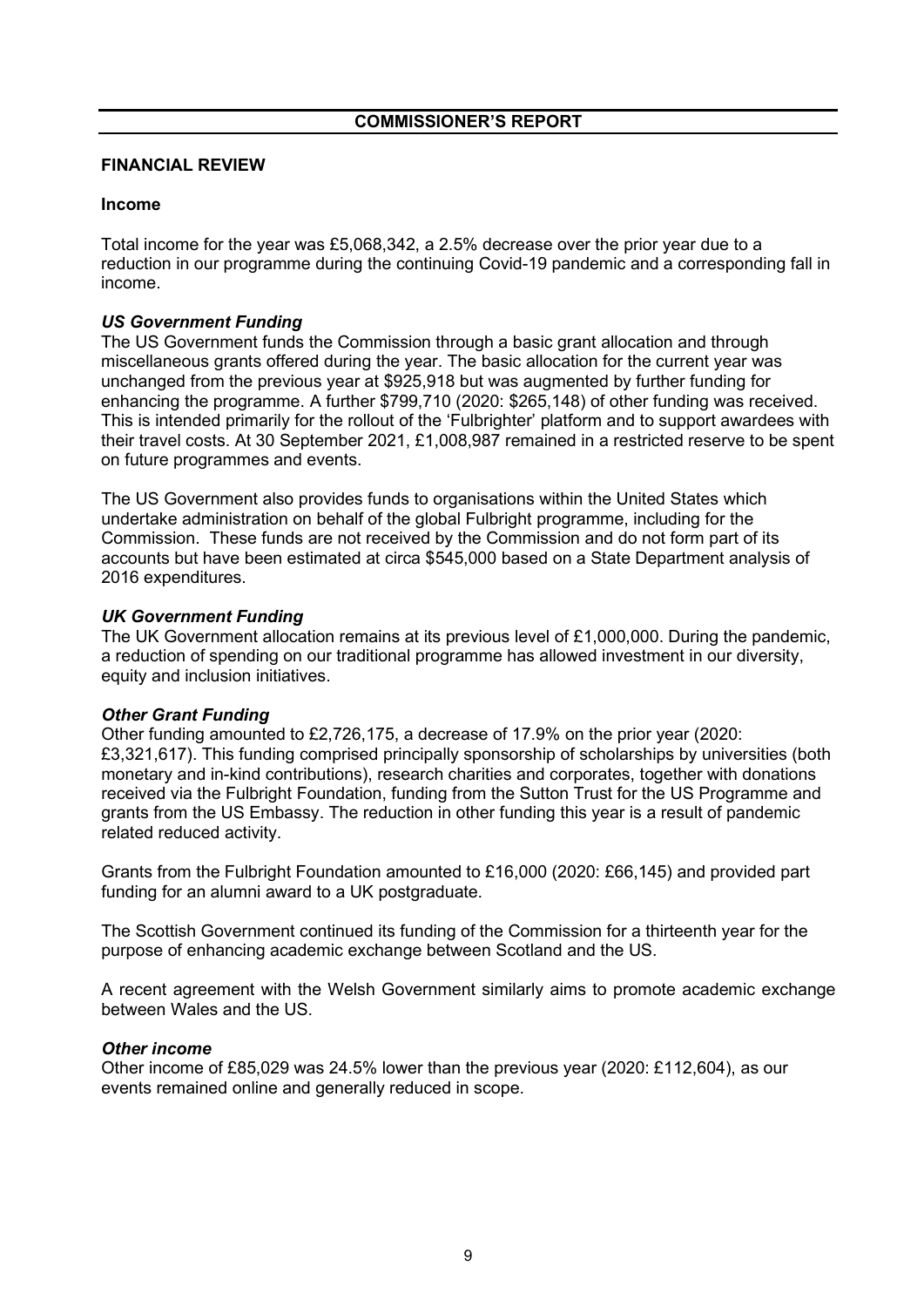# Expenditure

Total expenditure of £4,604,253 was 10.0% lower than the previous year (2020: £5,115,553). Costs reduced most specifically in our awards programmes due to reduced activity during the pandemic.

# *Programme Costs*

Total expenditure on scholarships amounted to £3,059,380, an 11.7% decrease on the previous year (2020: £3,465,298) as a result of less new awardees this year when many places were occupied by deferrals from the first year of the pandemic. 60% (2020: 61%) of the awards expenditure was for American postgraduate students and scholars coming to the UK, and 40% (2020: 39%) was for British postgraduates and scholars going to the US. The vast majority of awards for American grantees are funded by our partnerships with UK universities.

Other exchange programme expenditure amounted to £41,116 (2020: £31,417) with our Summer Institutes still curtailed, but our Civil Science Award sponsored by the Rita Allen Foundation proceeding.

Programme support costs were £79,421 (2020: £172,914) and primarily covered Fulbright scholar enrichment events, outreach and publicity and advertising of awards. The reduction is due to less need to support Fulbright grantees this year with repatriation and quarantine support.

# *Administration and Advisory Service Costs*

Administration costs were £1,010,169 (2020: £933,727) and Advisory Service costs were £366,719 (2020: £469,337). Total staff costs decreased 1.9% to £1,033,589 due to a headcount reduction on one of our programmes.

# Surplus/deficit

The excess of income over expenditure for the year amounted to £464,089 (2020: £81,071). These surpluses are a result of the generous additional support we have received in recent years from the US government which has supplemented our restricted reserves for supporting future programmes and activities. The gain on investments was £241,491 (2020: loss of £17,432). The credit to the Accumulated fund was £6,478 (2020: £11,051).

# **Assets**

Net assets increased to £4,204,890 (2020: 3,512,001).

Investments are included in the accounts at market value, and the value of the portfolio at yearend was £2,047,763 (2020: £1,817,094). The investments are managed by a professional investment manager with the aim of both providing an income and increasing the capital value at least in line with inflation. The Commission has established an ethical investment policy to be followed by the investment manager.

Cash at bank and in hand was £1,790,975 (2020: £1,353,632). Debtors were a little lower at £2,666,965 (2020: £2,858,507). Total creditors were also lower at £2,314,944 (2020: £2,538,880). These changes are due to generous additional funding from the US government but also a partial unwinding of balances that built up during the pandemic.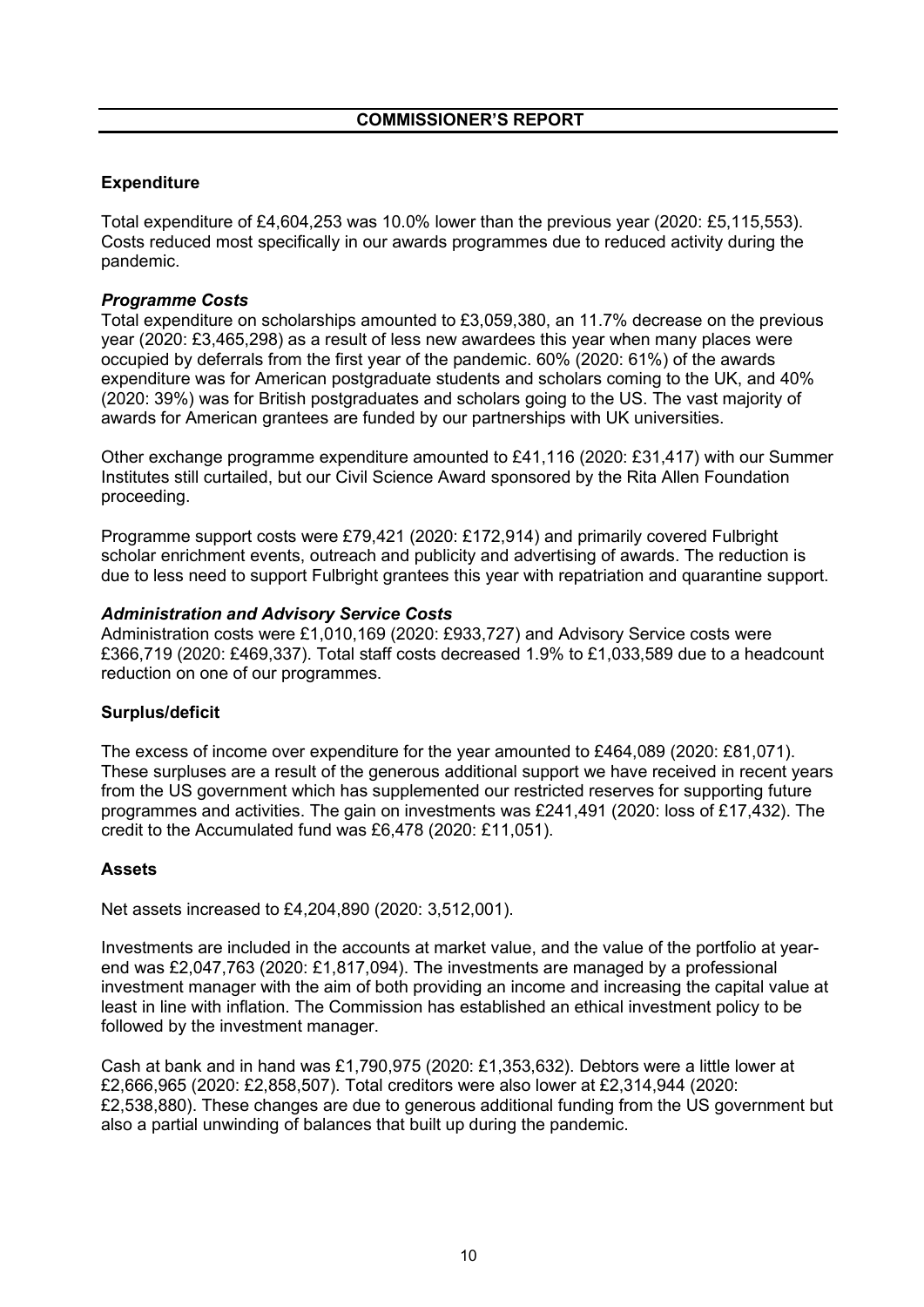# Reserve Funds and Reserves Policy

The Commission receives funding from organisations for specific scholarships, programmes or other projects, and any unspent monies at the year-end are shown as restricted reserves. These currently comprise funding received from the US Government, the US Embassy in London, the UK Government, our Fulbright Opportunity Fund, funding for the Sir Cyril Taylor Memorial Award and Rita Allen awards.

The Accommodation Fund comprises the net proceeds received in 2009 from the sale of the Commission's office at that time, two thirds of which the two governments agreed should be retained for future office costs. The fund has grown with interest and capital gains from the investment of these proceeds. In addition, the Commission has made periodic transfers from the accumulated fund in order to increase the value of the investment portfolio and thus its ability to fund future office costs.

From last year, we have split the Accommodation Fund in our financial statements into a restricted portion – the original two thirds stipulated by the governments to be for office costs together with accumulated net income – and a designated portion – those monies, including the other one third of the property disposal proceeds, set aside for accommodation costs at the behest of our corporate trustee. This amended classification more accurately represents the restrictions on these funds and replaces the previous treatment as an endowment.

The Accommodation Fund will continue to be used for the Commission's future premises costs. In 2021, investment and interest income of £32,628 (2020: £33,595) was added to the Fund and and a gain on investments of £241,491 (2020: loss of £17,432), investment management fees of £11,352 (2020: £10,887) and a contribution to office rental costs of £33,646 (2020: £33,257) were deducted.

The combined balance on all restricted funds at the end of 2021 was £2,772,031 (2020: £2,199,061) and on the designated portion of the accommodation fund the balance was £1,012,503 (2020: £899,062). In addition to funding our accommodation costs, these funds are earmarked for future awards and events.

The balance in the Accumulated Fund at the year-end is held as a general reserve. In May 2021, the Board approved a new reserves policy for the Commission which sets a target of £460,000 or approximately four months of expenditure for the accumulated fund. The balance is currently £420,356 and the Board expects the target to be achieved within a couple of years. The Board has, however, accepted that were there to be a need for exceptional investment, the Accumulated Fund could be called upon, delaying the attainment of the target.

Movements on all reserves are shown on page 30, note 7.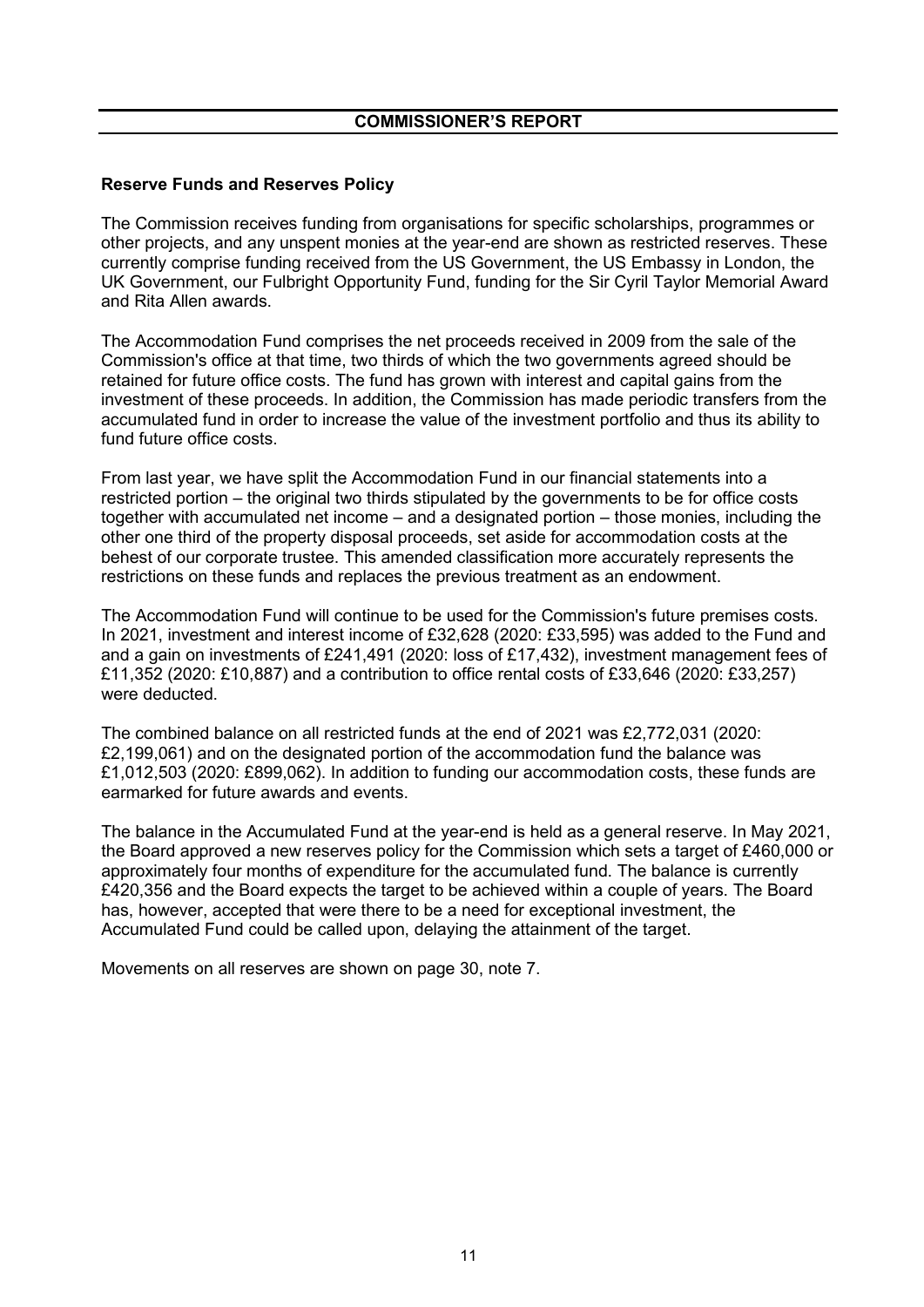# STRUCTURE, GOVERNANCE AND MANAGEMENT

# Legal and Governance

The United States-United Kingdom Educational Commission, commonly known as the Fulbright Commission, is an unincorporated association established by Anglo-American treaty in 1948. A revised treaty was signed on 10<sup>th</sup> May 1965 and subsequently was amended by exchanges of diplomatic notes between the British and American governments (in 1967, 1971, 1992 and 2014).

The 2014 exchange of diplomatic notes provided for the Commission to be managed by a company limited by guarantee, established under English law and called 'the US-UK Fulbright Commission' (company number 8900668). This company was appointed as the sole Commissioner of the US-UK Educational Commission in place of the 14 individual Commissioners.

The Articles of Association of the US-UK Fulbright Commission provide that there shall be two members and up to 14 directors, all of whom shall be nationals of the UK and or citizens of the US, up to 7 being British and up to 7 American. The directors will be known as Commissioners; references in this report to 'Commissioners' therefore relate to the directors of the company. The Secretary of State for Education and the US Ambassador to the United Kingdom are the two members and have the power to appoint, respectively, the British and American commissioners.

The 2014 diplomatic notes also confirmed that the US-UK Educational Commission is a 'not-forprofit organisation'.

Commissioners are appointed for a term of 3 years and are then eligible for reappointment for one further term of three years. Thereafter, they are only eligible for reappointment after an interval of at least one year. Commissioners undertake an induction programme on appointment and are given regular opportunities to engage with staff and with Commission activities during their period of office.

The Commission is exempt from taxation under the terms of the treaty.

# Board and Board Committees

The sole Commissioner, represented by its Board of directors/Commissioners, meets three times a year. It is supported by various committees, composed of Commissioners, meeting regularly in between. The committees are:

- **Finance, Audit & Risk**
- **Alumni & Development**
- **Remuneration & Nominations**

The supporting committees report at each full Board meeting, where policy decisions are made. The Board's decisions are then implemented by the Executive Director, who reports back at each meeting.

The chair of the Commission is appointed by the Board from among its members and alternates between a British and an American member.

A list of current Commissioners and supporting committees is given at the end of this report.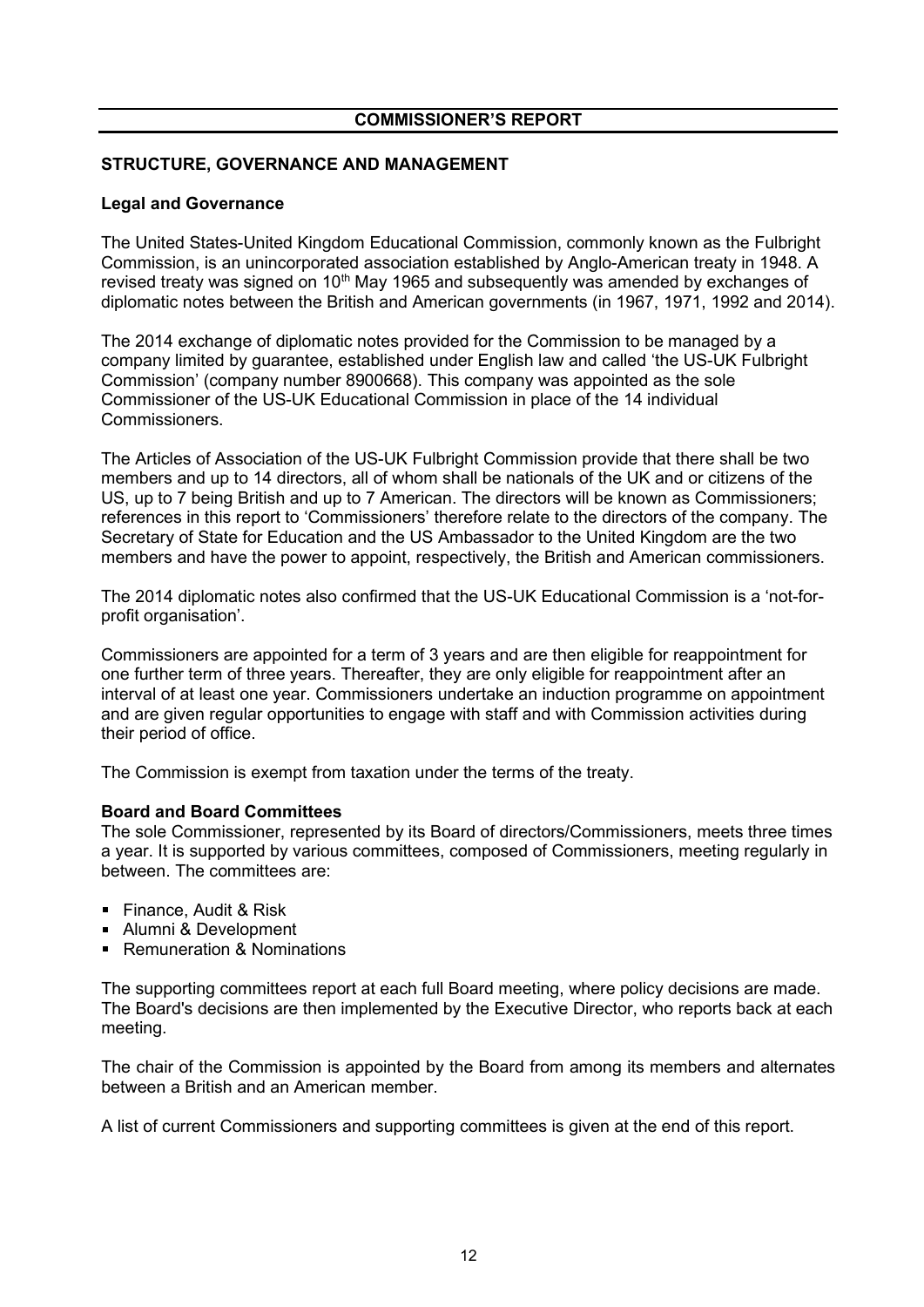# Management and Staff

The Executive Director is appointed by the Board of Commissioners to implement its policies and is considered to be the Commission's key management personnel. The Executive Director has overall responsibility for the recruitment and training of staff to administer these policies, delegated to the senior team and the Human Resources Manager. The Commission employed 22 permanent staff during the year (2020: 25). These staff were supported by temporary staff to assist with the Sutton Trust US programme.

Remuneration policies and the annual pay review for all staff are considered by the Remuneration and Nominations Committee which makes recommendations to the Board. The remuneration of the Executive Director is reviewed annually by the Board after consideration of performance against the objectives for the year.

# Grant-Making Policy

### a) Fulbright Scholarship Programme

Fulbright scholarships are open to those at postgraduate level and above. Applications are welcomed from all sections of the community and are offered on the basis of academic merit. Application forms and details of the process are available at the Fulbright website www.fulbright.org.uk.

### b) Other Exchange Programmes

The Commission runs and participates in a number of other exchange programmes, in which successful applicants are sent on short courses aimed at increasing their knowledge and understanding of the host country, as well as the development of particular skills for the individual, such as leadership. Information about these exchange programmes and how to apply for them may be found on the Commission's website. It should be noted that grants given under these schemes are not classed as Fulbright scholarships.

### Risk management

The principal risks facing the Commission together with the key mitigation actions taken or planned are reviewed at least annually by the Board.

In recent times, one of the key risks has been around our governmental funding. But, in fact, both governments have recently increased their support. Nevertheless, the Commission mitigates this risk by maintaining close contact with our government sponsors, carrying adequate financial reserves and continuing to make every effort to broaden our sources of funding in both the US and the UK.

In recent times, the Board has given due consideration to the challenges faced and lessons learned from the public health crisis and ensured that plans are in place should there be a recurrence. Mitigation here includes close liaison with our government sponsors, investment in our online offerings for grantees but also in our ability to enable home working by staff.

The other principal risks relate to the need to attract and retain high quality staff and the risks in the investment portfolio. The former is mitigated by continuous improvement of our recruitment processes and review of our employee benefits. The latter is mitigated by retaining a reputable firm of investment managers and close review by members of our finance, audit and risk committee.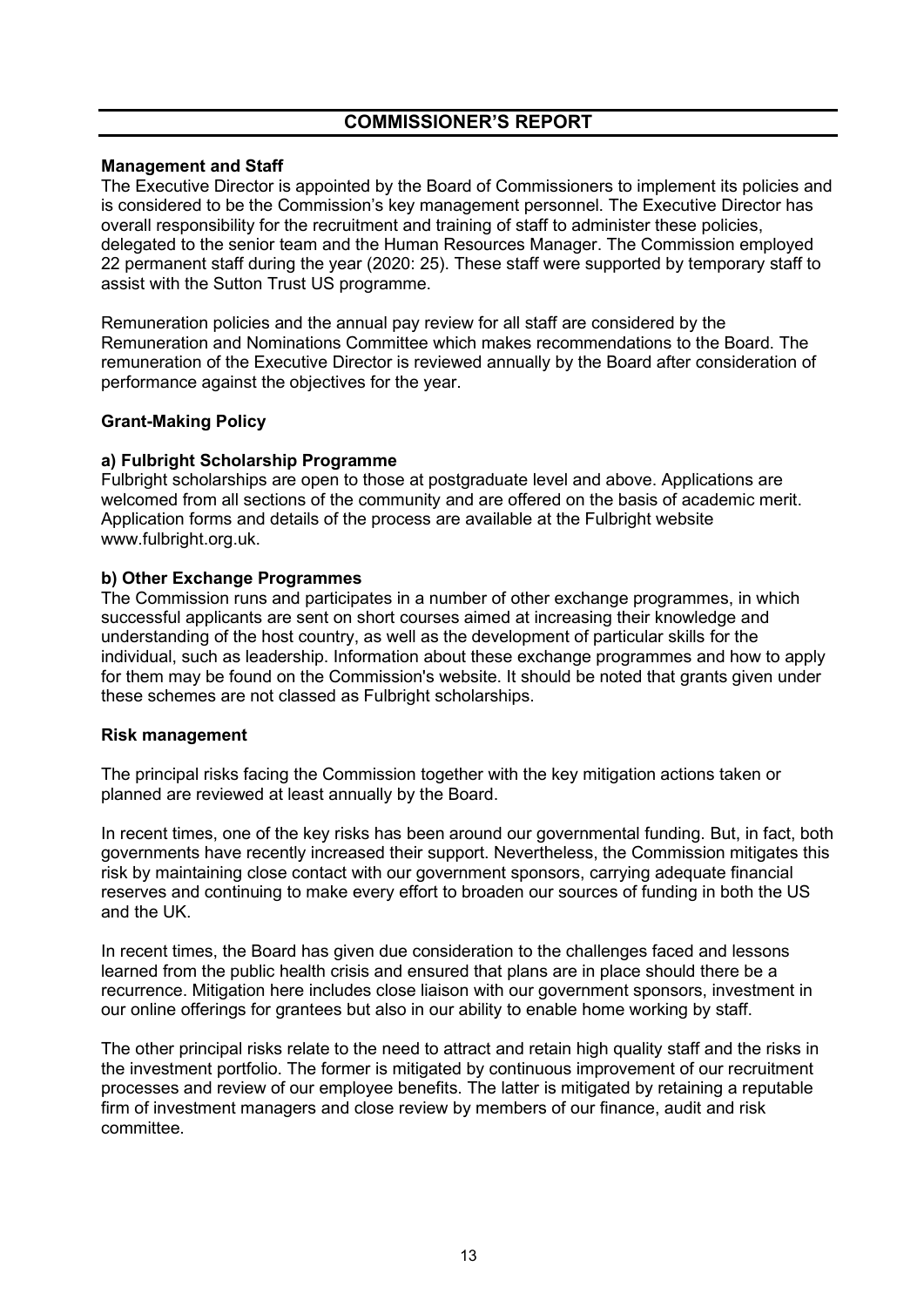# Statement of Commissioner's Responsibilities

The Commissioner, through the Executive Director, requires financial statements to be prepared for each financial year which give a true and fair view of the state of affairs of the Commission and of its financial position at the end of the year. In preparing financial statements giving a true and fair view, the Commissioner follows best practice and:

- $\blacksquare$  selects suitable accounting policies and then applies them consistently;
- makes judgements and estimates that are reasonable and prudent; and
- prepares the financial statements on the going concern basis, confirming it is appropriate to presume the Commission will continue to operate.

The Commissioner, through the Executive Director, requires that proper accounting records be kept which disclose with reasonable accuracy at any time the financial position of the Commission to enable it to ensure that the financial statements comply with relevant requirements. It is also responsible for safeguarding the assets and hence for taking reasonable steps for the prevention and detection of fraud and other irregularities.

In so far as the Commissioner is aware:

- there is no relevant audit information of which the organisation's auditor is unaware, and
- the Commissioner has taken all steps that it ought to have taken to make itself aware of any relevant audit information and to establish that the auditor is aware of that information.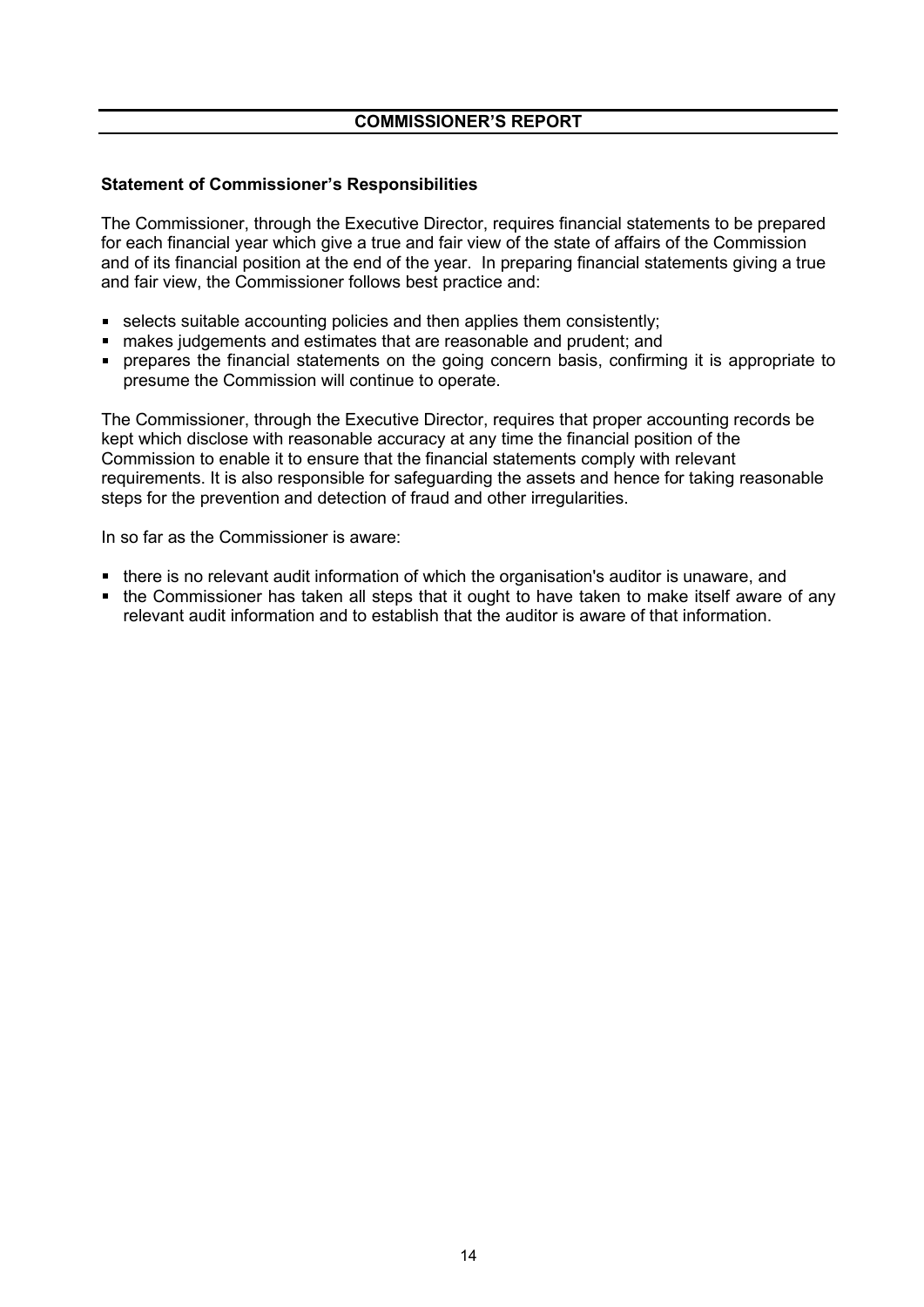# **COMMISSIONERS**

### Honorary Chair

Ambassador Philip T. Reeke, Chargé d'Affaires, ad interim

Set out below are the Directors/Commissioners of the company - the US UK Fulbright Commission - who served during the year and up to the date of this report:

| <b>UK Members</b>                                                                     | <b>Other occupation</b>                                                                                                 |
|---------------------------------------------------------------------------------------|-------------------------------------------------------------------------------------------------------------------------|
| Ian Coates (until 31 December 2020)                                                   | Director for Higher Education Policy, STEM<br>and Tertiary Providers, Department for<br>Education                       |
| <b>Drake Dubin</b>                                                                    | Chief Operating Officer, Business in the<br>Community                                                                   |
| <b>Victoria Garnett</b>                                                               | Detective Superintendent, Metropolitan<br>Police                                                                        |
| Nigel Newton (until 31 August 2021)<br>Professor Colin Riordan (until 31 August 2021) | Chief Executive, Bloomsbury Publishing plc<br>President & Vice Chancellor, Cardiff<br>University                        |
| <b>Professor Sir Steve Smith</b>                                                      | <b>UK Government International Education</b><br>Champion, Department for Education                                      |
| <b>Susan Stewart</b><br>Zamila Bunglawala (from 1 January 2021)                       | Director, The Open University of Scotland<br>Director, International Education Directorate,<br>Department for Education |
| Mukul Devichand (from 1 September 2021)                                               | Editor of Audio Programming, New York<br><b>Times</b>                                                                   |
| Miriam Patterson (from 1 January 2021)                                                | Senior Editor at Practical Law, Thomson<br><b>Reuters</b>                                                               |
| <b>US Members</b>                                                                     | <b>Other occupation</b>                                                                                                 |
| Sara Cerrell (Chair)                                                                  | Founder and Managing Director, Global<br><b>Change Network</b>                                                          |
| Kathryn Crockart                                                                      | Minister Counsellor for Public Affairs, US<br>Embassy                                                                   |
| Dame Vivian Hunt                                                                      | Senior Partner, UK & Ireland, McKinsey &<br>Company                                                                     |
| Alexsis de Raadt St James (until 31 August 2021)                                      | Founder and Managing Partner Merian<br>Ventures                                                                         |
| <b>Robin Saunders</b>                                                                 | Managing Partner, Clearbrook Capital<br><b>Partners LLP</b>                                                             |
| <b>Christina Tribble</b><br>Professor Keith Magee (from 1 September 2021)             | <b>Cultural Affairs Officer, US Embassy</b><br>Chair and Professor of Social Justice,                                   |
|                                                                                       | <b>Newcastle University</b>                                                                                             |
| Paul O'Neill (from 1 September 2021)                                                  | <b>Company Director</b>                                                                                                 |

# **Committees**

Finance, Audit & Risk Drake Dubin (Chair)

Zamila Bunglawala (from 1 January 2021) Ian Coates (until 31 December 2020) Kathryn Crockart Miriam Patterson (from 1 January 2021) Robin Saunders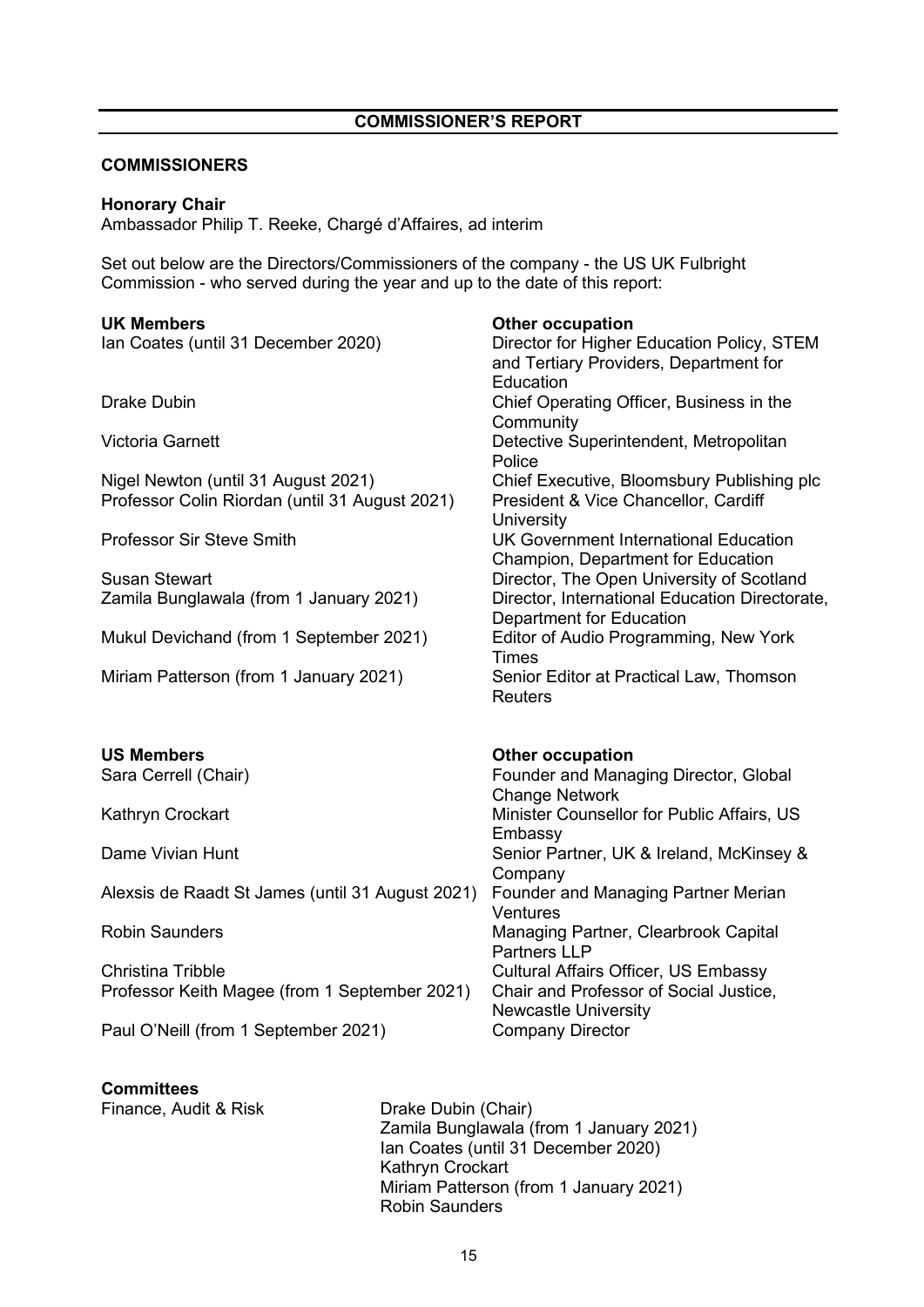| Alumni & Development       | Susan Stewart (Chair)<br>Nigel Newton (until 31 August 2021)<br>Alexsis de Raadt St James (until 31 August 2021)<br>Mukul Devichand (from 1 September 2021)<br>Keith Magee (from 1 September 2021)<br>Paul O'Neill (from 1 September 2021)<br>Louisa Harding-Edgar (Alumni Council Chair) |
|----------------------------|-------------------------------------------------------------------------------------------------------------------------------------------------------------------------------------------------------------------------------------------------------------------------------------------|
| Remuneration & Nominations | Colin Riordan (Chair until 31 August 2021)<br>Victoria Garnett<br>Dame Vivian Hunt<br>Sir Steve Smith (Chair from 1 September 2021)<br>Christina Tribble                                                                                                                                  |

The Chair of the Board, Sara Cerrell, is an ex officio member of all the committees.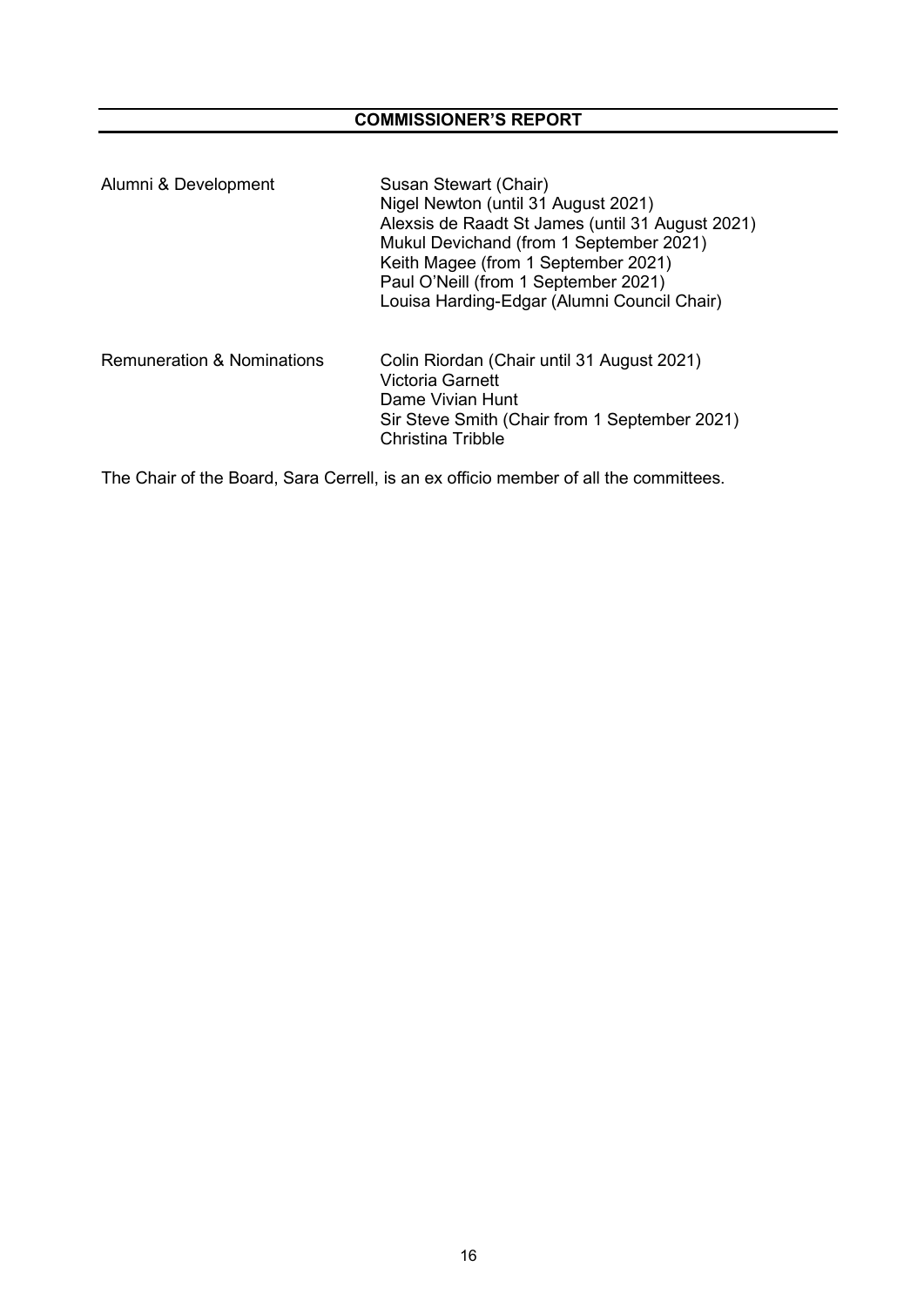### REFERENCE AND ADMINISTRATIVE DETAILS

### EXECUTIVE DIRECTOR

Maria Balinska-Szczerba

# ADDRESS

Unit 302, Camelford House 89 Albert Embankment London SE1 7TP www.fulbright.org.uk

# BANKERS

Lloyds Bank Southampton Row London WC1B 5HR

# AUDITORS

Moore Kingston Smith LLP Devonshire House 60 Goswell Road London EC1M 7AD

# **SOLICITORS**

Bates, Wells Braithwaite 10 Queen Street Place London EC4R 1BE

### INVESTMENT MANAGER

Cazenove Capital Management 1 London Wall Place London EC2Y 5AU

Signed:  $\frac{\text{GVA}}{\text{Sara Cercell (Mart 4, 2022 1542 GMD)}}$  Dated: 3 March 2022

Sara Cerrell Chair, on behalf of the Corporate Commissioner: the US UK Fulbright Commission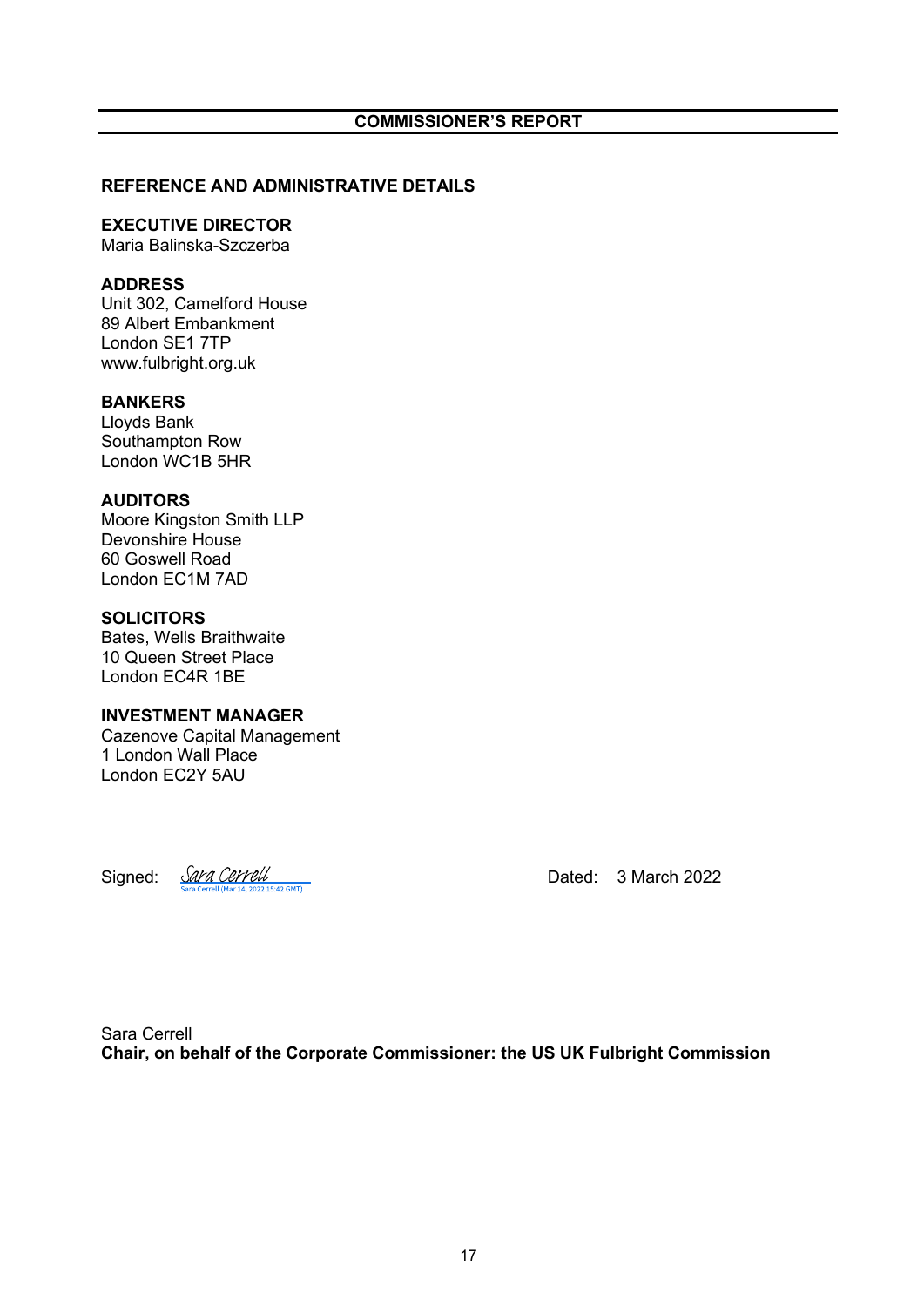# INDEPENDENT AUDITORS' REPORT TO THE MEMBERS OF UNITED STATES-UNITED KINGDOM EDUCATIONAL COMMISSION

# Opinion

We have audited the financial statements of United States–United Kingdom Educational Commission for the year ended 30 September 2021 which comprise the Statement of Financial Activities, the Balance Sheet, the Cash Flow Statement and notes to the financial statements, including a summary of significant accounting policies. The financial reporting framework that has been applied in their preparation is applicable law and United Kingdom Accounting Standards, including FRS 102 'The Financial Reporting Standard Applicable in the UK and Ireland' (United Kingdom Generally Accepted Accounting Practice).

In our opinion the financial statements:

- give a true and fair view of the state of the Commission's affairs as at 30 September 2021, and of its incoming resources and application of resources, for the year then ended; and
- have been properly prepared in accordance with United Kingdom Generally Accepted Accounting Practice; and
- have been prepared in accordance with FRS 102.

# Basis for opinion

We conducted our audit in accordance with International Standards on Auditing (UK) (ISAs(UK)) and applicable law. Our responsibilities under those standards are further described in the Auditor's Responsibilities for the audit of financial statements section of our report. We are independent of the Commission in accordance with the ethical requirements that are relevant to our audit of the financial statements in the UK, including the FRC's Ethical Standard, and we have fulfilled our other ethical responsibilities in accordance with these requirements. We believe that the audit evidence we have obtained is sufficient and appropriate to provide a basis for our opinion.

# Conclusions relating to going concern

In auditing the financial statements, we have concluded that the Commissioners' use of the going concern basis of accounting in the preparation of the financial statements is appropriate.

Based on the work we have performed, we have not identified any material uncertainties relating to events or conditions that, individually or collectively, may cast significant doubt on the organisation's ability to continue as a going concern for a period of at least twelve months from when the financial statements are authorised for issue.

Our responsibilities and the responsibilities of the Commissioners with respect to going concern are describe in the relevant sections of this report.

# Other information

The other information comprises the information included in the annual report, other than the financial statements and our auditor's report thereon. The Commissioner is responsible for the other information. Our opinion on the financial statements does not cover the other information and, except to the extent otherwise explicitly stated in our report, we do not express any form of assurance conclusion thereon.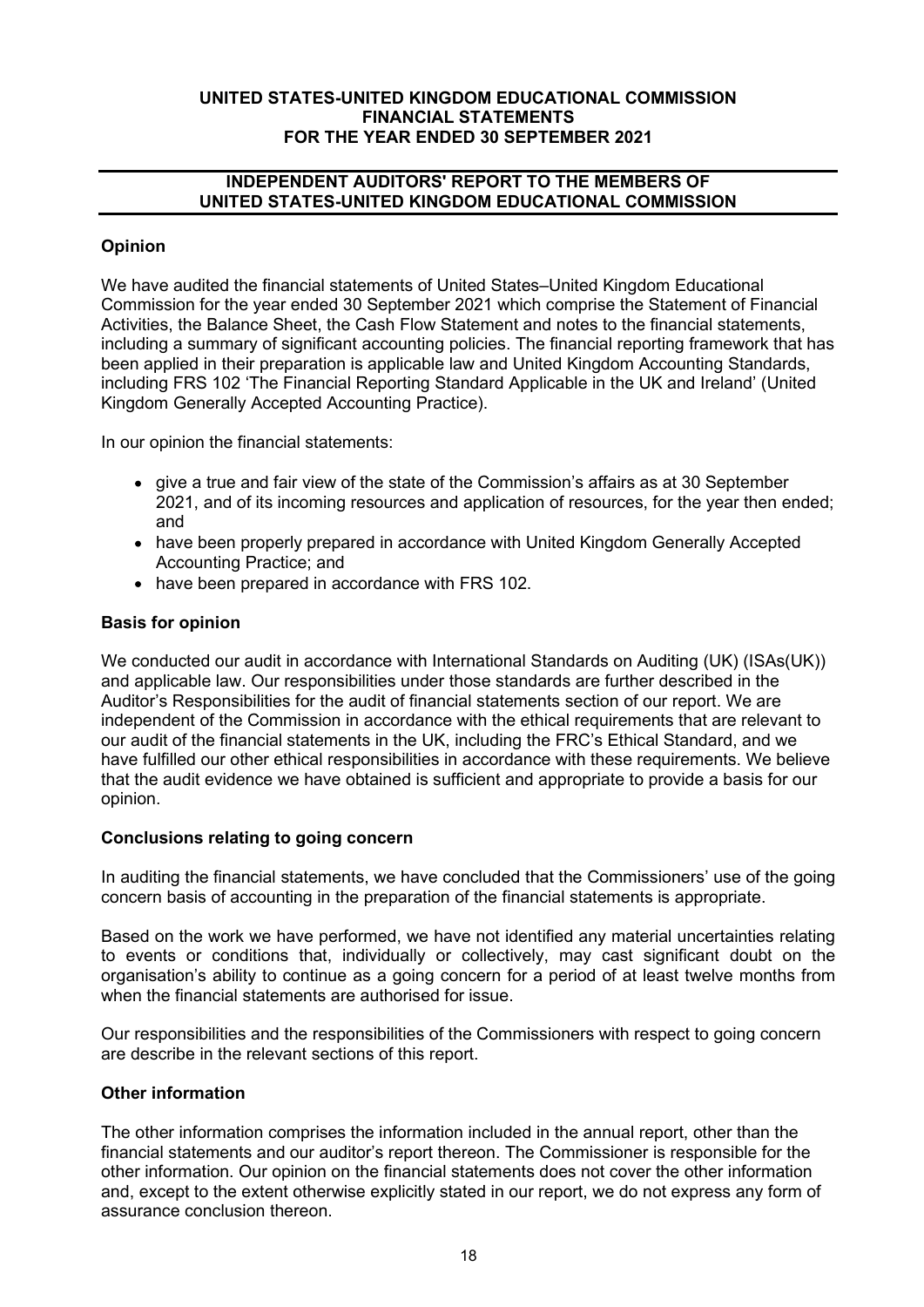In connection with our audit of the financial statements, our responsibility is to read the other information and, in doing so, consider whether the other information is materially inconsistent with the financial statements or our knowledge obtained in the audit or otherwise appears to be materially misstated. If we identify such material inconsistencies or apparent material misstatements, we are required to determine whether there is a material misstatement in the financial statements or a material misstatement of the other information. If, based on the work we have performed, we conclude that there is a material misstatement of this other information, we are required to report that fact.

We have nothing to report in this regard.

# Matters on which we are required to report by exception

We have nothing to report in respect of the following matters where FRS 102 requires us to report to you if, in our opinion:

- $\bullet$ the information given in the Commissioner's Annual Report is inconsistent in any material respect with the financial statements; or
- the Commission has not kept adequate accounting records; or
- the financial statements are not in agreement with the accounting records and returns; or
- we have not received all the information and explanations we required for our audit.

# Responsibilities of Commissioners

As explained more fully in the Commissioner's responsibilities statement set out on page 14, the Commissioner is responsible for the preparation of the financial statements and for being satisfied that they give a true and fair view, and for such internal control as the Commissioner determines is necessary to enable the preparation of financial statements that are free from material misstatement, whether due to fraud or error.

In preparing the financial statements, the Commissioner is responsible for assessing the Commission's ability to continue as a going concern, disclosing, as applicable, matters related to going concern and using the going concern basis of accounting unless the Commissioner either intends to liquidate the Commission or to cease operations, or have no realistic alternative but to do so.

### Auditor's responsibilities for the audit of the financial statements

We have been appointed as auditor and report in accordance with FRS 102.

Our objectives are to obtain reasonable assurance about whether the financial statements as a whole are free from material misstatement, whether due to fraud or error, and to issue an auditor's report that includes our opinion. Reasonable assurance is a high level of assurance, but is not a guarantee that an audit conducted in accordance with ISAs (UK) will always detect a material misstatement when it exists. Misstatements can arise from fraud or error and are considered material if, individually or in aggregate, they could reasonably be expected to influence the economic decisions of users taken on the basis of these financial statements.

Irregularities, including fraud, are instances of non-compliance with laws and regulations. We design procedures in line with our responsibilities, outlined above, to detect material misstatements in respect of irregularities, including fraud. The extent to which our procedures are capable of detecting irregularities, including fraud is detailed below.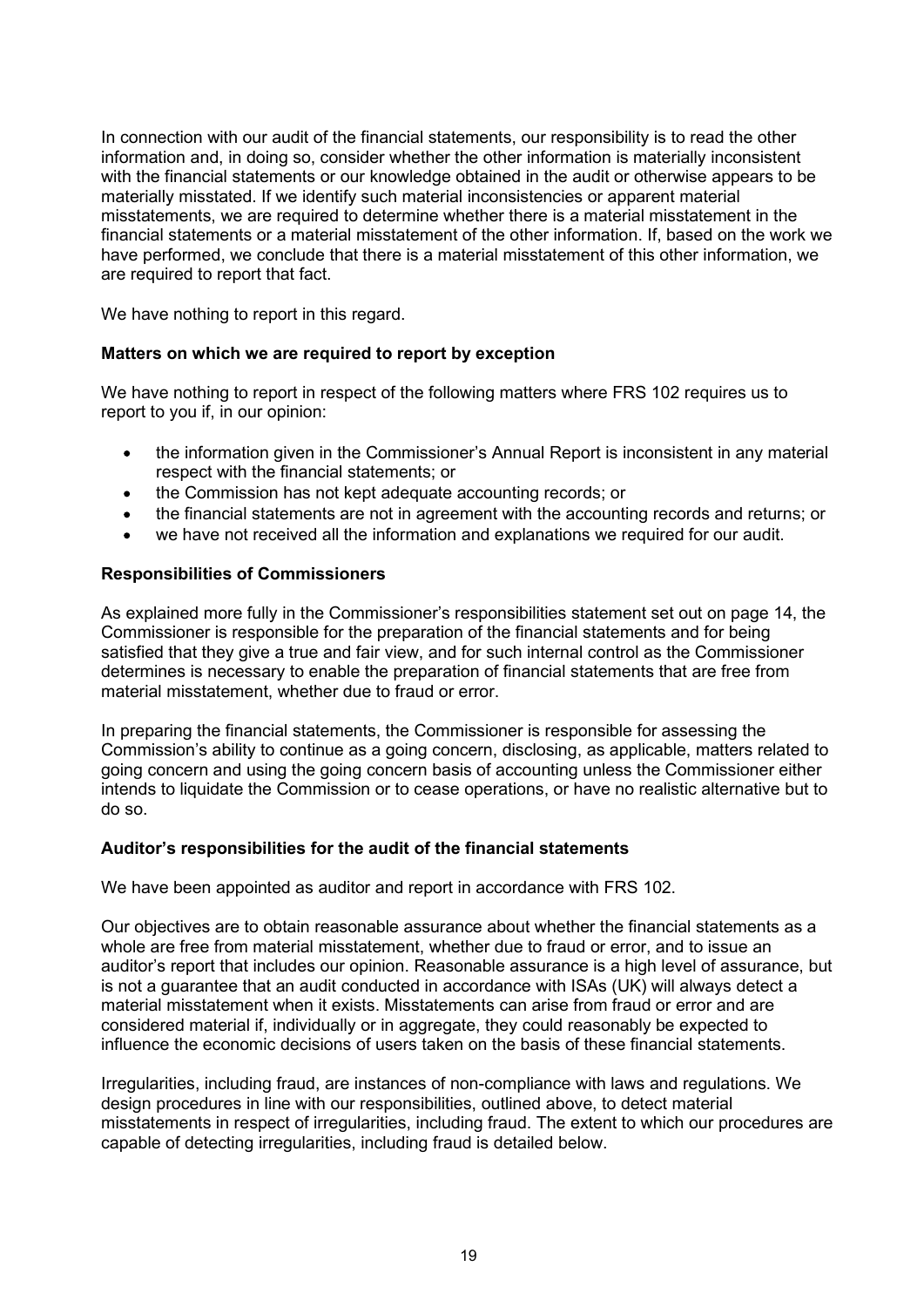# Explanation as to what extent the audit was considered capable of detecting irregularities, including fraud

The objectives of our audit in respect of fraud, are to identify and assess the risks of material misstatement of the financial statements due to fraud; to obtain sufficient appropriate audit evidence regarding the assessed risks of material misstatement due to fraud, through designing and implementing appropriate responses to those assessed risks; and to respond appropriately to instances of fraud or suspected fraud identified during the audit. However, the primary responsibility for the prevention and detection of fraud rests with both management and those charged with governance of the charitable company.

Our approach was as follows:

- we obtained an understanding of the legal and regulatory requirements applicable to the charitable company through the use of permanent audit file information, updated this year for any changes that have been identified by management or by our own investigations and considered that the most significant is the UK financial reporting standards as issued by the Financial Reporting Council;
- we obtained an understanding of how the charitable company complies with these requirements by discussions with management and those charged with governance and through reviews of relevant accounting and management records;
- we assessed the risk of material misstatement of the financial statements, including the risk of material misstatement due to fraud and how it might occur, based on our work as outlined above;
- we enquired of management and those charged with governance as to any known instances of non-compliance or suspected non-compliance with laws and regulations, using associated documentary evidence to better understand items of interest;
- based on this understanding, we designed specific appropriate audit procedures to identify instances of non-compliance with laws and regulations. As well as specific audit testing, this included approaching accounting records with an inquisitive and sceptical mindset such that we examined items that were felt to be of interest or of higher risk in this area, and obtaining additional corroborative evidence as required.

To address the risk of fraud through management override of controls, we carried out the following work:

- procedures were undertaken to identify any unusual or unexpected matters, and the rationale behind any such matters was examined;
- journal entries were reviewed to identify unusual transactions;
- judgements and assumptions made in determining the accounting estimates set out in the accounting policies were reviewed.

As part of an audit in accordance with ISAs (UK) we exercise professional judgement and maintain professional scepticism throughout the audit. We also:

• Identify and assess the risks of material misstatement of the financial statements, whether due to fraud or error, design and perform audit procedures responsive to those risks, and obtain audit evidence that is sufficient and appropriate to provide a basis for our opinion. The risk of not detecting a material misstatement resulting from fraud is higher than for one resulting from error, as fraud may involve collusion, forgery, intentional omissions, misrepresentations, or the override of internal control.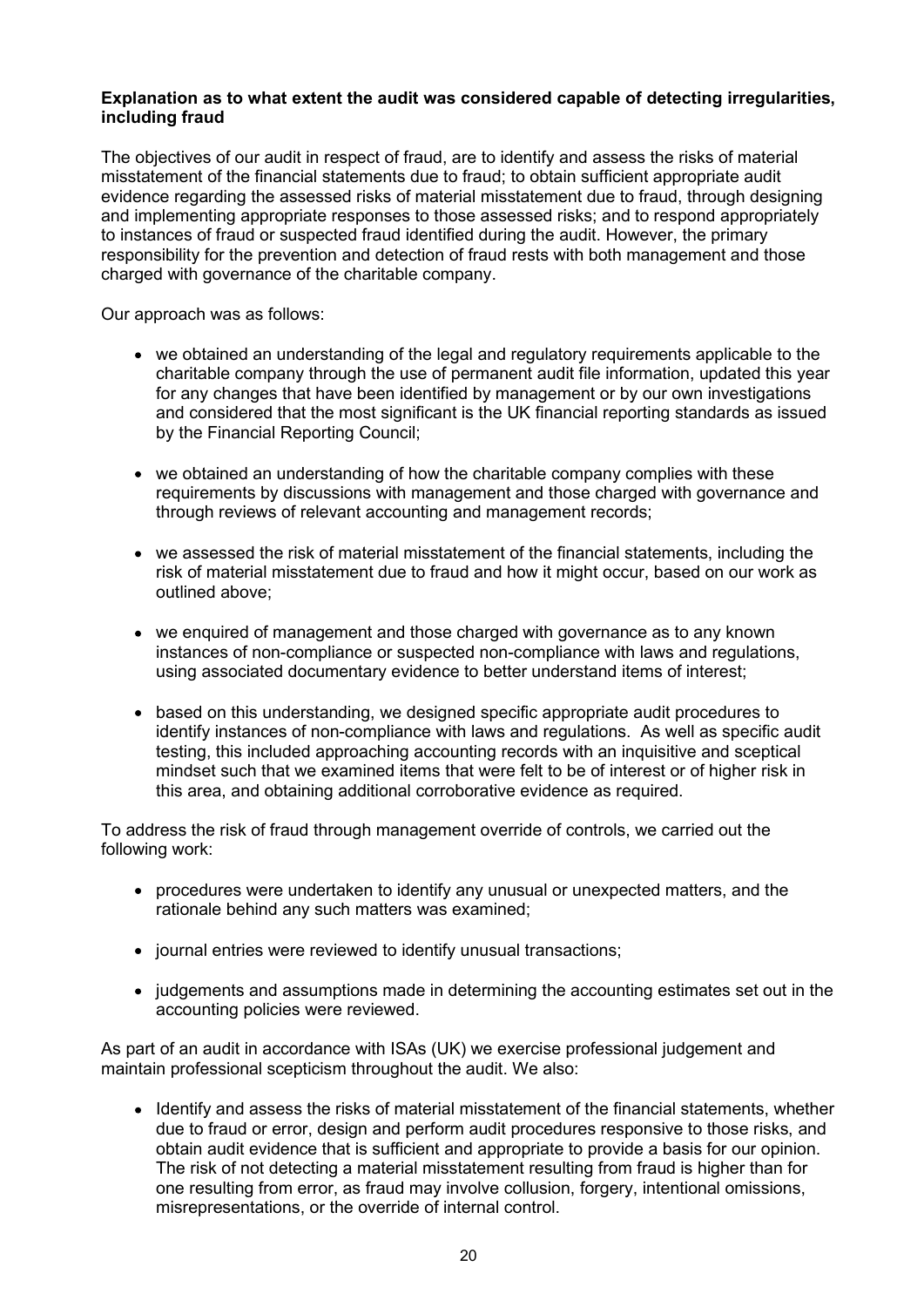- Obtain an understanding of internal control relevant to the audit in order to design audit procedures that are appropriate in the circumstances, but not for the purposes of expressing an opinion on the effectiveness of the Commission's internal control.
- Evaluate the appropriateness of accounting policies used and the reasonableness of accounting estimates and related disclosures made by the Commissioner.
- Conclude on the appropriateness of the Commissioner's use of the going concern basis of accounting and, based on the audit evidence obtained, whether a material uncertainty exists related to events or conditions that may cast significant doubt on the Commission's ability to continue as a going concern. If we conclude that a material uncertainty exists, we are required to draw attention in our auditor's report to the related disclosures in the financial statements or, if such disclosures are inadequate, to modify our opinion. Our conclusions are based on the audit evidence obtained up to the date of our auditor's report. However, future events or conditions may cause the Commission to cease to continue as a going concern.
- Evaluate the overall presentation, structure and content of the financial statements, including the disclosures, and whether the financial statements represent the underlying transactions and events in a manner that achieves fair presentation.

We communicate with those charged with governance regarding, among other matters, the planned scope and timing of the audit and significant audit findings, including any significant deficiencies in internal control that we identify during our audit.

### Use of our report

This report is made solely to the Commissioner. Our audit work has been undertaken so that we might state to the Commissioner those matters we are required to state to them in an auditor's report and for no other purpose. To the fullest extent permitted by law, we do not accept or assume responsibility to any party other than the Commission and the Commissioner, for our audit work, for this report, or for the opinion we have formed.

Moove Kingston Smith Up

28 March 2022

Statutory auditor **Devonshire House** 60 Goswell Road London EC1M 7AD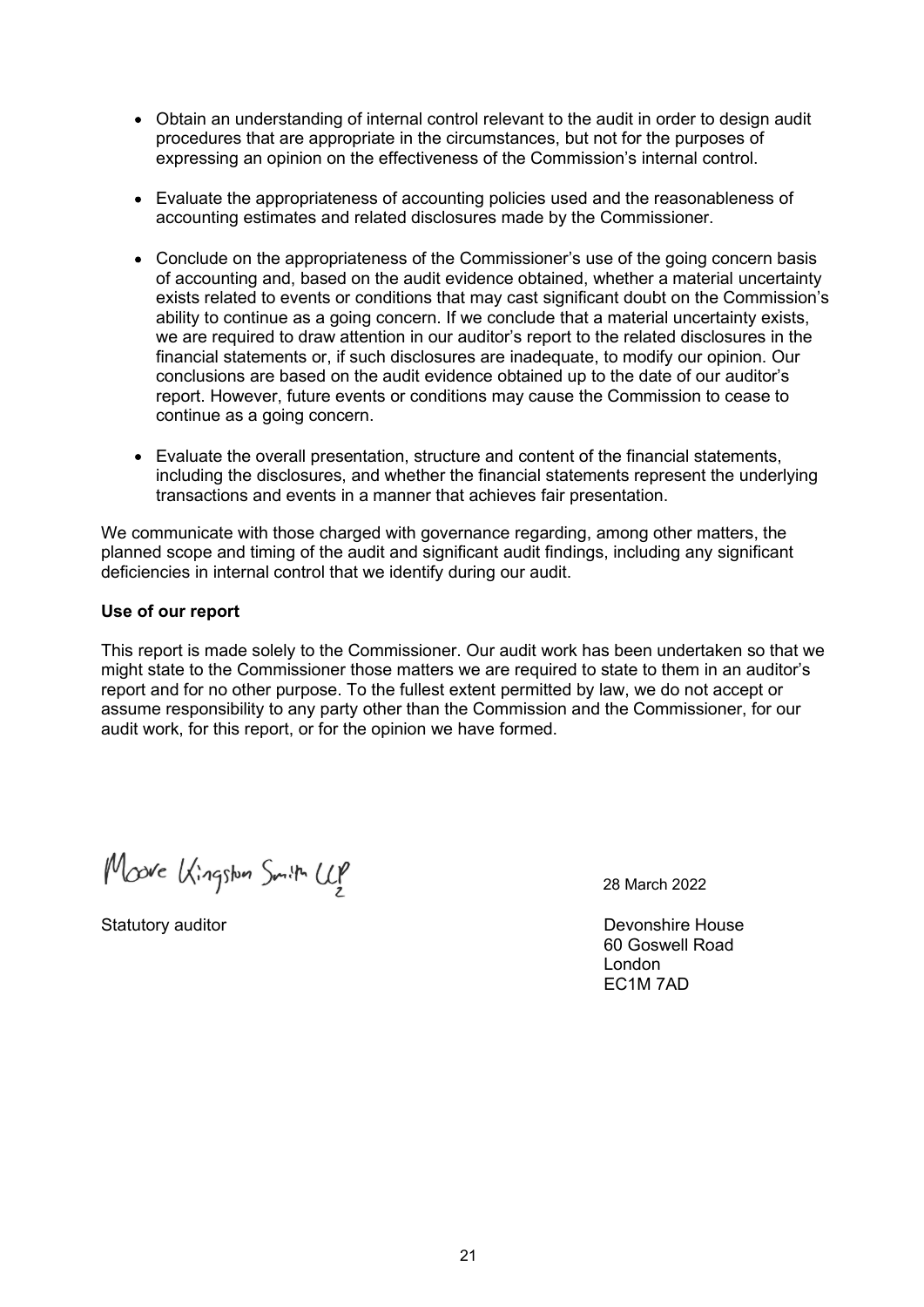### UNITED STATES-UNITED KINGDOM EDUCATIONAL COMMISSION INCOME AND EXPENDITURE ACCOUNT FOR THE YEAR ENDED 30 SEPTEMBER 2021

|                                                                  |                | 2021<br><b>Unrestricted</b> | 2021<br>Designated | 2021<br>Restricted | 2021         | 2020      |
|------------------------------------------------------------------|----------------|-----------------------------|--------------------|--------------------|--------------|-----------|
|                                                                  |                | funds                       | funds              | funds              | <b>Total</b> | Total     |
| <b>INCOME</b>                                                    | <b>Notes</b>   | £                           | £                  | £                  | £            | £         |
| Grants                                                           |                |                             |                    |                    |              |           |
| United States Government                                         | 9              | 710,812                     |                    | 576,154            | 1,286,966    | 1,027,985 |
| United Kingdom Government                                        | 10             | 767,022                     |                    | 203,150            | 970,172      | 734,418   |
| Other Funding                                                    | 11             | 2,464,882                   |                    | 261,293            | 2,726,175    | 3,321,617 |
|                                                                  |                | 3,942,716                   |                    | 1,040,597          | 4,983,313    | 5,084,020 |
| Other Income                                                     |                |                             |                    |                    |              |           |
| <b>Bank Deposit Interest</b>                                     |                | $\overline{2}$              |                    | 297                | 299          | 8,469     |
| Investment Income                                                | 12             |                             | 16,154             | 16,474             | 32,628       | 33,595    |
| Miscellaneous Income                                             |                | 52,102                      |                    |                    | 52,102       | 70,540    |
|                                                                  |                | 52,104                      | 16,154             | 16,771             | 85,029       | 112,604   |
| <b>TOTAL INCOME</b>                                              |                | 3,994,820                   | 16,154             | 1,057,368          | 5,068,342    | 5,196,624 |
| EXPENDITURE                                                      |                |                             |                    |                    |              |           |
| Programme Costs                                                  | 14             | 2,887,691                   |                    | 339,674            | 3,227,365    | 3,712,489 |
| <b>Administration Costs</b>                                      | 15             | 799,605                     | 13,949             | 196,615            | 1,010,169    | 933,727   |
| <b>Fulbright Advisory Service</b>                                | 15             | 301,046                     | 8,330              | 57,343             | 366,719      | 469,337   |
| TOTAL EXPENDITURE                                                |                | 3,988,342                   | 22,279             | 593,632            | 4,604,253    | 5,115,553 |
| NET INCOME before gains / (losses) on                            |                |                             |                    |                    |              |           |
| investments                                                      |                | 6,478                       | (6, 125)           | 463,736            | 464,089      | 81,071    |
| Translation difference on dollar<br>denominated restricted funds |                |                             |                    | (12, 691)          | (12, 691)    | (16, 558) |
| (Losses) / Gains on investments                                  | 3              |                             | 119,566            | 121,925            | 241,491      | (17, 432) |
| Transfers between funds                                          |                |                             |                    |                    |              |           |
| <b>NET INCOME</b>                                                |                | 6,478                       | 113,441            | 572,970            | 692,889      | 47,081    |
| RECONCILIATION OF FUNDS                                          |                |                             |                    |                    |              |           |
| Total funds brought forward                                      |                | 413,878                     | 899,062            | 2,199,061          | 3,512,001    | 3,464,920 |
| Funds carried forward                                            | $\overline{7}$ | 420,356                     | 1,012,503          | 2,772,031          | 4,204,890    | 3,512,001 |

None of the Commission's activities were acquired or discontinued during the above two years.

All recognised gains and losses are disclosed in the Income and Expenditure Account.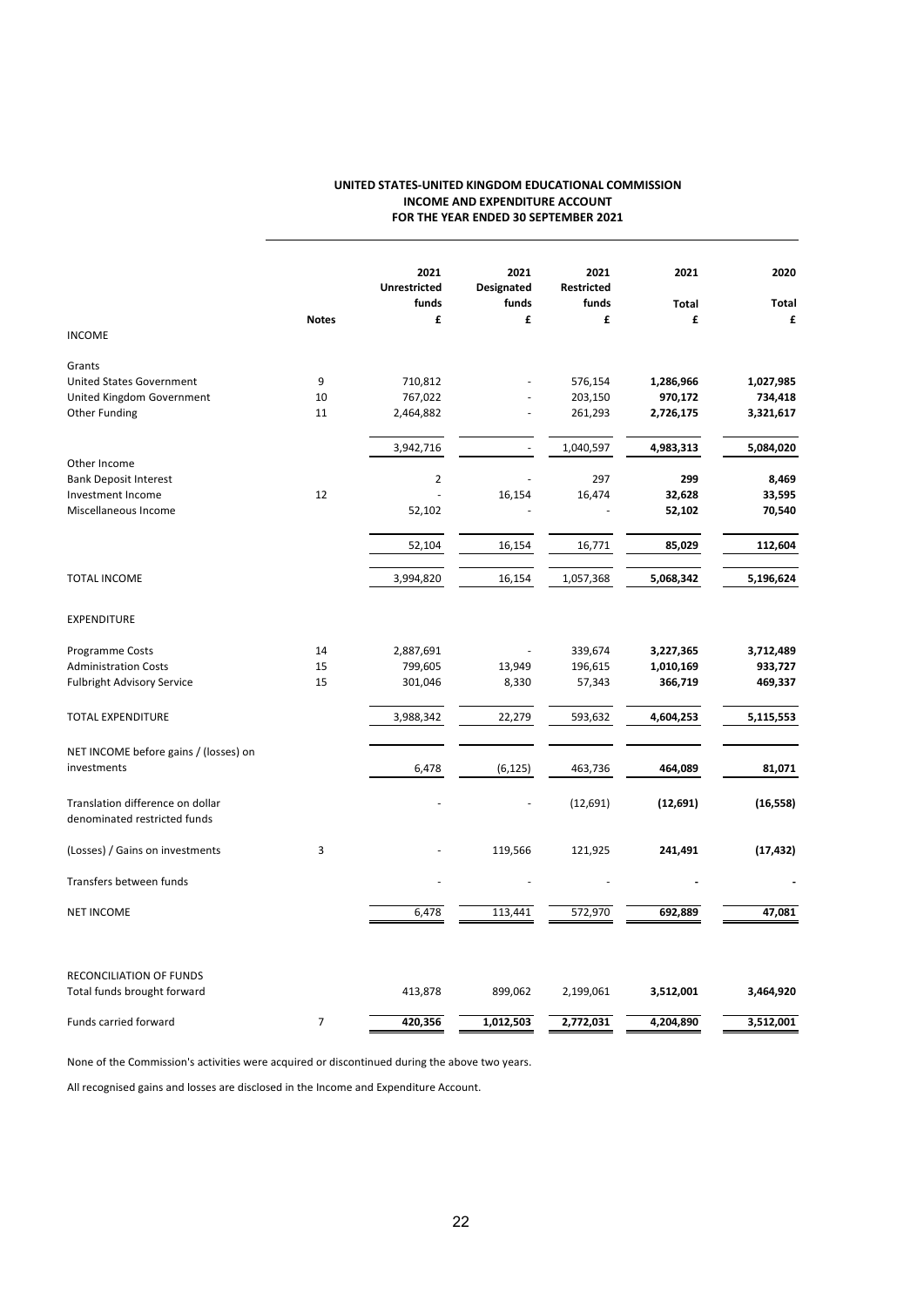# UNITED STATES-UNITED KINGDOM EDUCATIONAL COMMISSION BALANCE SHEET AT 30 SEPTEMBER 2021

|                                                            |                     | 2021      | 2020                 |
|------------------------------------------------------------|---------------------|-----------|----------------------|
|                                                            | <b>Notes</b>        | £         | £                    |
| <b>FIXED ASSETS</b>                                        |                     |           |                      |
| <b>Tangible Assets</b>                                     | $\overline{2}$      | 14,131    | 21,648               |
| Investments                                                | 3                   | 2,047,763 | 1,817,094            |
|                                                            |                     | 2,061,894 | 1,838,742            |
| <b>CURRENT ASSETS</b>                                      |                     |           |                      |
| <b>Debtors</b>                                             | $\overline{4}$      | 2,666,965 | 2,858,507            |
| Cash at Bank and in Hand                                   |                     | 1,790,975 | 1,353,632            |
|                                                            |                     | 4,457,940 | 4,212,139            |
| <b>CREDITORS FALLING DUE WITHIN ONE YEAR</b>               |                     |           |                      |
| Provision for unpaid programme costs                       | 5                   | 2,145,319 | 2,008,074            |
| Other Creditors due within one year                        | 5                   | 141,625   | 153,050              |
|                                                            |                     | 2,286,944 | 2,161,124            |
| <b>NET CURRENT ASSETS</b>                                  |                     | 2,170,996 | 2,051,015            |
| <b>CREDITORS FALLING DUE AFTER MORE THAN ONE YEAR</b>      | 6                   | 28,000    | 377,756              |
| <b>TOTAL ASSETS LESS CURRENT LIABILITIES</b>               |                     | 4,204,890 | 3,512,001            |
|                                                            |                     |           |                      |
| <b>FUNDS</b>                                               |                     |           |                      |
| <b>Unrestricted funds</b>                                  | 7<br>$\overline{7}$ | 420,356   | 413,878              |
| <b>Designated funds</b><br><b>Total unrestricted funds</b> |                     | 1,012,503 | 899,062<br>1,312,940 |
|                                                            |                     | 1,432,859 |                      |
| <b>Restricted funds</b>                                    | 7                   | 2,772,031 | 2,199,061            |
| <b>TOTAL FUNDS</b>                                         |                     | 4,204,890 | 3,512,001            |

Advantage is taken in preparing this report of the provisions applicable to small entities including from the requirement to prepare a Strategic Report.

The financial statements were approved by the Board and authorised for issue on 3 March 2022 and were signed on its behalf by:

Sara Cerrell 022 15:42 GMT)

Chair of Commission

María Balinska<br>Maria Balinska (Mar 16, 2022 16:53 GMT)

Executive Director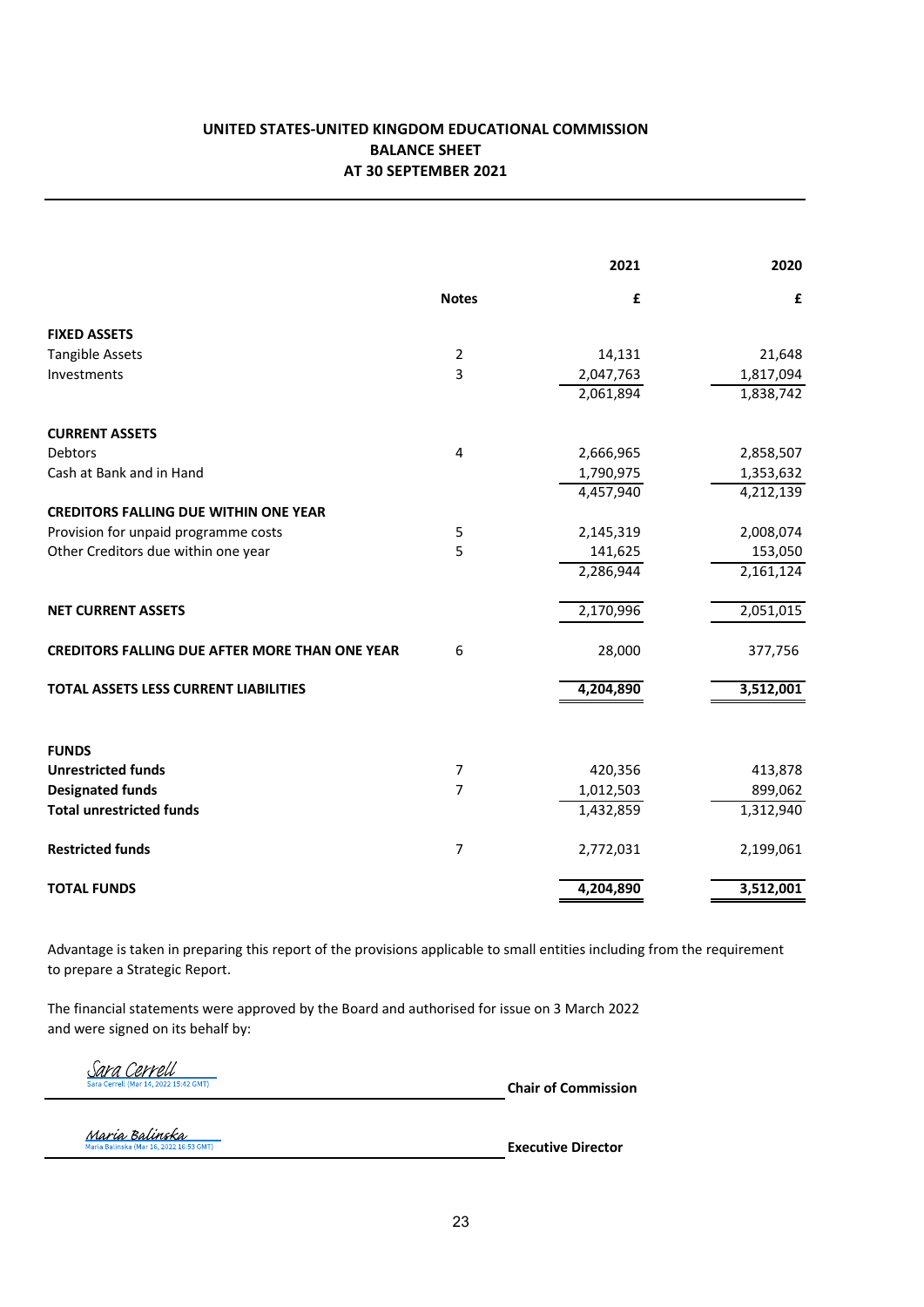### UNITED STATES-UNITED KINGDOM EDUCATIONAL COMMISSION CASH FLOW STATEMENT FOR THE YEAR ENDED 30 SEPTEMBER 2021

|                                                                     | 2021<br>£  | 2021<br>£         | 2020<br>£  | 2020<br>£            |
|---------------------------------------------------------------------|------------|-------------------|------------|----------------------|
| <b>Operating Activities</b>                                         |            |                   |            |                      |
| Net Income                                                          |            | 464,089           |            | 81,071               |
| Add: Loss on disposal of fixed assets                               |            | 620               |            |                      |
| Less: Translation difference on dollar denominated restricted funds |            | (12, 691)         |            | (16, 558)            |
| Less: Investment Income                                             |            | (32, 927)         |            | (42,064)             |
|                                                                     |            | 419,091           |            | 22,449               |
| Add back non-cash items:                                            |            |                   |            |                      |
| Depreciation                                                        | 10,325     |                   | 8,424      |                      |
| Surplus on the sale of equipment                                    |            |                   |            |                      |
|                                                                     |            | 10,325            |            | 8,424                |
|                                                                     |            | 429,416           |            | 30,873               |
| <b>Movements in current assets and liabilities:</b>                 |            |                   |            |                      |
| Debtors                                                             | 191,542    |                   | (828, 887) |                      |
| Creditors                                                           | (223, 935) |                   | 382,929    |                      |
|                                                                     |            | (32, 393)         |            | (445, 958)           |
| Cash (outflow)/inflow from operating activities                     |            | 397,023           |            | (415,085)            |
| <b>Investing Activities:</b>                                        |            |                   |            |                      |
| Purchase of investments                                             | (727, 888) |                   | (495, 631) |                      |
| Proceeds of sale of investments                                     | 724,416    |                   | 516,548    |                      |
| Purchases of office equipment                                       | (3, 429)   |                   | (30,072)   |                      |
| Investment income received                                          | 32,927     |                   | 42,064     |                      |
| Decrease in cash held for investment purposes                       | 14,294     |                   | (9,788)    |                      |
| Net cash (outflow)/inflow                                           |            | 40,320<br>437,343 |            | 23,121<br>(391, 964) |
| Change in cash balances:                                            |            |                   |            |                      |
| Cash at bank and in hand                                            |            | 437,343           |            | (391, 964)           |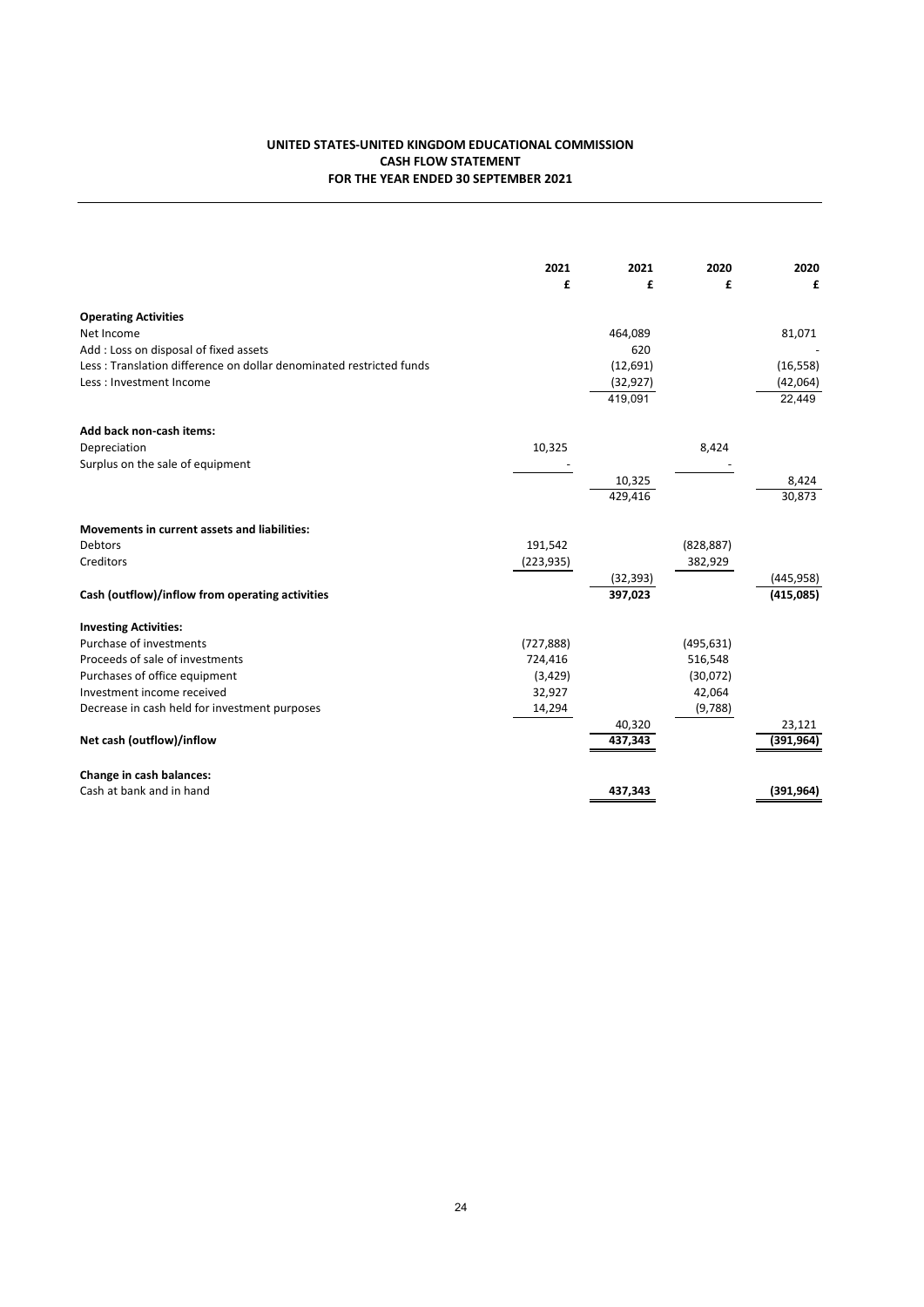### 1 ACCOUNTING POLICIES

### a) Accounting Basis

These financial statements have been prepared in accordance with FRS 102 'The Financial Reporting Standard applicable in the UK and the Republic of Ireland' ("FRS 102") and has regard to the requirements of the Accounting and Reporting by Charities: Statement of Recommended Practice (SORP) where relevant, though it should be noted that the Commission is not a registered UK charity nor a public benefit entity as defined by FRS 102. The financial statements are prepared in sterling which is the functional currency of the Commission. Monetary amounts in these financial statements are rounded to the nearest pound. The financial statements have been prepared under the historical cost convention as modified by the recognition of certain investment assets measured at fair value. The principal accounting policies are set out below.

#### b) Going Concern

These financial statements are prepared on a going concern basis. The Board has assessed whether the use of the going concern basis is appropriate and has considered possible events or conditions that might cast significant doubt on the ability of the Commission to continue as a going concern. The Board has made this assessment for a period of at least one year from the date of the approval of the financial statements.

In particular, the Board has considered the Commission's forecasts and projections and has taken account of the effect on income and activity and pressures on investment income from the COVID-19 pandemic. In making this assessment the Commissioners have considered that whilst income streams have been affected this will not affect the Commission's ability to continue its activities. Annual budgets have been revised taking this into account with prudent figures for both income and expenditure. The Commission holds sufficient reserves and has liquid assets in the form of investments which are readily available to convert into cash if required. The Board is of the view that there are no material uncertainties for the coming year that affect their assessment. Following due consideration, the Board has concluded that there is a reasonable expectation that the Commission has adequate resources to continue in operational existence for the foreseeable future. For this reason the Board continues to adopt the going concern basis in preparing these financial statements.

#### c) Income

All income is included in the Statement of Financial Activities when the Commission is legally entitled to the income and the amount can be quantified with reasonable accuracy.

#### d) Funding of the Commission

The Commission's source of core funding is by way of grants receivable from the United States and United Kingdom Governments.

- (i) The United States Government grant is approved annually and paid in quarterly instalments. The full grant for the Commission's financial year, which is intended to cover the cost of the ensuing academic year's programme costs, is accrued for.
- (ii) The United Kingdom Government grant is approved annually and paid monthly on the basis of cash flow forecasts submitted by the Commission. The UK Government's financial year differs from that of the Commission but the full grant is accrued into the Commission's accounts in line with committed expenditure.
- (iii) The accounts are prepared on the basis that neither Government will claw back funds under-utilised or interest earned on such funds.

#### e) In-Kind Contributions

The Commission receives contributions from US and UK universities in the form of in-house settlement of tuition fees. The Commission began to report the value of in-kind contributions from 2011: the values are supplied by the university or the administering co-operating agency.

#### f) Expenditure

Expenditure is accounted for on an accruals basis. Expenditure on activities funded solely by the United States Government includes an appropriate proportion of overheads, premises costs and depreciation.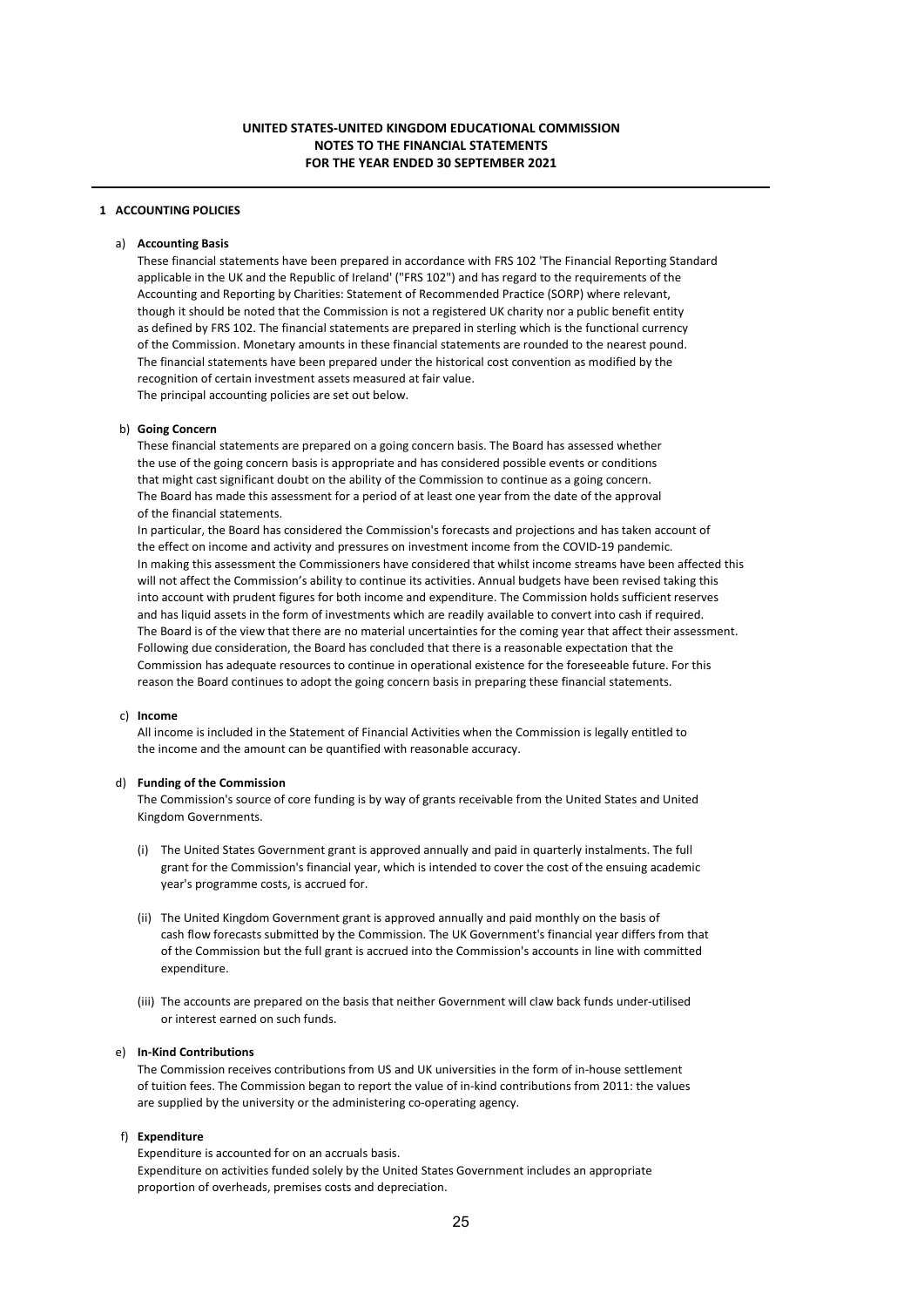#### 1 ACCOUNTING POLICIES (Continued)

### g) Employee benefits

The cost of short-term employee benefits are recognised as a liability and an expense. The cost of any unused holiday entitlement is recognised in the period in which the employee's services are received. Termination benefits are recognised immediately as an expense when the Commission is demonstrably

# committed to terminating the employment of an employee or to providing termination benefits.

### h) Fixed Assets

Computer equipment, furniture and similar items are depreciated on a straight line basis over a period of three years from the date they are first brought into use.

#### i) Investments

- (i) Are shown in the balance sheet at market value; any unrealised gain or loss over original cost is taken to reserves.
- (ii) Income on investments is included in the accounts when receivable.

### j) Debtors

Debtors are measured at the amounts recoverable.

#### k) Cash and cash equivalents

Cash and cash equivalents include cash in hand, deposits held at call with banks, other short term liquid investments with original maturities of three months or less, and bank overdrafts.

#### l) Creditors

Creditors are recognised where there is a present obligation at the reporting date as a result of a past event, it is probable that a transfer of economic benefit will be required in settlement and the amount can be estimated reliably.

#### m) Provision for Unpaid Programme Costs

- (i) The Commission regards itself as committed to the full amount of programme costs, when the awards have been made. Consequently, the charge to the Income & Expenditure Account includes the committed expenditure for the following academic year's programme.
- (ii) Provisions for unpaid programme costs are reviewed at the end of each financial year, necessary adjustments being made to the Income & Expenditure Account.

#### n) Financial instruments

The Commission has elected to apply the provisions of section 11 'Basic Financial Instruments' and section 12 'Other Financial Instruments Issues' of FRS 102 to all its financial instruments.

Financial instruments are recognised in the Commission's balance sheet when the Commission becomes party to the contractual provisions of the instrument.

Financial assets and liabilities are offset, with the net amounts presented in the financial statements, when there is a legally enforceable right to set off the recognised amounts and there is an intention to settle on a net basis or to realise the asset and settle the liability simultaneously.

#### *Basic financial assets*

Basic financial assets, which include trade and other debtors and cash and bank balances, are initially measured at transaction price including transaction costs and are subsequently carried at amortised cost using the effective interest method unless the arrangement constitutes a financing transaction, where the transaction is measured at the present value of the future receipts discounted at a market rate of interest.

#### *Derecognition of financial assets*

Financial assets are derecognised only when the contractual rights to the cash flows from the asset expire, or when the Commission transfers the financial asset and substantially all the risks and rewards of ownership to another entity.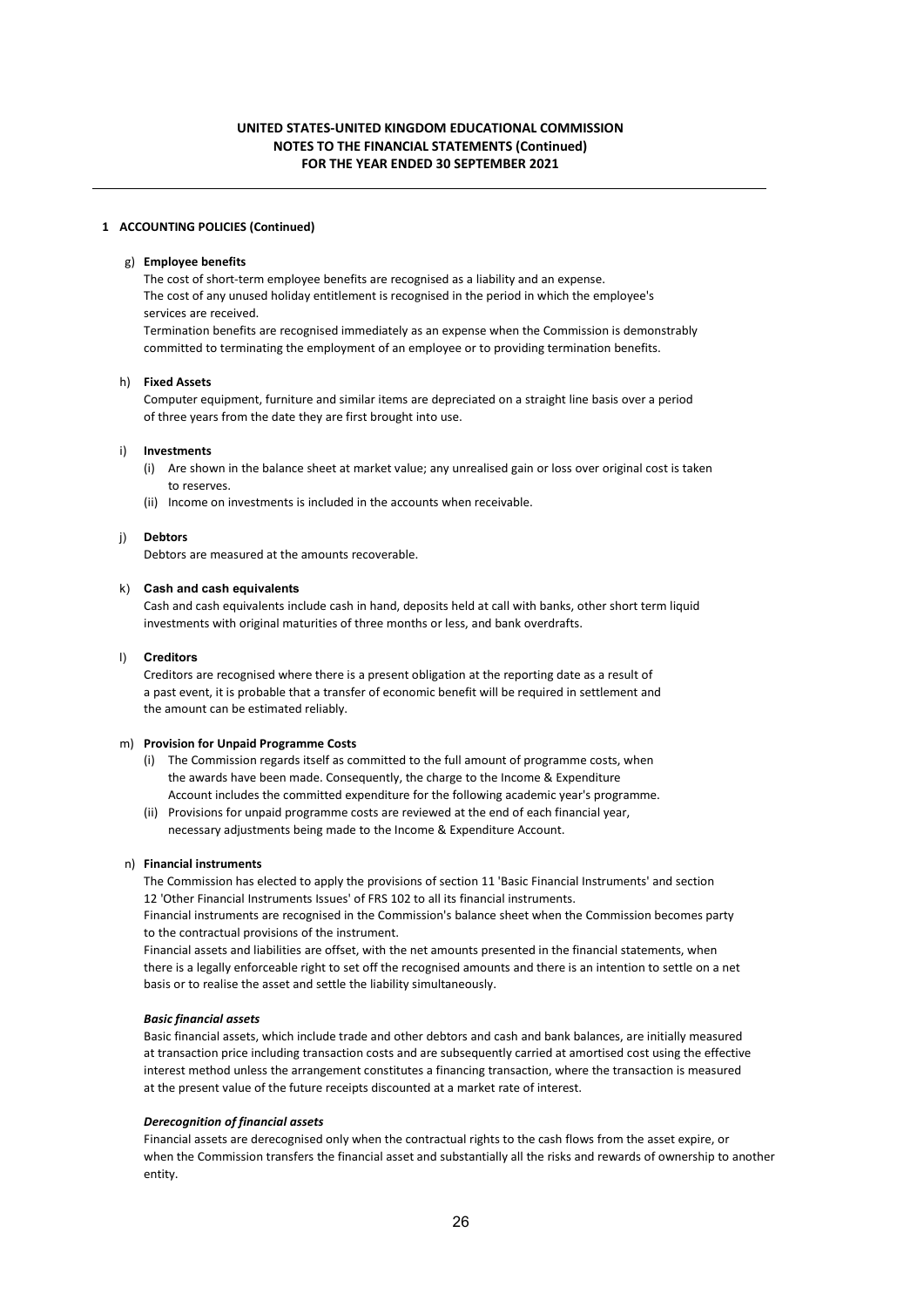### 1 ACCOUNTING POLICIES (Continued)

### *Classification of financial liabilities*

Financial liabilities and equity instruments are classified according to the substance of the contractual arrangements entered into. An equity instrument is any contract that evidences a residual interest in the assets of the Commission after deducting all of its liabilities.

#### *Basic financial liabilities*

Basic financial liabilities, including trade and other creditors and bank loans, are initially recognised at transaction price unless the arrangement constitutes a financing transaction, where the debt instrument is measured at the present value of the future payments discounted at a market rate of interest.

Debt instruments are subsequently carried at amortised cost using the effective interest rate method. Trade creditors are obligations to pay for goods or services that have been acquired in the ordinary course of operations from suppliers. Accounts payable are classified as current liabilities if payment is due within one year or less. If not, they are presented as non-current liabilities. Trade creditors are recognised initially at transaction price and subsequently measured at amortised cost using the effective interest method.

#### *Derecognition of financial liabilities*

Financial liabilities are derecognised when, and only when, the Commission's obligations are discharged, cancelled, or they expire.

### o) Funds

- (i) Restricted funds are to be used for specified purposes as laid down by the donor. Expenditure which meets these criteria is identified to the fund.
- (ii) Designated funds are to be used for specified purposes as laid down by the Commissioner.

#### p) Foreign currencies

Transactions in foreign currencies are recorded at the rate ruling in the period of the transaction All assets held at the balance sheet date which are denominated in US dollars are translated at the market closing rate of \$1.3467 to sterling (2020: \$1.2916). Profits or losses on exchange are credited/charged to Programme Costs.

### q) Cash flow

The cash flow statement can be found on page 24.

### r) Judgements and key sources of estimation uncertainty

In the application of the Commission's accounting policies, the trustee is required to make judgements, estimates and assumptions about the carrying amount of assets and liabilities that are not readily apparent from other sources. The estimates and associated assumptions are based on historical experience and other factors that are considered to be relevant. Actual results may differ from these estimates.

The estimates and underlying assumptions are reviewed on an ongoing basis. Revisions to accounting estimates are recognised in the period in which the estimate is revised where the revision affects only that period or in the period of revision and future periods where the revision affects both current and future periods.

In the view of the Commissioner, in applying the accounting policies adopted, no judgements were required that have a significant effect on the amounts recognised in the financial statements, nor do any estimates or assumptions made carry a significant risk of material adjustment in the next financial year.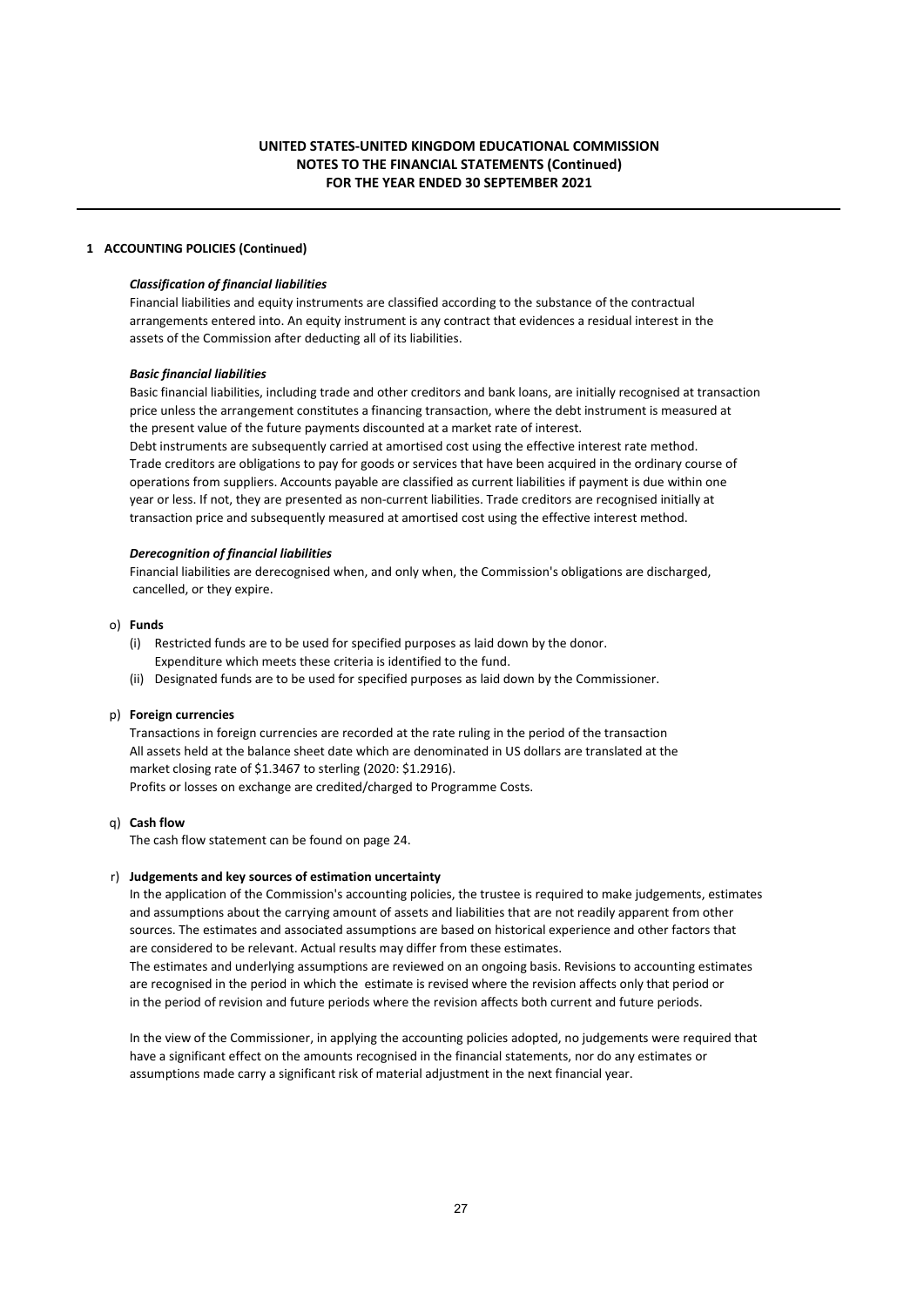# FOR THE YEAR ENDED 30 SEPTEMBER 2021 NOTES TO THE FINANCIAL STATEMENTS (Continued) UNITED STATES-UNITED KINGDOM EDUCATIONAL COMMISSION

| 2<br><b>FIXED ASSETS</b> | <b>Equipment</b>      |                     |
|--------------------------|-----------------------|---------------------|
|                          | <b>Fixtures &amp;</b> | <b>Fixed Assets</b> |
|                          | <b>Fittings</b>       | Total               |
| Cost:                    | £                     | £                   |
| At 1st October 2020      | 248,014               | 248,014             |
| Additions                | 3,429                 | 3,429               |
| Disposals                | (25, 518)             | (25, 518)           |
| At 30th September 2021   | 225,925               | 225,925             |
| Depreciation:            |                       |                     |
| At 1st October 2020      | 226,366               | 226,366             |
| Charge for the Year      | 10,325                | 10,325              |
| Disposals                | (24, 897)             | (24, 897)           |
| At 30th September 2021   | 211,794               | 211,794             |
| Net Book Value:          |                       |                     |
| At 30th September 2021   | 14,131                | 14,131              |
| At 30th September 2020   | 21,648                | 21,648              |
|                          | 2021                  | 2020                |
| Depreciation charged to: |                       |                     |
| Administration           | 5,158                 | 4,212               |
| <b>Advisory Service</b>  | 5,158                 | 4,212               |
|                          | 10,316                | 8,424               |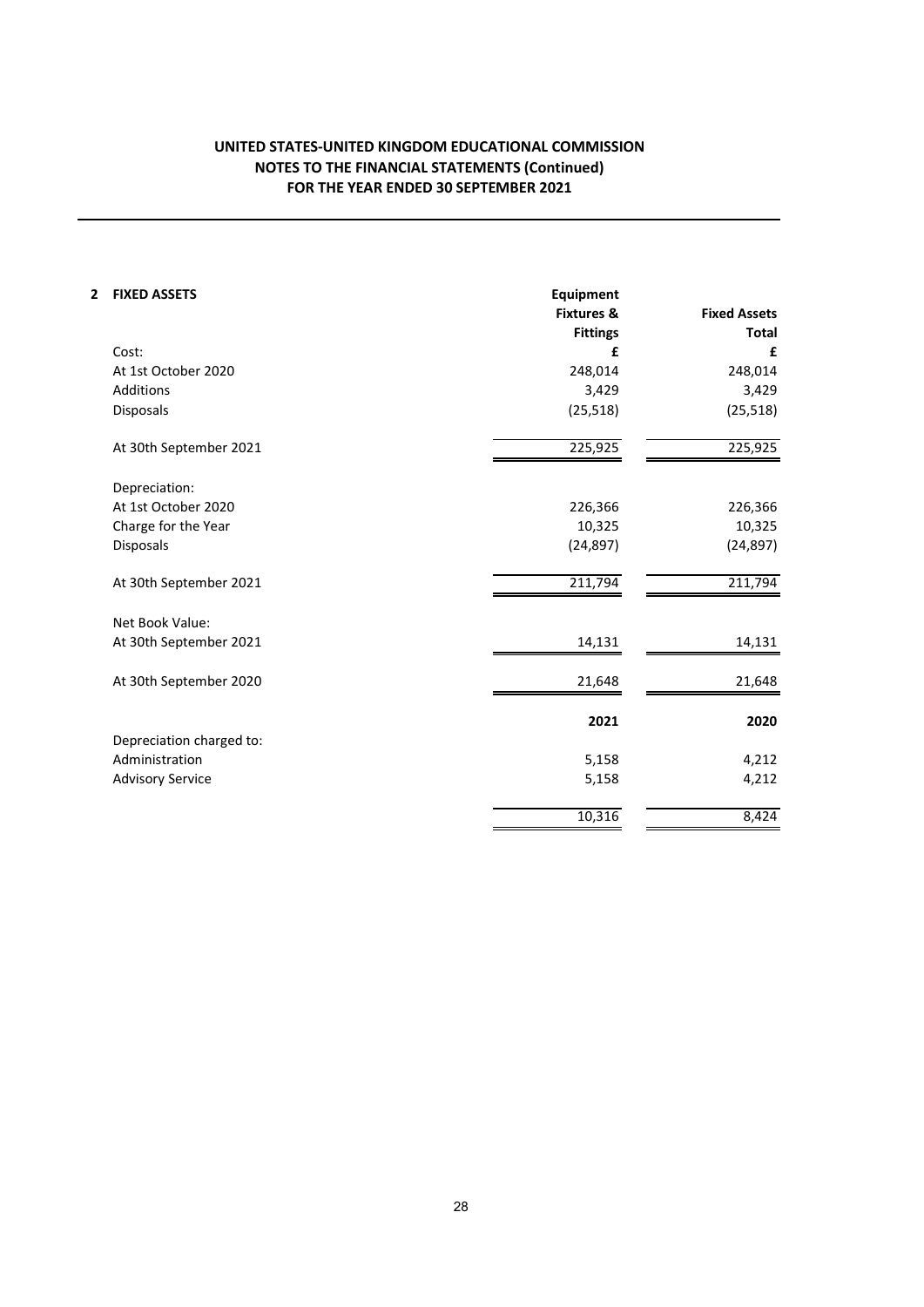#### FOR THE YEAR ENDED 30 SEPTEMBER 2021 UNITED STATES-UNITED KINGDOM EDUCATIONAL COMMISSION NOTES TO THE FINANCIAL STATEMENTS (Continued)

### 3 INVESTMENTS

| 3a) Movements in listed investments          |             |        | 2021       | 2020       |
|----------------------------------------------|-------------|--------|------------|------------|
|                                              |             |        | £          | £          |
| Market value 1st October                     |             |        | 1,774,365  | 1,812,714  |
| Acquisitions at cost                         |             |        | 727,888    | 495,631    |
| Disposal proceeds                            |             |        | (724, 416) | (516, 548) |
| Net realised and unrealised gains and losses |             |        | 241,491    | (17, 432)  |
| Market value at 30th September               |             |        | 2,019,328  | 1,774,365  |
|                                              |             |        |            |            |
| Value at cost 30th September                 |             |        | 1,681,901  | 1,582,455  |
|                                              |             |        |            |            |
| 3b) Geographic breakdown                     | 2021        | 2021   | 2021       | 2020       |
|                                              | f           | £      | £          | £          |
|                                              | Listed      |        |            |            |
|                                              | investments | Cash   | Total      | Total      |
| In the UK                                    | 876,116     | 28,435 | 904,551    | 1,027,794  |
| Outside the UK                               | 1,143,212   |        | 1,143,212  | 789,300    |
|                                              | 2,019,328   | 28,435 | 2,047,763  | 1,817,094  |

3c) Investments that are material in terms of the investment portfolio (i.e. over 5%) are disclosed below

|   |                                                       | Portfolio % | Market value £ |
|---|-------------------------------------------------------|-------------|----------------|
|   | Vanguard Standard & Poors Exchange Traded Fund        | 11.0%       | 222,740        |
|   | <b>SUTL Cazenove Sustainable</b>                      | 10.5%       | 211,564        |
|   | Vanguard FTSE UK All Share                            | 9.0%        | 182,512        |
|   | Trojan Ethical Income Fund                            | 7.6%        | 153,487        |
|   | Schroder Global Sustainable Fund                      | 6.3%        | 126,187        |
|   | <b>Trojan Ethical Fund</b>                            | 6.2%        | 124,593        |
|   | Rathbone Ethical Bond Fund                            | 5.4%        | 108,270        |
| 4 | <b>DEBTORS</b>                                        | 2021        | 2020           |
|   |                                                       | £           | £              |
|   | <b>Trade Debtors</b>                                  | 419,529     | 370,401        |
|   | Grants due from US Government (See Note 9)            | 482,737     | 319,416        |
|   | Grants due from UK Government (See Note 10)           | 1,027,990   | 573,751        |
|   | Prepayments and accrued income                        | 563,098     | 1,472,224      |
|   | <b>Other Debtors</b>                                  | 173,611     | 122,715        |
|   |                                                       | 2,666,965   | 2,858,507      |
|   | Amounts included above due after more than one year:  | 28,000      | 373,111        |
|   | <b>CREDITORS FALLING DUE WITHIN ONE YEAR</b>          |             |                |
| 5 |                                                       | 2021        | 2020           |
|   | Provision for unpaid programme costs                  | £           | £              |
|   | 5a) FY20 (Academic Year 2020/21)                      | 1,610,760   |                |
|   | FY19 (Academic Year 2019/20)                          | 424,524     | 1,829,110      |
|   | <b>Prior Programme Years</b>                          | 110,035     | 178,964        |
|   |                                                       | 2,145,319   | 2,008,074      |
|   | <b>Other Creditors</b>                                | £           | £              |
|   | <b>5b)</b> Trade creditors                            | 16,001      | 27,388         |
|   | Accruals                                              | 91,007      | 95,589         |
|   | Taxation and social security                          | 23,298      | 24,335         |
|   | Amount due to the Fulbright Foundation                | 11,319      | 5,738          |
|   |                                                       | 141,625     | 153,050        |
|   |                                                       |             |                |
|   |                                                       |             |                |
|   | <b>CREDITORS FALLING DUE AFTER MORE THAN ONE YEAR</b> |             |                |
| 6 |                                                       | 2021        | 2020           |
|   | Unpaid Programme Costs - Future Years                 | £<br>28,000 | £<br>377,756   |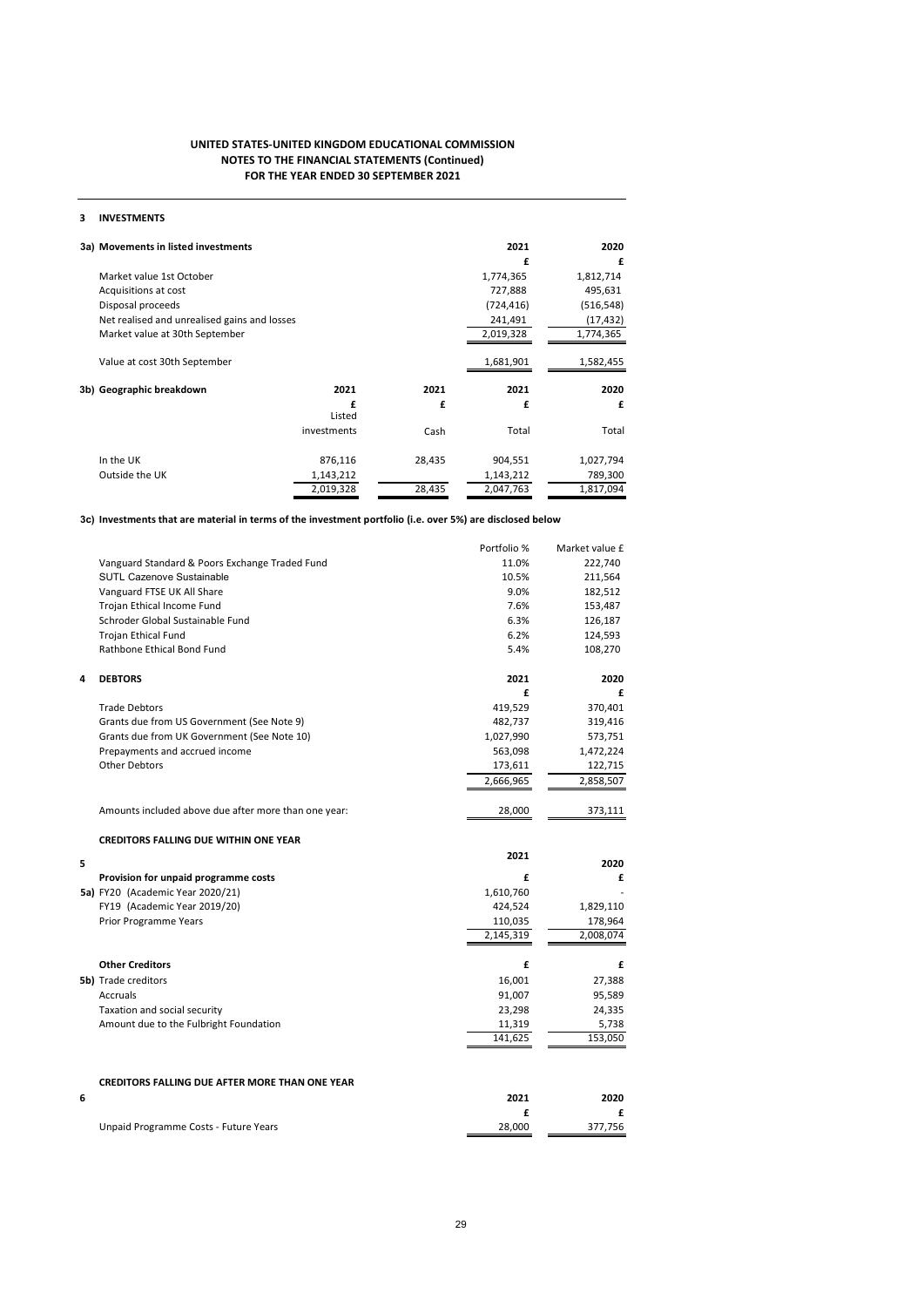#### 7 MOVEMENT ON FUNDS

|                               |           |           |                    | Gains/(losses)/ |           |
|-------------------------------|-----------|-----------|--------------------|-----------------|-----------|
| Movement in 2021              | Bal b/f   | Income    | <b>Expenditure</b> | transfers       | Bal c/f   |
|                               | £         | £         | £                  | £               | £         |
| General funds                 |           |           |                    |                 |           |
| <b>Accumulated Fund</b>       | 413,878   | 3,994,820 | (3,988,342)        |                 | 420,356   |
| Designated funds              |           |           |                    |                 |           |
| <b>Accommodation Fund</b>     | 899,062   | 16,154    | (22, 279)          | 119,566         | 1,012,503 |
| Unrestricted funds subtotal   | 1,312,940 | 4,010,974 | (4,010,621)        | 119,566         | 1,432,859 |
| <b>Restricted funds</b>       |           |           |                    |                 |           |
| <b>Accommodation Fund</b>     | 916,802   | 16,474    | (22, 720)          | 121,925         | 1,032,481 |
| <b>US Government</b>          | 705,772   | 576,154   | (272, 939)         |                 | 1,008,987 |
| US Embassy                    | 32,721    | 128,622   | (20, 580)          |                 | 140,763   |
| <b>UK Government</b>          |           | 109,150   | (5,745)            |                 | 103,405   |
| Scottish Government           | 1,758     |           | (1,758)            |                 |           |
| Fulbright Opportunity Fund    | 287,361   | 94,297    | (99, 624)          | (12, 691)       | 269,343   |
| <b>Summer Institutes</b>      | 40,355    | 7,233     |                    |                 | 47,588    |
| Sir Cyril Taylor Award        | 70,916    |           | (65,090)           |                 | 5,826     |
| Rita Allen Foundation         | 75,996    | 109,438   | (50, 934)          |                 | 134,500   |
| <b>Entrepreneurship Award</b> | 58,173    |           | (50, 626)          |                 | 7,547     |
| Alumni Award Fund             |           | 16,000    | (3,616)            |                 | 12,384    |
| <b>Barzun Prizes</b>          | 9,207     |           |                    |                 | 9,207     |
| subtotal                      | 2,199,061 | 1,057,368 | (593, 632)         | 109,234         | 2,772,031 |
| All funds                     | 3,512,001 | 5,068,342 | (4,604,253)        | 228,800         | 4,204,890 |

|                             |           |           |               | Gains/(losses)/ |           |
|-----------------------------|-----------|-----------|---------------|-----------------|-----------|
| Movement in 2020            | Bal b/f   | Income    | Expenditure   | transfers       | Bal c/f   |
|                             | £         | £         | £             | £               | £         |
| General funds               |           |           |               |                 |           |
| <b>Accumulated Fund</b>     | 402,827   | 4,600,008 | (4,588,957)   |                 | 413,878   |
| Designated funds            |           |           |               |                 |           |
| <b>Accommodation Fund</b>   | 912,916   | 16,633    | (21, 856)     | (8,631)         | 899,062   |
| Unrestricted funds subtotal | 1,315,743 | 4,616,641 | (4,610,813)   | (8,631)         | 1,312,940 |
| <b>Restricted funds</b>     |           |           |               |                 |           |
| <b>Accommodation Fund</b>   | 930,929   | 16,962    | (22, 288)     | (8,801)         | 916,802   |
| <b>US Government</b>        | 768,836   | 196,036   | (259, 100)    |                 | 705,772   |
| US Embassy                  | 22,370    | 31,593    | (21, 242)     |                 | 32,721    |
| <b>Scottish Government</b>  | 2,483     |           | (725)         |                 | 1,758     |
| Anniversary Appeal          | 16,075    |           | (16, 075)     |                 |           |
| Fulbright Opportunity Fund  | 299,213   | 53,148    | (48, 442)     | (16, 558)       | 287,361   |
| Summer Institutes           | 38,355    | 2,000     |               |                 | 40,355    |
| Sir Cyril Taylor Award      | 70,916    | 72,663    | (72, 663)     |                 | 70,916    |
| Rita Allen Fellowship       |           | 117,113   | (41, 117)     |                 | 75,996    |
| Entrepreneurship Award      |           | 58,173    |               |                 | 58,173    |
| <b>Barzun Prizes</b>        |           | 32,295    | (23,088)      |                 | 9,207     |
| sub total                   | 2,149,177 | 579,983   | (504,740)     | (25, 359)       | 2,199,061 |
| All funds                   | 3,464,920 | 5,196,624 | (5, 115, 553) | (33,990)        | 3,512,001 |

(i) Accumulated Fund: represents the balance available to the Commission for programme purposes<br>(ii) Accommodation Fund: this fund comprises the proceeds from the sale in 2009 of the Commission

Accommodation Fund: this fund comprises the proceeds from the sale in 2009 of the Commission offices at 62 Doughty Street, together with income earned on the proceeds and transfers from the accumulated fund. This fund is reserved for funding accommodation costs i.e. rent and service charges and is divided into a restricted portion, representing those funds and accumulated income which, at the time of the office sale, were restricted by the US State Department for funding the Commission's accommodation and a designated portion which is set aside for office rental at the discretion of the Corporate Trustee.

(iii) Other restricted Funds: these represent the unspent balance of funds received for specific projects including awards, outreach, programme enhancement and specific office expenditures.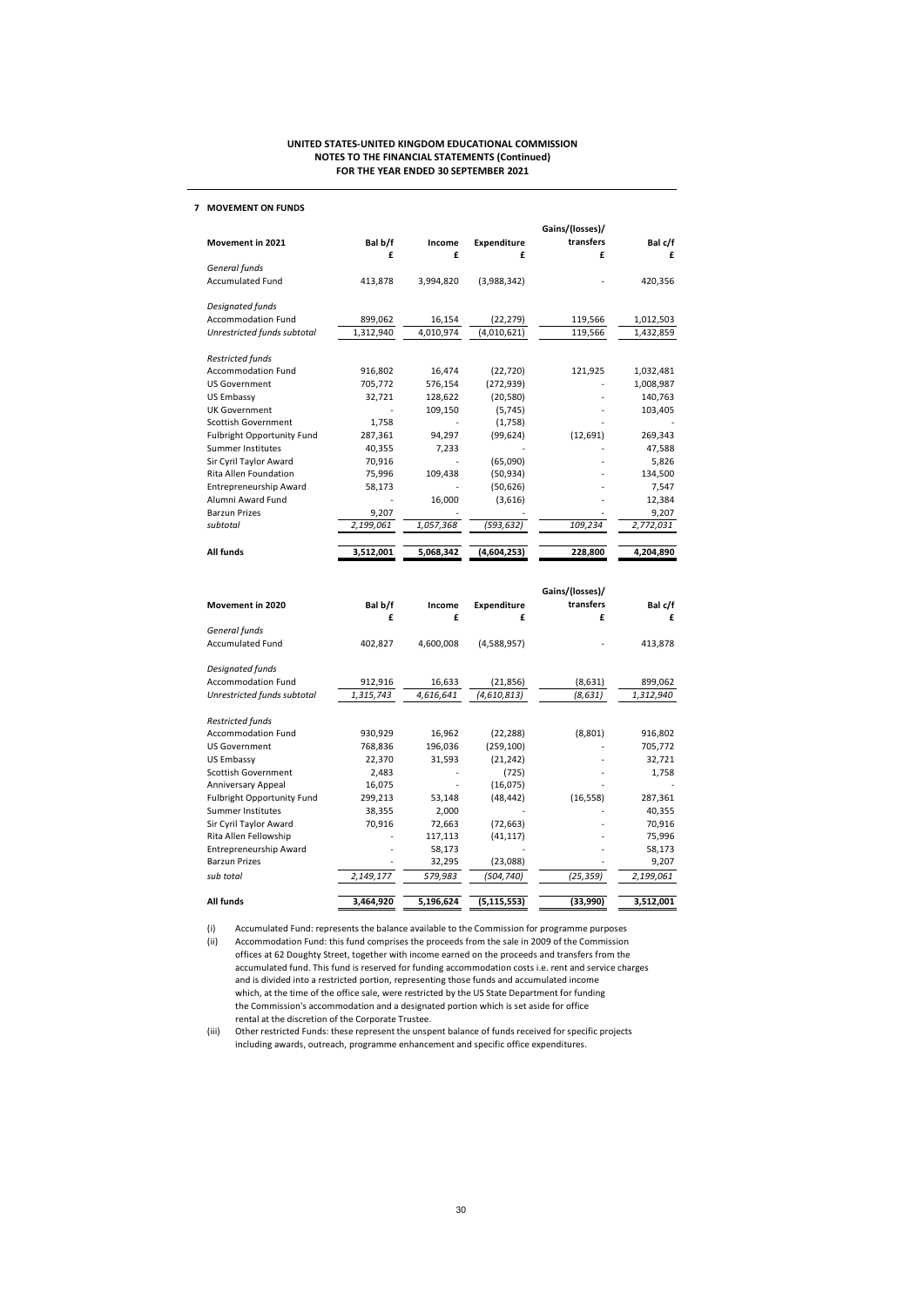### 8 PRIOR YEAR INCOME AND EXPENDITURE ANALYSIS BY FUNDS

|                                                                         | 2020<br><b>Unrestricted</b><br>funds | 2020<br>Designated<br>funds | 2020<br><b>Restricted</b><br>funds | 2020<br><b>Total</b> |
|-------------------------------------------------------------------------|--------------------------------------|-----------------------------|------------------------------------|----------------------|
| <b>INCOME</b>                                                           | £                                    | £                           | £                                  | £                    |
|                                                                         |                                      |                             |                                    |                      |
| Grants                                                                  |                                      |                             |                                    |                      |
| <b>United States Government</b><br>United Kingdom Government            | 831,949<br>684,418                   |                             | 196,036<br>50,000                  | 1,027,985<br>734,418 |
| <b>Other Funding</b>                                                    | 3,007,320                            |                             | 314,297                            | 3,321,617            |
|                                                                         | 4,523,687                            |                             | 560,333                            | 5,084,020            |
| Other Income                                                            |                                      |                             |                                    |                      |
| <b>Bank Deposit Interest</b>                                            | 5,781                                |                             | 2,688                              | 8,469                |
| Investment income                                                       |                                      | 16,633                      | 16,962                             | 33,595               |
| Miscellaneous Income                                                    | 70,540                               |                             |                                    | 70,540               |
|                                                                         | 76,321                               | 16,633                      | 19,650                             | 112,604              |
| <b>TOTAL INCOME</b>                                                     | 4,600,008                            | 16,633                      | 579,983                            | 5,196,624            |
|                                                                         |                                      |                             |                                    |                      |
| <b>EXPENDITURE</b>                                                      |                                      |                             |                                    |                      |
| Programme Costs                                                         | 3,491,766                            |                             | 220,723                            | 3,712,489            |
| <b>Administration Costs</b>                                             | 719,883                              | 13,623                      | 200,221                            | 933,727              |
| <b>Fulbright Advisory Service</b>                                       | 377,308                              | 8,233                       | 83,796                             | 469,337              |
| <b>TOTAL EXPENDITURE</b>                                                | 4,588,957                            | 21,856                      | 504,740                            | 5,115,553            |
|                                                                         |                                      |                             |                                    |                      |
| NET INCOME / (EXPENDITURE)                                              | 11,051                               | (5, 223)                    | 75,243                             | 81,071               |
| <b>Translation difference on dollar</b><br>denominated restricted funds |                                      |                             | (16, 558)                          | (16, 558)            |
| Gains / (losses) on investments                                         |                                      | (8,631)                     | (8,801)                            | (17, 432)            |
| Transfers between funds                                                 |                                      |                             |                                    |                      |
| <b>NET MOVEMENT IN FUNDS</b>                                            | 11,051                               | (13, 854)                   | 49,884                             | 47,081               |
|                                                                         |                                      |                             |                                    |                      |
| <b>RECONCILIATION OF FUNDS</b><br>Total funds brought forward           | 402,827                              | 912,916                     | 2,149,177                          | 3,464,920            |
|                                                                         |                                      |                             |                                    |                      |
| <b>Funds carried forward</b>                                            | 413,878                              | 899,062                     | 2,199,061                          | 3,512,001            |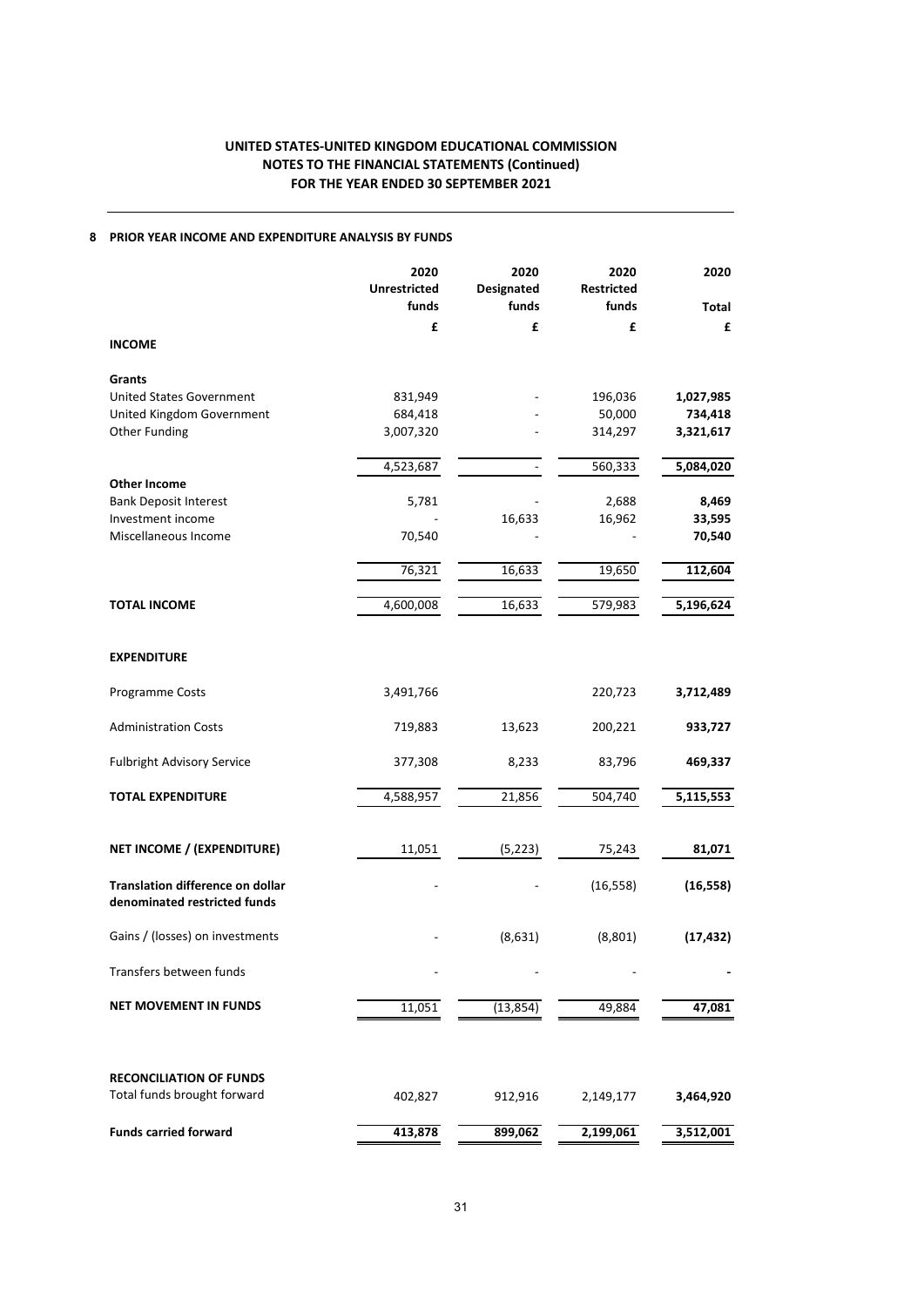| 9 | UNITED STATES GOVERNMENT GRANT                        |                  | 2021          | 2020         |
|---|-------------------------------------------------------|------------------|---------------|--------------|
|   | Grant due as at 1st October                           |                  | £<br>319,416  | £<br>214,761 |
|   | Grants for the Year                                   |                  | 1,286,966     | 1,027,985    |
|   | Receipts during the Year                              |                  | (1, 123, 645) | (923, 330)   |
|   |                                                       |                  |               |              |
|   | Grant due as at 30th September                        |                  | 482,737       | 319,416      |
|   | <b>10 UNITED KINGDOM GOVERNMENT GRANT</b>             |                  | 2021          | 2020         |
|   |                                                       |                  | £             | £            |
|   | Grant due as at 1st October                           |                  | 573,751       | 583,333      |
|   | Grant for the Year                                    |                  | 970,172       | 734,418      |
|   | Receipts during the Year                              |                  | (515, 933)    | (744,000)    |
|   | Grant due as at 30th September                        |                  | 1,027,990     | 573,751      |
|   | <b>11 OTHER FUNDING</b>                               |                  | 2021          | 2020         |
|   |                                                       |                  | £             | £            |
|   | <b>UK Fulbright Foundation</b>                        | (See Note 19)    | 16,000        | 66,145       |
|   | <b>British Friends of Harvard Business School</b>     |                  | 65,090        | 20,184       |
|   | British Academy of Film and Television Arts           |                  | 11,138        | 11,613       |
|   | <b>British Schools and Universities Foundation</b>    |                  | 18,130        | 15,429       |
|   | <b>British Library Eccles Centre</b>                  |                  | 17,340        | 33,000       |
|   | <b>Cancer Research</b>                                |                  |               | 10,000       |
|   | Elsevier BV                                           |                  | 43,529        | 48,442       |
|   | US Friends of Queen's University, Belfast             |                  | 27,500        | 27,500       |
|   | <b>Urology Foundation</b>                             |                  |               | 23,227       |
|   | Lloyds of London                                      |                  | 76,175        | 146,215      |
|   |                                                       |                  |               | 9,000        |
|   | Metropolitan Police                                   |                  | 17,340        |              |
|   | National Library of Scotland<br>Rita Allen Foundation |                  |               | 16,500       |
|   |                                                       |                  | 109,438       | 117,113      |
|   | Private Donors/Foundations                            |                  | 14,336        | 53,555       |
|   | Royal College of Surgeons in England                  |                  | 13,650        | 27,300       |
|   | Royal Society of Edinburgh                            |                  |               | 11,312       |
|   | Sir Cyril Taylor Charitable Foundation                |                  |               | 72,663       |
|   | Scottish Government                                   | (See Note 7)     | (763)         | 59,093       |
|   | Welsh Government                                      |                  | 67,647        | 76,625       |
|   | <b>Sutton Trust</b>                                   |                  | 194,704       | 221,228      |
|   | UK Universities - Monetary Contributions              | (See Note 13(a)) | 845,696       | 1,146,850    |
|   | UK Universities - In-Kind Contributions               | (See Note 13(a)) | 915,568       | 899,430      |
|   | US Universities - Monetary Contributions              | (See Note 13(b)) | 46,096        | 59,978       |
|   | US Universities - In-Kind Contributions               | (See Note 13(b)) | 98,939        | 117,622      |
|   | <b>US Embassy</b>                                     | (See Note 7)     | 128,622       | 31,593       |
|   | Total other funding                                   |                  | 2,726,175     | 3,321,617    |
|   | <b>12 INVESTMENT INCOME</b>                           |                  | 2021          | 2020         |
|   |                                                       |                  | £             | £            |
|   | Income from listed investments                        |                  | 32,626        | 33,430       |
|   | Interest on cash deposits                             |                  | 2             | 165          |
|   |                                                       |                  | 32,628        | 33,595       |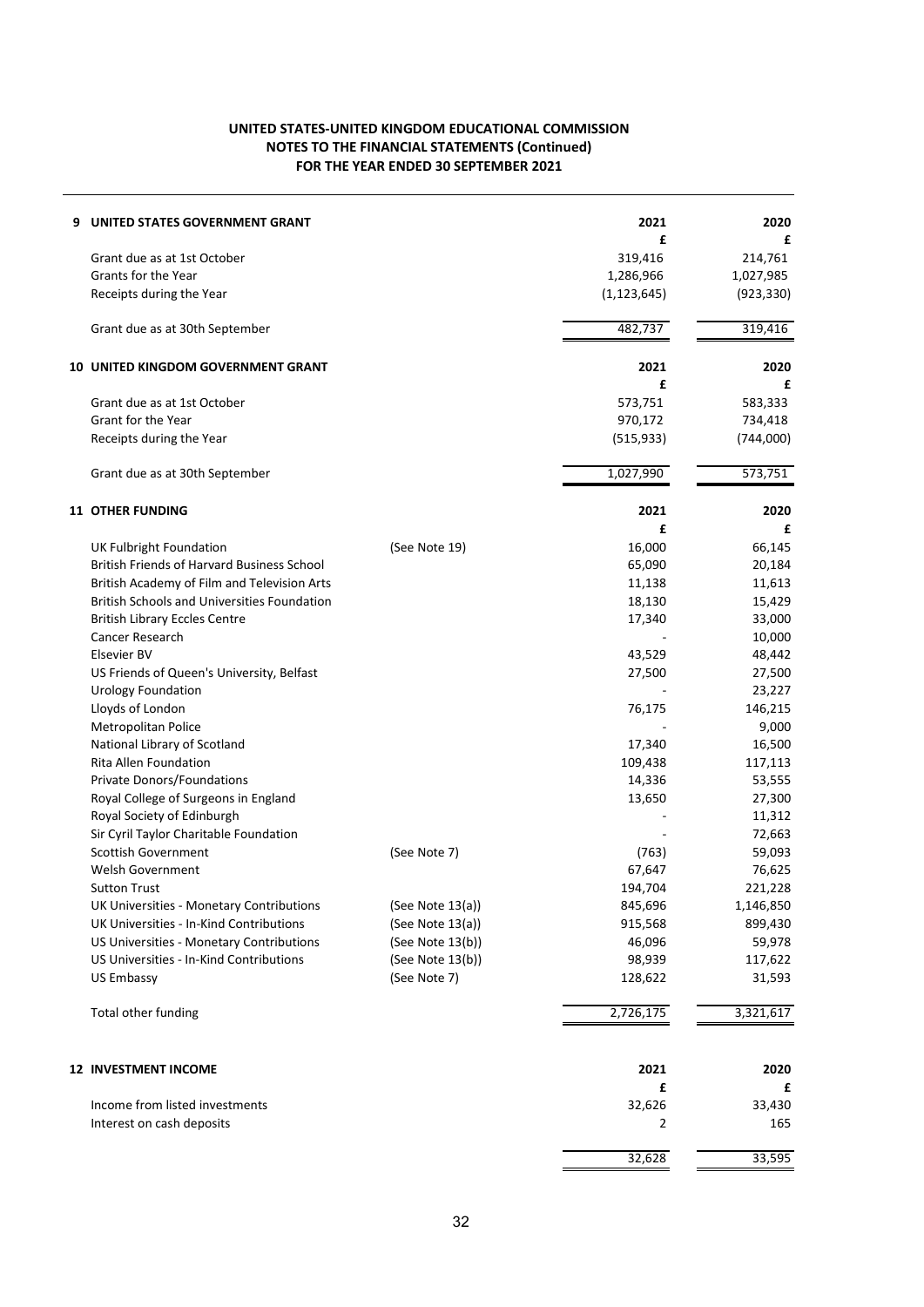|        | 13 (a) FUNDING FROM UK UNIVERSITIES (See Note 11) |                      |                      |                  |
|--------|---------------------------------------------------|----------------------|----------------------|------------------|
|        |                                                   | Monetary             | In-Kind              | 2021             |
|        |                                                   | <b>Contributions</b> | <b>Contributions</b> | £                |
|        |                                                   |                      |                      |                  |
|        | <b>Bangor University</b>                          | 14,000               | 16,000               | 30,000           |
|        | University of Birmingham<br>University of Bristol | 60,992<br>14,000     | 19,440<br>25,600     | 80,432<br>39,600 |
|        | Cardiff University                                |                      | 21,950               | 51,700           |
|        | <b>Coventry University</b>                        | 29,750<br>13,700     | 17,900               | 31,600           |
|        | <b>Dundee University</b>                          | 15,750               |                      | 15,750           |
|        | Durham University                                 | 42,575               | 22,790               | 65,365           |
|        | University of East Anglia                         | 14,000               | 17,600               | 31,600           |
|        | University of Edinburgh                           | 41,500               | 34,200               | 75,700           |
|        | University of Exeter                              | 37,625               | 24,300               | 61,925           |
|        | University of Glasgow                             | 14,000               | 19,350               | 33,350           |
|        | Glasgow School of Art                             | 27,500               |                      | 27,500           |
|        | University of Kent                                | 14,000               | 20,500               | 34,500           |
|        | King's College London                             | 3,000                |                      | 3,000            |
|        | LAMDA                                             | 15,500               | 21,855               | 37,355           |
|        | Lancaster University                              | 14,000               | 24,430               | 38,430           |
|        | University of Leeds                               |                      | 20,750               | 20,750           |
|        | University of Leicester                           | 14,000               |                      | 14,000           |
|        | Loughborough University                           | (15,000)             |                      | (15,000)         |
|        | Imperial College London                           | 15,500               | 36,700               | 52,200           |
|        | Institute of Education London                     | 16,500               |                      | 16,500           |
|        | London School of Economics & Political Science    |                      | 23,520               | 23,520           |
|        | University College London                         | 33,000               | 88,600               | 121,600          |
|        | University of Manchester                          | 14,000               | 20,500               | 34,500           |
|        | University of Newcastle                           | 14,000               | 24,300               | 38,300           |
|        | Northumbria University                            | 13,700               | 16,000               | 29,700           |
|        | University of Nottingham                          | 38,000               | 25,000               | 63,000           |
|        | Queen's University Belfast                        | 28,700               | 17,700               | 46,400           |
|        | Queen Mary, University of London                  | 31,250               | 23,950               | 55,200           |
|        | University of Roehampton                          | 40,125               | 15,352               | 55,477           |
|        | Royal College of Art                              |                      | 29,000               | 29,000           |
|        | Royal Holloway, University of London              | 15,500               | 17,200               | 32,700           |
|        | Royal Veterinary College                          | 16,500               | 22,710               | 39,210           |
|        | University of Sheffield                           | 29,750               | 24,950               | 54,700           |
|        | SOAS, University of London                        | 17,500               | 22,500               | 40,000           |
|        | Southampton University                            | 13,700               | 20,693               | 34,393           |
|        | Swansea University                                |                      | 21,313               | 21,313           |
|        | University of St Andrews                          |                      | 18,800               | 18,800           |
|        | University of Stirling                            | 13,700               | 20,845<br>47,250     | 34,545           |
|        | University of Strathclyde<br>University of Sussex | 34,379<br>14,000     | 18,500               | 81,629<br>32,500 |
|        | Trinity Laban                                     | 15,500               | 12,480               | 27,980           |
|        | University of Warwick                             | 14,000               | 22,340               | 36,340           |
|        | University of York                                | 45,500               | 18,700               | 64,200           |
|        |                                                   |                      |                      |                  |
|        |                                                   | 845,696              | 915,568              | 1,761,264        |
|        |                                                   |                      |                      |                  |
|        | <b>FUNDING FROM US UNIVERSITIES (See Note 11)</b> | <b>Monetary</b>      | In-Kind              | 2021             |
|        |                                                   | <b>Contributions</b> | <b>Contributions</b> | £                |
| 13 (b) |                                                   |                      |                      |                  |
|        |                                                   |                      |                      |                  |
|        | <b>Elon University</b>                            | 24,331               |                      | 24,331           |
|        | The New School                                    | 13,059               |                      | 13,059           |
|        | New York Wagner                                   | 8,706                | 18,862               | 27,568           |
|        | Indiana University                                |                      | 36,148               | 36,148           |
|        | University of Minnesota                           |                      | 43,929               | 43,929           |
|        |                                                   | 46,096               | 98,939               | 145,035          |
|        |                                                   |                      |                      |                  |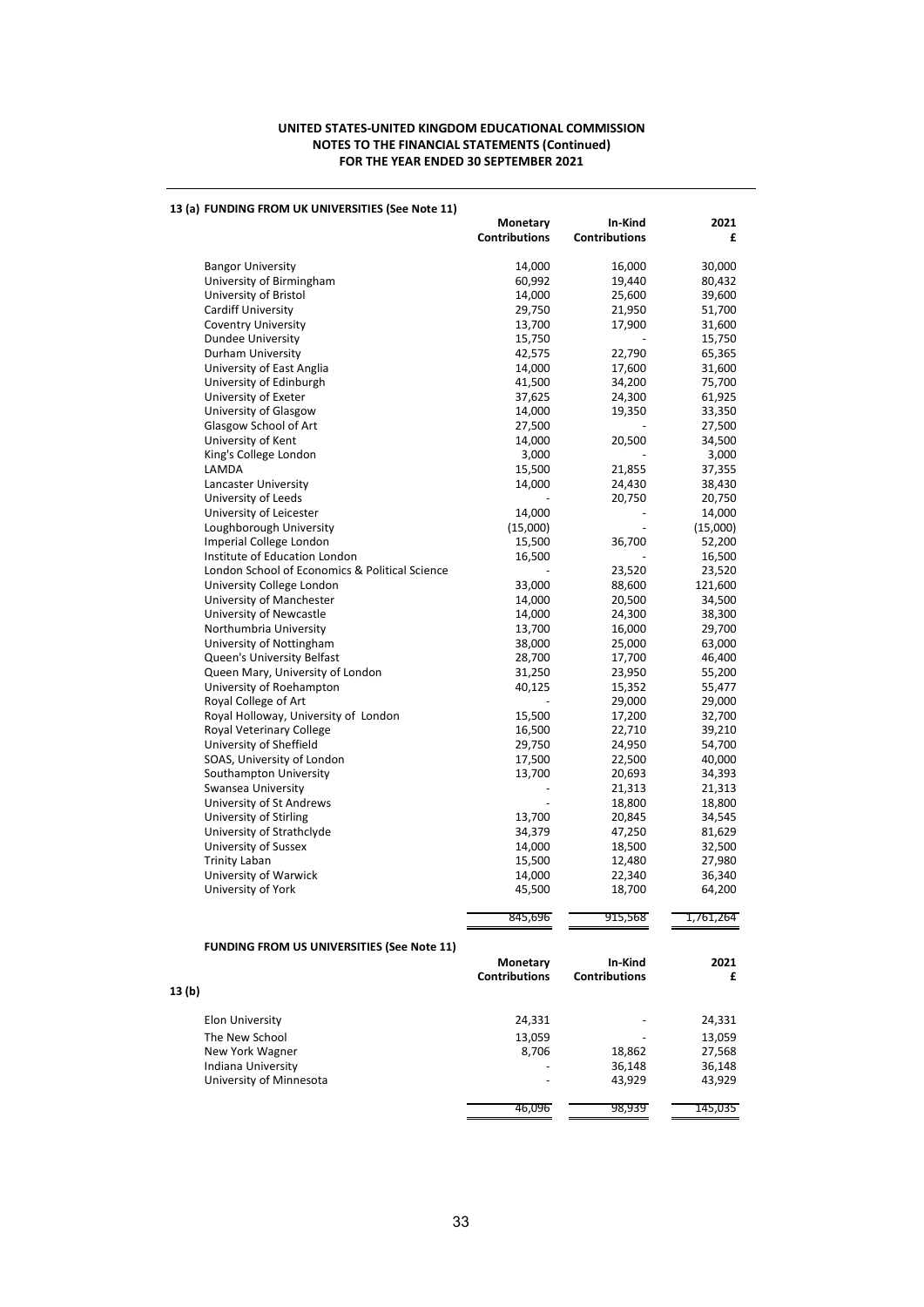### 14 PROGRAMME COSTS

| 14a AWARDS                               | Unpaid<br>Costs<br>b/f 2020 | <b>Transfers</b> | Payments<br>during<br>Year | <b>Charges to</b><br>1&E<br><b>Account</b> | Exchange<br><b>Differences</b> | Unpaid<br>Costs<br>c/f 2021 |
|------------------------------------------|-----------------------------|------------------|----------------------------|--------------------------------------------|--------------------------------|-----------------------------|
|                                          | £                           | £                | £                          | £                                          | £                              | £                           |
| <b>FULBRIGHT SCHOLARSHIPS</b>            |                             |                  |                            |                                            |                                |                             |
| <b>For Future Academic Years</b>         | 377,756                     | (335, 103)       |                            | (5,063)                                    | (9,590)                        | 28,000                      |
| FY21 (Academic Year 2021/22)             |                             |                  |                            |                                            |                                |                             |
| <b>UK Students</b>                       |                             | 29,652           | 574,576                    | 966,734                                    | 11,276                         | 433,086                     |
| <b>UK Scholars</b>                       |                             | 101,251          | 21,289                     | 203,496                                    | 7,094                          | 290,552                     |
| <b>US Students</b>                       |                             | 204,200          | 1,224,466                  | 1,487,393                                  |                                | 467,127                     |
| <b>US Scholars</b>                       |                             |                  | 36,405                     | 402,347                                    |                                | 365,942                     |
| <b>Other Awards</b>                      |                             |                  | 17,947                     | 72,000                                     |                                | 54,053                      |
| Total FY20 (Academic Year 2020/201)      |                             | 335,103          | 1,874,683                  | 3,131,970                                  | 18,370                         | 1,610,760                   |
| FY20 (Academic Year 2020/21)             | 1,829,110                   |                  | 1,315,473                  | (60, 027)                                  | (29,086)                       | 424,524                     |
| <b>Prior Years</b>                       | 178,964                     |                  | 59,404                     | (7,500)                                    | (2,025)                        | 110,035                     |
| <b>Total AWARDS</b>                      | 2,385,830                   | $\sim$           | 3,249,560                  | 3,059,380                                  | (22, 331)                      | 2,173,319                   |
|                                          |                             |                  |                            | 2021                                       |                                | 2020                        |
|                                          |                             |                  |                            | £                                          |                                | £                           |
| <b>TOTAL AWARDS</b>                      |                             |                  |                            | 3,059,380                                  |                                | 3,465,298                   |
| <b>14b OTHER PROGRAMME COSTS</b>         |                             |                  |                            |                                            |                                |                             |
| <b>OTHER EXCHANGE PROGRAMMES</b>         |                             |                  |                            |                                            |                                |                             |
| Summer Institutes                        |                             |                  |                            |                                            |                                |                             |
| Other                                    |                             |                  |                            | 41,116                                     |                                | 31,417                      |
| Sub-totals                               |                             |                  |                            | 41,116                                     |                                | 31,417                      |
| PROGRAMME-SUPPORT COSTS                  |                             |                  |                            |                                            |                                |                             |
| <b>Orientations &amp; Grantee Events</b> |                             |                  |                            | 1,495                                      |                                | 44,535                      |
| Interviews, Visas & Other Costs          |                             |                  |                            | 1,107                                      |                                | 1,999                       |
| <b>Outreach Activities</b>               |                             |                  |                            | 3,338                                      |                                | 16,726                      |
| Lectures                                 |                             |                  |                            |                                            |                                |                             |
| Alumni activities                        |                             |                  |                            | 501                                        |                                | 2,207                       |
| Promotion of Programmes                  |                             |                  |                            | 2,411                                      |                                | 3,910                       |

| Other Support Payments             | 70,569    | 103,537   |
|------------------------------------|-----------|-----------|
| Sub-totals                         | 79,421    | 172,914   |
| <b>Exchange Rate (Gain)/Loss</b>   | 47,448    | 42,860    |
| <b>TOTAL OTHER PROGRAMME COSTS</b> | 167,985   | 247,191   |
| <b>TOTAL PROGRAMME COSTS</b>       | 3,227,365 | 3,712,489 |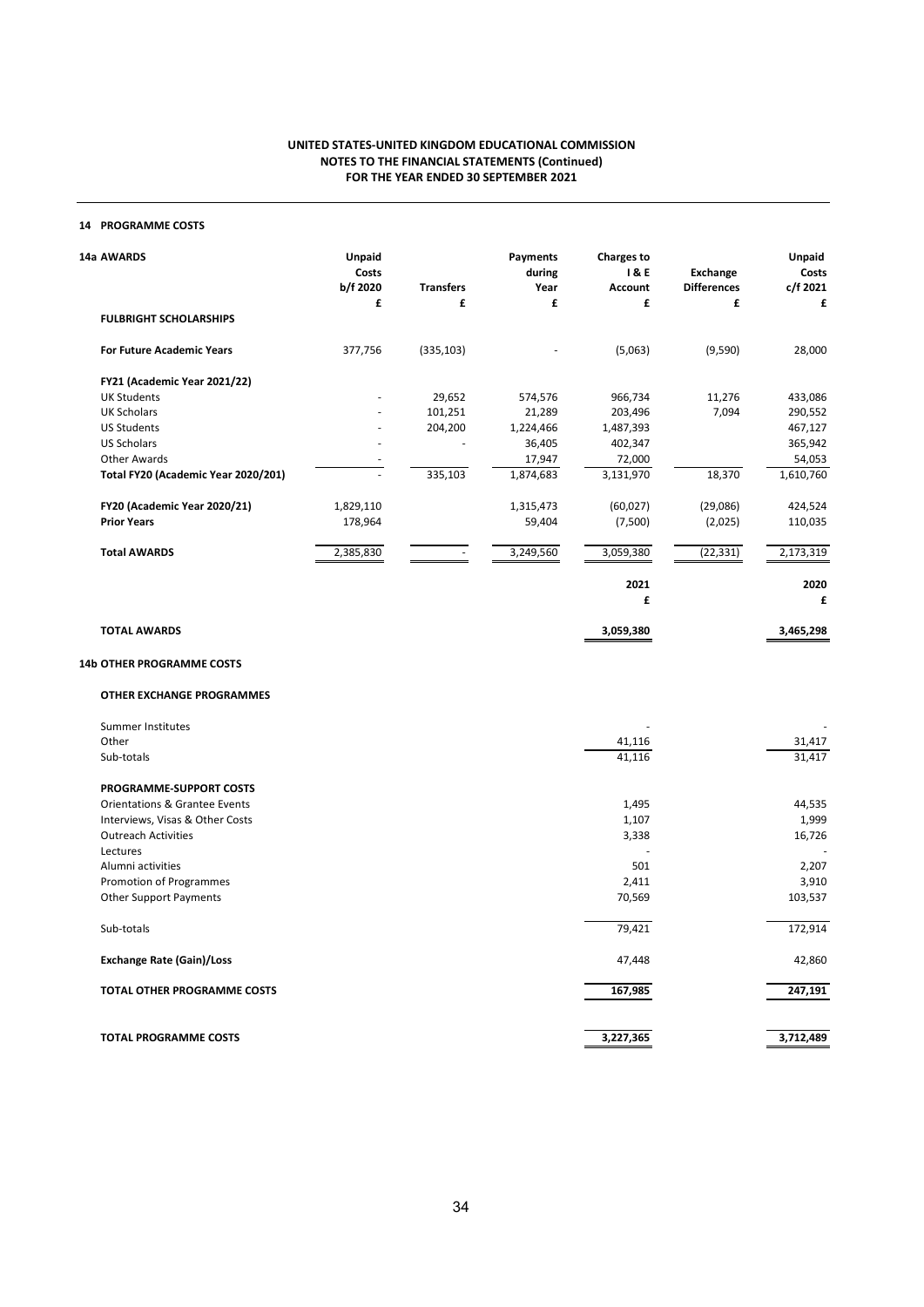|                                | <b>15 ADMINISTRATION &amp; ADVISORY SERVICE COSTS</b> |              |            |           |              |            |           |      |      |
|--------------------------------|-------------------------------------------------------|--------------|------------|-----------|--------------|------------|-----------|------|------|
|                                |                                                       | <b>Admin</b> | Advising * | Total     | <b>Admin</b> | Advising * | Total     |      |      |
|                                |                                                       | 2021         |            |           | 2021         | 2021       | 2020      | 2020 | 2020 |
|                                |                                                       | £            | £          | £         | £            | £          | £         |      |      |
| <b>Staff Costs</b>             | (See Note 16)                                         | 744,297      | 289,292    | 1,033,589 | 694,097      | 359,293    | 1,053,390 |      |      |
| <b>Premises Costs</b>          |                                                       | 36,718       | 36,718     | 73,436    | 38,753       | 38,753     | 77,506    |      |      |
| <b>Operating Costs</b>         |                                                       | 176,035      | 26,095     | 202,130   | 140,095      | 47,738     | 187,833   |      |      |
| Legal & Professional           |                                                       | 31,956       |            | 31,956    | 40,570       | -          | 40,570    |      |      |
| Audit Costs - Current Year     |                                                       | 16,000       |            | 16,000    | 16,000       |            | 16,000    |      |      |
|                                | Depreciation: Furniture & Equipment                   | 5,163        | 5,163      | 10,326    | 4,212        | 4,212      | 8,424     |      |      |
| <b>College Day Costs</b>       |                                                       |              | 9,451      | 9,451     | ۰            | 18,789     | 18,789    |      |      |
| Other income generating events |                                                       |              |            | -         |              | 552        | 552       |      |      |
|                                |                                                       | 1,010,169    | 366,719    | 1,376,888 | 933,727      | 469,337    | 1,403,064 |      |      |

\* The costs of the Advisory service are funded by grants from the US Government, income generated by the service and specific dedicated funding; no funding is provided from the UK Government grant.

| <b>16 STAFF COSTS</b>               | Admin<br>2021 | <b>Advising</b><br>2021 | Total<br>2021 | Admin<br>2020 | <b>Advising</b><br>2020 | Total<br>2020 |
|-------------------------------------|---------------|-------------------------|---------------|---------------|-------------------------|---------------|
|                                     | £             | £                       | £             |               |                         |               |
|                                     |               |                         |               | £             | £                       | £             |
| <b>Salaries</b>                     | 587,837       | 240,227                 | 828.064       | 556,363       | 302,981                 | 859,344       |
| <b>Employers National Insurance</b> | 62,685        | 20.816                  | 83,501        | 61,822        | 29,052                  | 90,874        |
| <b>Pension Contributions</b>        | 69,297        | 27,256                  | 96,553        | 61,019        | 26,456                  | 87,475        |
| <b>Other Staff Costs</b>            | 24,478        | 993                     | 25,471        | 14,893        | 804                     | 15,697        |
| Total staff costs                   | 744.297       | 289,292                 | 1,033,589     | 694.097       | 359,293                 | 1,053,390     |

The key management personnel of the Commission are the members of the Executive Committee.

| Maria Balinska-Szczerba | <b>Executive Director</b>                             |
|-------------------------|-------------------------------------------------------|
| Rowena Boddington       | Director, Advising and Marketing                      |
| Christopher Horry       | <b>Chief Operating Officer</b>                        |
| Amy Moore               | Director, Fulbright Awards Programme                  |
| Afua Osei               | Director of External Relations (from 1 February 2021) |

The total employee benefits of the Executive Committee amounted to £384,147 (2020 : £369,616). The highest paid employee was the Executive Director.

Commission members did not receive any remuneration (2020: £nil). Travel expenses of £211 were reimbursed (2020: £1,355).

| <b>17 STAFF NUMBERS</b>                 | 2021 | 2020 |
|-----------------------------------------|------|------|
| Staff at start of year                  | 24   | 22   |
| Staff at end of year                    | 22   | 24   |
| Average staff during the year           | 28   | 30   |
| Average permanent staff during the year | 22.3 | 24.6 |
| Average permanent FTEs during the year  | 21.3 | 24.2 |

### 18 OPERATING LEASE COMMITMENTS

The Commission had total minimum commitments at the year end under operating leases payable after 30 September as follows:

|                          | Property |         | <b>Office Equipment</b> |       |  |
|--------------------------|----------|---------|-------------------------|-------|--|
|                          | 2021     | 2020    | 2021                    | 2020  |  |
|                          |          |         |                         |       |  |
| Within one year          | 51.621   | 51.621  | 5.760                   | 6,874 |  |
| Within two to five years | 103,242  | 154.863 | 23.040                  | 4,582 |  |